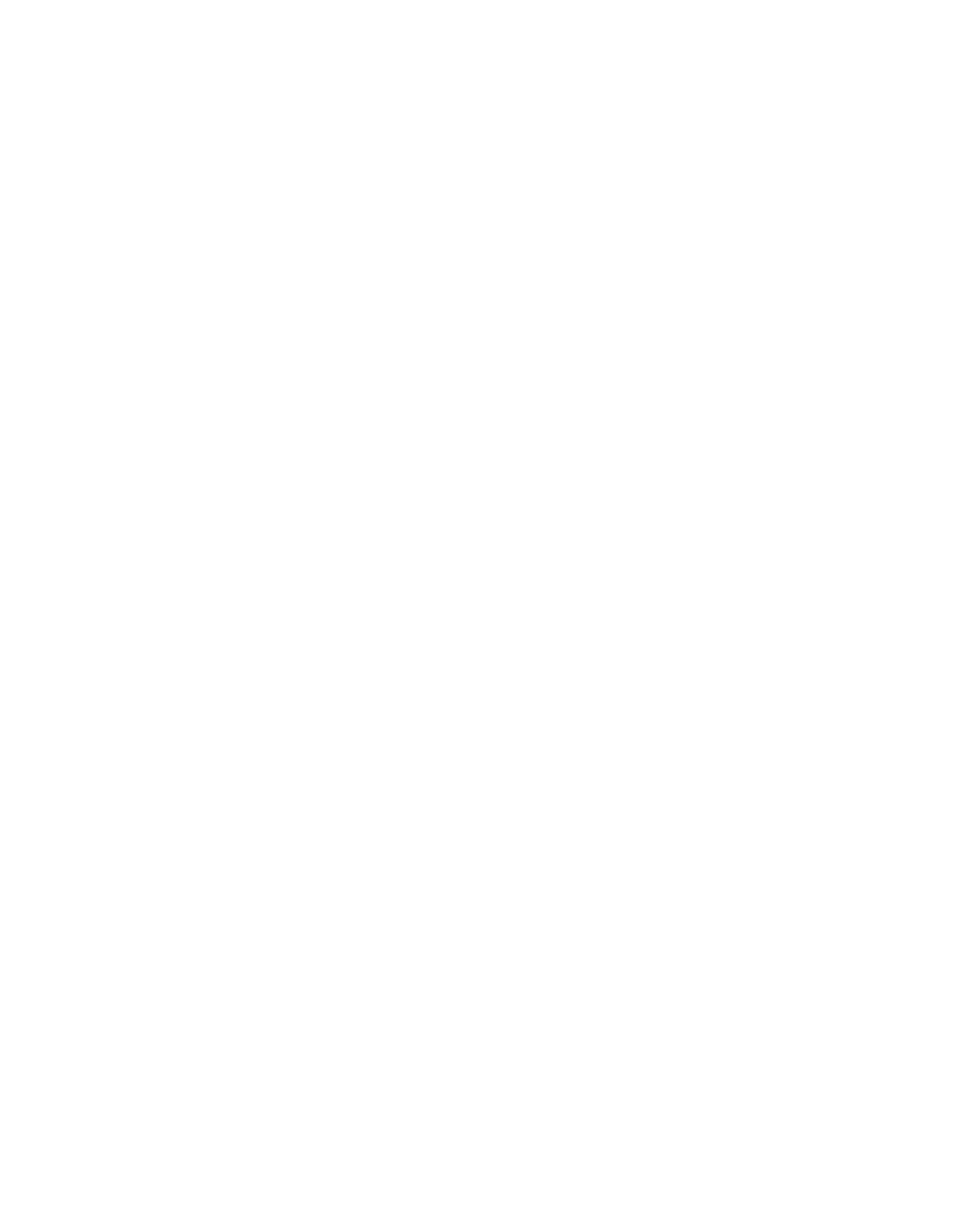# **Table of Contents**

| <b>Section</b> |     |                                                                       | Page           |
|----------------|-----|-----------------------------------------------------------------------|----------------|
| 1              |     | <b>Overview of the MLT Department</b>                                 | 1              |
|                | 1.1 | Introduction, Accreditation, and Welcome                              | $\mathbf{1}$   |
|                | 1.2 | Associate of Technical Science Degree (MLT) Faculty and Support Staff | $\overline{2}$ |
|                |     | <b>Fax Numbers</b>                                                    | 3              |
|                |     | Frequently Requested Telephone Numbers                                |                |
|                | 1.3 | <b>WVC Mission Statement</b>                                          | 3              |
|                | 1.4 | <b>MLT Program Mission Statement</b>                                  | 3              |
|                | 1.5 | <b>MLT Program Goals</b>                                              | 4              |
|                | 1.6 | Non-discrimination Statement                                          | 4              |
|                | 1.7 | <b>Admission Requirements</b>                                         | 5              |
|                |     | Selection to the Fourth Quarter of the First Year of the Program      |                |
|                |     | <b>Entrance Exams</b>                                                 |                |
|                |     | Clinical Year of Training - The Final Four Quarters                   |                |
|                |     | <b>Regional Program</b>                                               |                |
|                | 1.8 | <b>MLT Program Outcomes</b>                                           | 5              |
|                | 1.9 | <b>MLT Program Evaluation</b>                                         | 6              |
| $\mathbf{2}$   |     | <b>Associate of Technical Science Degree (MLT) Program</b>            | 7              |
|                | 2.1 | <b>MLT Curriculum</b>                                                 | 7              |
|                | 2.2 | <b>Academic Standards</b>                                             | $\overline{7}$ |
|                | 2.3 | Honor Society for Community Colleges                                  | 7              |
|                | 2.4 | <b>Enrollment Requirements</b>                                        | 8              |
|                |     | <b>Criminal History Check</b>                                         |                |
|                |     | <b>Negative Drug Screen</b>                                           |                |
|                |     | <b>Immunization Records</b><br><b>Medical Insurance</b>               |                |
|                |     | CPR Certification and HIV/AIDS Certificate                            |                |
|                | 2.5 | <b>Uniform Code</b>                                                   | 10             |
|                |     | <b>School Picture Identification</b>                                  |                |
|                |     | Jewelry/Adornments                                                    |                |
|                |     | Hair                                                                  |                |
|                |     | Cosmetics/Fragrances                                                  |                |
|                |     | <b>Nails</b>                                                          |                |
|                | 2.6 | Other                                                                 | 12             |
|                |     | Program Expenses<br>Commencement                                      |                |
|                | 2.7 | <b>Application for Graduation</b>                                     | 13             |
|                |     | Commencement                                                          |                |
|                |     | Career Placement                                                      |                |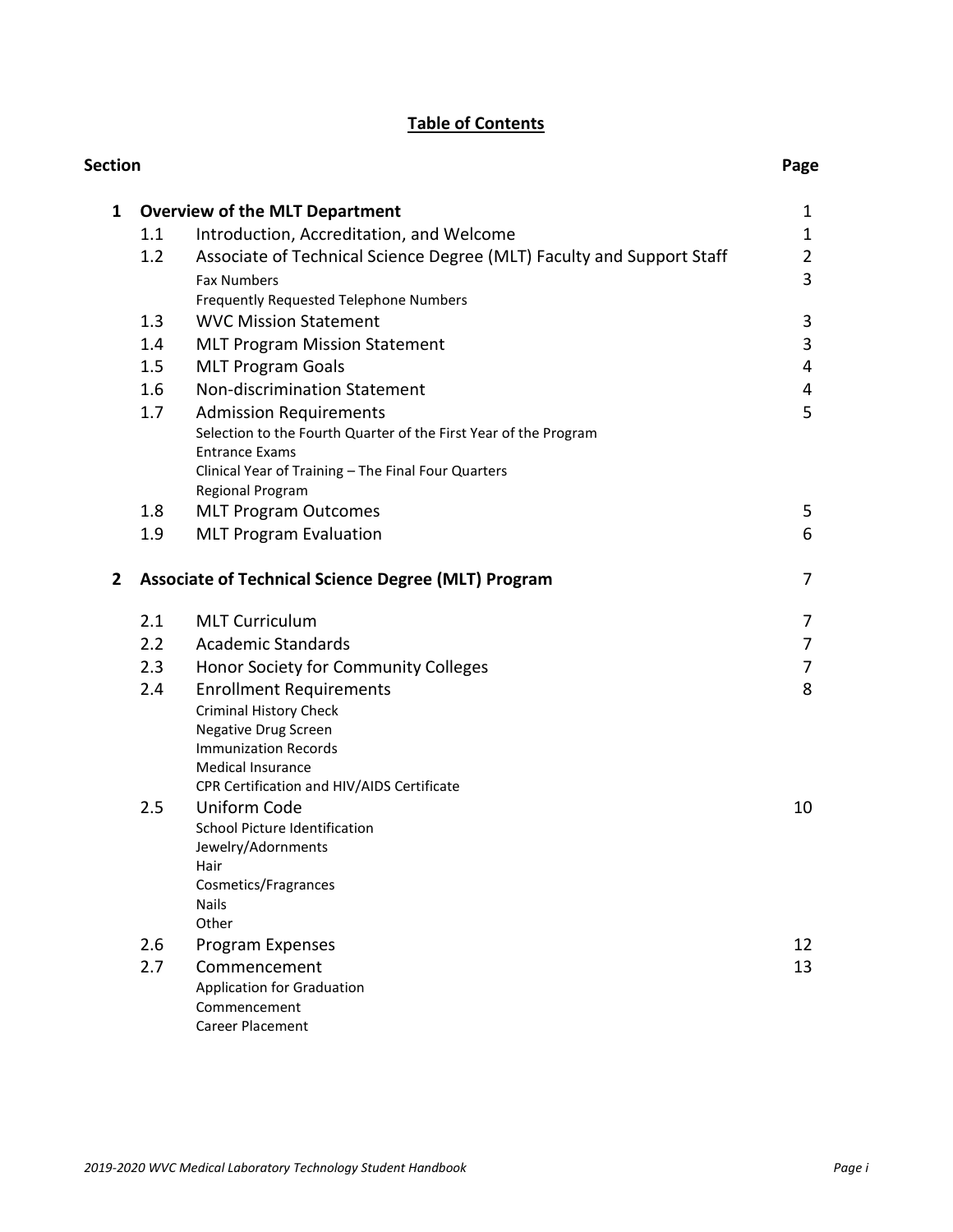| <b>Section</b> |                             |                                                                                                         | Page |
|----------------|-----------------------------|---------------------------------------------------------------------------------------------------------|------|
|                | 2.8                         | <b>National Certification</b>                                                                           | 13   |
|                | 2.9                         | Program Closure                                                                                         | 13   |
| 3              |                             | <b>General MLT Program Information</b>                                                                  | 14   |
|                | 3.1                         | Financial Aid/Scholarships                                                                              | 14   |
|                | 3.2                         | <b>Support Services</b>                                                                                 | 14   |
|                |                             | Bookstore                                                                                               |      |
|                |                             | Computer Lab                                                                                            |      |
|                |                             | Counseling                                                                                              |      |
|                | 3.3                         | Tutoring<br><b>Library Services</b>                                                                     | 15   |
|                | 3.4                         |                                                                                                         | 15   |
|                |                             | Guidelines for Resolving Problems/Due Process/Appeals<br>Honor Code Policy                              |      |
|                | 3.5                         | <b>MLT Advisory Committee</b>                                                                           | 16   |
|                | 3.6                         | All Campus Emergency                                                                                    | 16   |
|                |                             |                                                                                                         |      |
| 4              | <b>MLT Program Policies</b> |                                                                                                         |      |
|                | 4.1                         | <b>MLT Program Communication</b>                                                                        | 17   |
|                |                             | Communication between Students and WVC Personnel                                                        |      |
|                |                             | <b>Student E-Mail Accounts</b>                                                                          |      |
|                |                             | Change in Contact Information                                                                           |      |
|                | 4.2                         | Professionalism/Ethics/Code of Conduct                                                                  | 17   |
|                |                             | Professionalism<br><b>ASCLS Code of Ethics</b>                                                          |      |
|                |                             | Duty to the Patient                                                                                     |      |
|                |                             | Duty to Colleagues and the Profession                                                                   |      |
|                |                             | Duty to Society                                                                                         |      |
|                |                             | Confidentiality                                                                                         |      |
|                |                             | <b>HIV Testing</b>                                                                                      |      |
|                |                             | Pledge to the Profession                                                                                |      |
|                |                             | Behaviors that Imply Professional Behavior<br>Behaviors that Imply the Absence of Professional Behavior |      |
|                |                             | Unprofessional and/or Unacceptable Behavior                                                             |      |
|                |                             | <b>Standards of Conduct</b>                                                                             |      |
|                | 4.3                         | <b>Essential Functions and Abilities of the MLT Student</b>                                             | 21   |
|                | 4.4                         | <b>Psychomotor Objectives</b>                                                                           | 22   |
|                | 4.5                         | Reasonable Accommodations/Disability Support Services                                                   | 23   |
|                | 4.6                         | Attendance and Absence Policy                                                                           | 23   |
|                |                             | Lecture and Lab                                                                                         |      |
|                |                             | <b>Clinical Rotations</b>                                                                               |      |
|                |                             | Make-Up Work                                                                                            |      |
|                |                             | <b>Instructor Illness</b>                                                                               |      |
|                |                             | Supervision                                                                                             |      |
|                |                             | Lunch<br>Holidays                                                                                       |      |
|                |                             |                                                                                                         |      |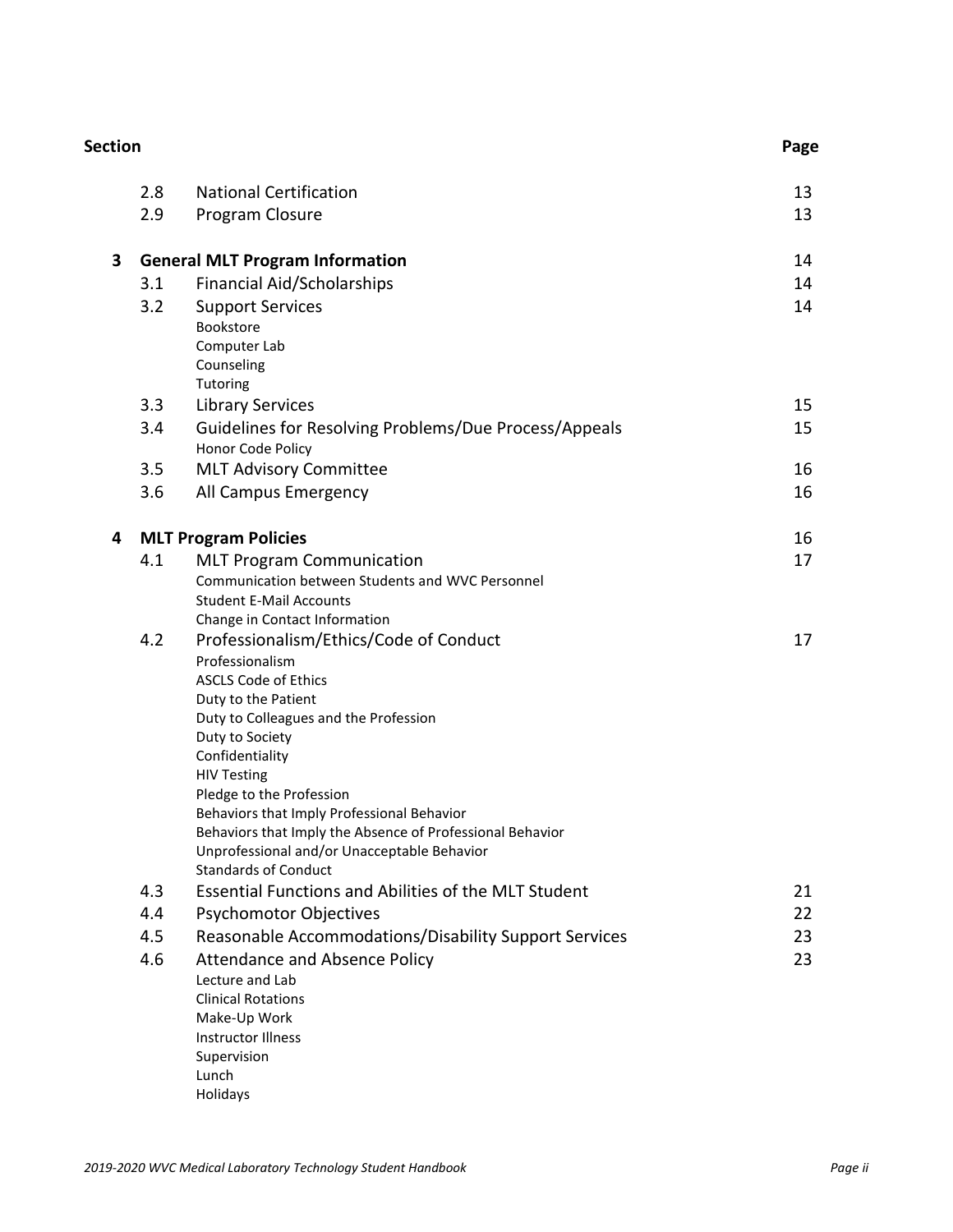Employment While an MLT Student

| Page                                                                                                                                                                                                                                                                                                                                                                                                                                                                                                                                                                                                                                                                                                                                                                                                                                                                                                                                          |
|-----------------------------------------------------------------------------------------------------------------------------------------------------------------------------------------------------------------------------------------------------------------------------------------------------------------------------------------------------------------------------------------------------------------------------------------------------------------------------------------------------------------------------------------------------------------------------------------------------------------------------------------------------------------------------------------------------------------------------------------------------------------------------------------------------------------------------------------------------------------------------------------------------------------------------------------------|
| 26                                                                                                                                                                                                                                                                                                                                                                                                                                                                                                                                                                                                                                                                                                                                                                                                                                                                                                                                            |
| 27                                                                                                                                                                                                                                                                                                                                                                                                                                                                                                                                                                                                                                                                                                                                                                                                                                                                                                                                            |
|                                                                                                                                                                                                                                                                                                                                                                                                                                                                                                                                                                                                                                                                                                                                                                                                                                                                                                                                               |
|                                                                                                                                                                                                                                                                                                                                                                                                                                                                                                                                                                                                                                                                                                                                                                                                                                                                                                                                               |
|                                                                                                                                                                                                                                                                                                                                                                                                                                                                                                                                                                                                                                                                                                                                                                                                                                                                                                                                               |
| 28                                                                                                                                                                                                                                                                                                                                                                                                                                                                                                                                                                                                                                                                                                                                                                                                                                                                                                                                            |
| 28                                                                                                                                                                                                                                                                                                                                                                                                                                                                                                                                                                                                                                                                                                                                                                                                                                                                                                                                            |
|                                                                                                                                                                                                                                                                                                                                                                                                                                                                                                                                                                                                                                                                                                                                                                                                                                                                                                                                               |
|                                                                                                                                                                                                                                                                                                                                                                                                                                                                                                                                                                                                                                                                                                                                                                                                                                                                                                                                               |
| 29                                                                                                                                                                                                                                                                                                                                                                                                                                                                                                                                                                                                                                                                                                                                                                                                                                                                                                                                            |
|                                                                                                                                                                                                                                                                                                                                                                                                                                                                                                                                                                                                                                                                                                                                                                                                                                                                                                                                               |
|                                                                                                                                                                                                                                                                                                                                                                                                                                                                                                                                                                                                                                                                                                                                                                                                                                                                                                                                               |
| 29                                                                                                                                                                                                                                                                                                                                                                                                                                                                                                                                                                                                                                                                                                                                                                                                                                                                                                                                            |
| 29                                                                                                                                                                                                                                                                                                                                                                                                                                                                                                                                                                                                                                                                                                                                                                                                                                                                                                                                            |
|                                                                                                                                                                                                                                                                                                                                                                                                                                                                                                                                                                                                                                                                                                                                                                                                                                                                                                                                               |
| 31                                                                                                                                                                                                                                                                                                                                                                                                                                                                                                                                                                                                                                                                                                                                                                                                                                                                                                                                            |
|                                                                                                                                                                                                                                                                                                                                                                                                                                                                                                                                                                                                                                                                                                                                                                                                                                                                                                                                               |
|                                                                                                                                                                                                                                                                                                                                                                                                                                                                                                                                                                                                                                                                                                                                                                                                                                                                                                                                               |
| 32                                                                                                                                                                                                                                                                                                                                                                                                                                                                                                                                                                                                                                                                                                                                                                                                                                                                                                                                            |
| 33                                                                                                                                                                                                                                                                                                                                                                                                                                                                                                                                                                                                                                                                                                                                                                                                                                                                                                                                            |
| 33                                                                                                                                                                                                                                                                                                                                                                                                                                                                                                                                                                                                                                                                                                                                                                                                                                                                                                                                            |
| 34                                                                                                                                                                                                                                                                                                                                                                                                                                                                                                                                                                                                                                                                                                                                                                                                                                                                                                                                            |
| 34                                                                                                                                                                                                                                                                                                                                                                                                                                                                                                                                                                                                                                                                                                                                                                                                                                                                                                                                            |
| 38                                                                                                                                                                                                                                                                                                                                                                                                                                                                                                                                                                                                                                                                                                                                                                                                                                                                                                                                            |
| 38                                                                                                                                                                                                                                                                                                                                                                                                                                                                                                                                                                                                                                                                                                                                                                                                                                                                                                                                            |
| 41                                                                                                                                                                                                                                                                                                                                                                                                                                                                                                                                                                                                                                                                                                                                                                                                                                                                                                                                            |
| 43                                                                                                                                                                                                                                                                                                                                                                                                                                                                                                                                                                                                                                                                                                                                                                                                                                                                                                                                            |
| <b>Deficiency Notice Policy</b><br><b>Dismissal Policy</b><br>Unsatisfactory Academic Performance Levels<br>Unsatisfactory Clinical Experience Performance Levels<br>Unethical or Unprofessional Conduct<br>Appeal of Dismissal<br><b>Travel to Clinical Training Sites</b><br>Electronic Devices & Social Media Policy<br><b>Recording of Classes</b><br>Criteria for PDA and Cell Phone Use<br><b>Evaluation Policy</b><br>Grading<br>Evaluation<br>Opportunity for Student to Evaluate MLT Program<br><b>Retention and Progression Policy</b><br>Extensions<br><b>Impaired Practice Policy</b><br><b>Chemical Dependency and Abuse</b><br>Substance Abuse<br>Exposure/Injury Protocol<br><b>Documentation Retention</b><br>Sexual Harassment<br><b>Health and Safety</b><br><b>Clinical Sites</b><br><b>Forms and Agreements</b><br>Student Reference Request and FERPA Release<br>Student Records Change Form<br><b>Deficiency Notice</b> |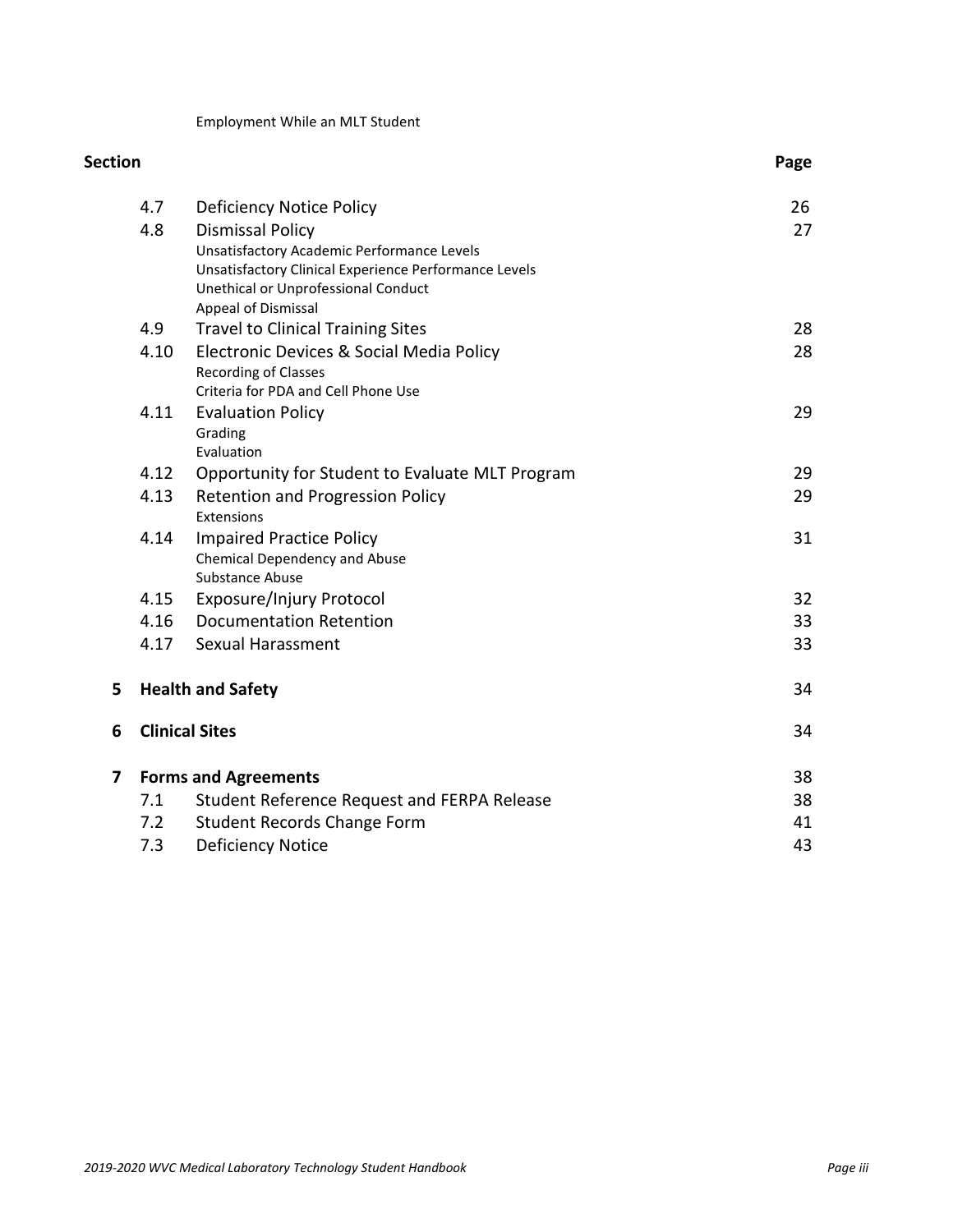*This page intentionally left blank.*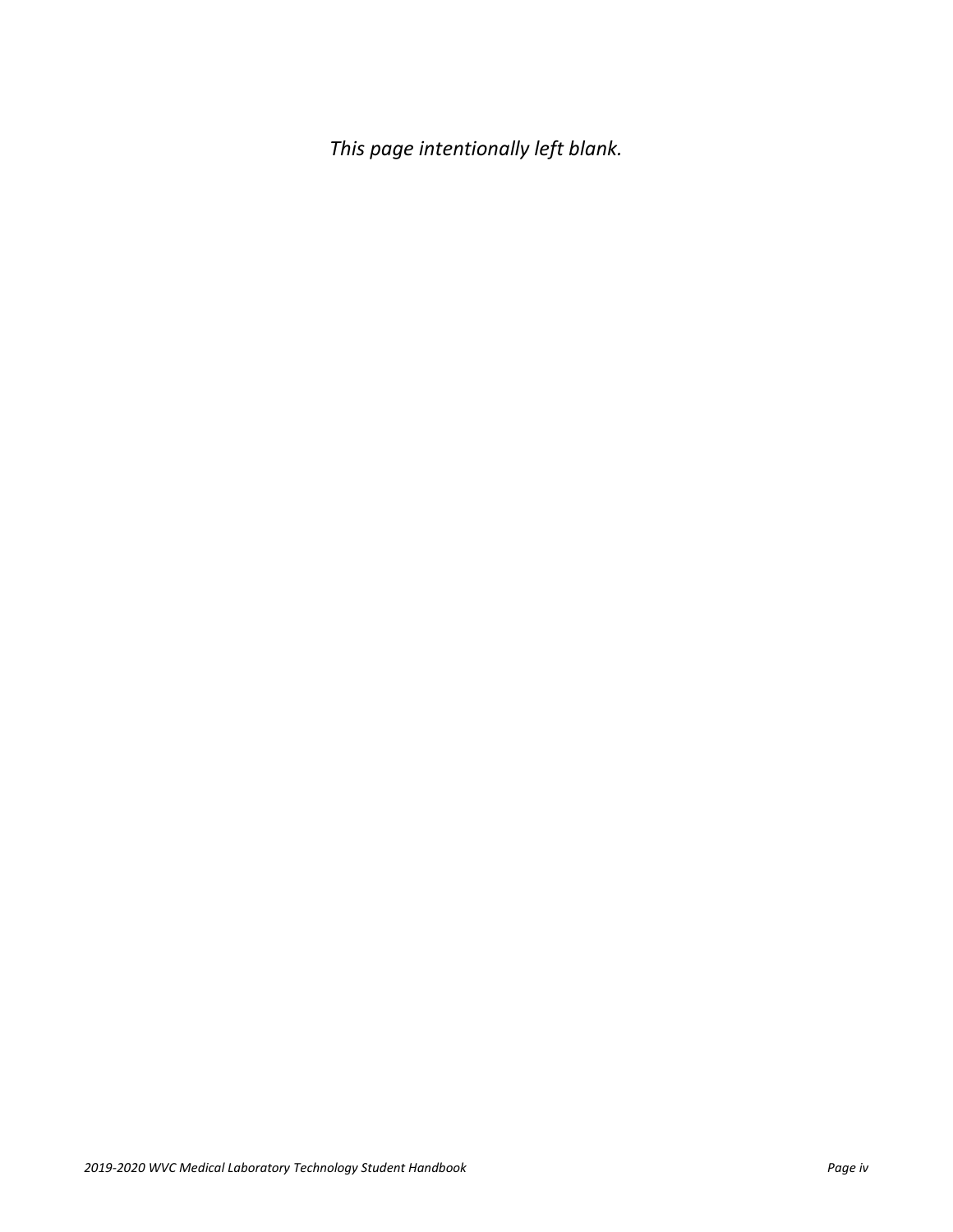# **Section 1: Overview of the MLT Program**

# **1.1 – Introduction, Accreditation, and Welcome**

#### **Introduction**

The profession of Medical Laboratory Technology is both a demanding and fascinating occupation. Physicians rely heavily on the laboratory test results supplied by Medical Laboratory Technicians (MLT). This requires that they be thoroughly and completely trained in understanding both the test procedures and the physiological implications to the patient. As a result, an intensive training program has been designed to prepare individuals able to respond competently to this challenge.

The MLT program may be completed in EIGHT quarters, depending upon the educational background of the entering student. During the first year, the student takes general education and preparatory courses. In the second year, students have three components to complete: lecture, student lab and clinicals. If clinical training cannot be secured in the region where the student is assigned, they may be required to travel to another region to complete training. **Students must have reliable transportation available and be willing to travel.**

#### **Accreditation**

The program is fully accredited by the National Accrediting Agency for Clinical Laboratory Sciences (NAACLS). NAACLS may be contacted at their mailing address, e-mail address/web address, or telephone number, which follow: NAACLS, 5600 North River Road, Suite 720, Rosemont, IL 60018-5119, e-mail at naaclsinfo@naacls.org online at <http://www.naacls.org/About.aspx> or call 773-714-8880.

# Director's Note

Welcome to the Medical Laboratory Technician program in the Allied Health department at Wenatchee Valley College. It is from here that you are to begin an interesting and rewarding journey into becoming a laboratory professional. What the program has to offer is only the beginning of what you may find to be numerous possibilities for your future.

Students in the MLT program can expect to work with trained and experienced professionals on campus/online and at clinical sites. These people have years of experience in their field and are there to support you on your road to achieving your degree. On campus/Online you will have both theoretical lectures and practical laboratories to learn the basis on which laboratory technology stands. At the clinical site you will work with laboratorians who are there to give you the hands-on training you will need for your future in laboratory medicine.

As an MLT, you will have the ability to work in various types of laboratories. In addition, an MLT degree opens doors to advanced degrees, working in education, and hopping to other related fields in the medical industry. The possibilities are there; it is up to you to pursue them.

I know that the MLT faculty and I look forward to getting to know you and helping you attain an MLT degree.

We wish you all the best.

Patrick Tracy, MT (ASCP) MLT Program Coordinator Wenatchee Valley College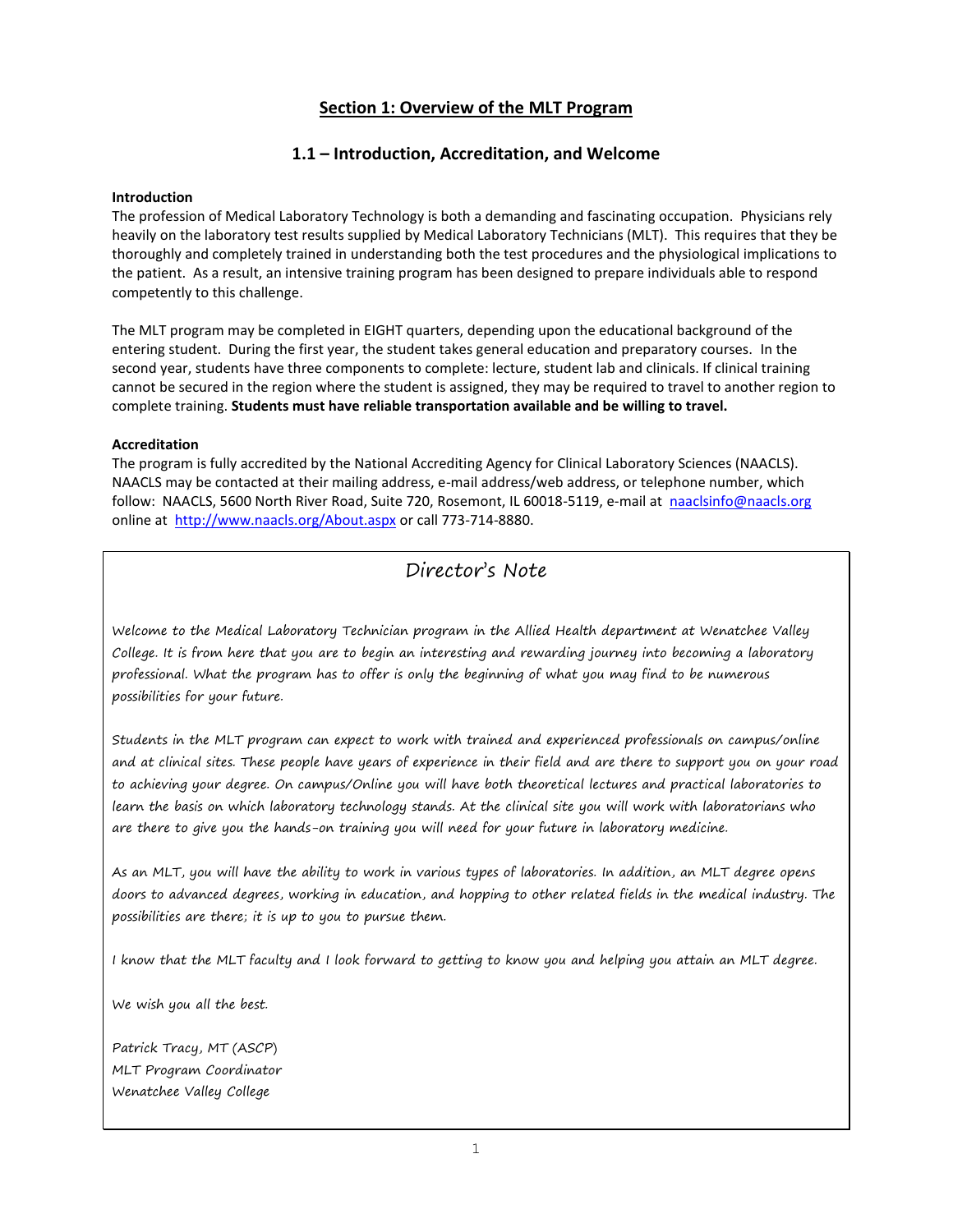# **1.2 – Associate of Technical Science Degree (MLT) Faculty and Support Staff**

# **Contact Information**

# **Administrative Support**



**Dean of Allied Health & Professional/Technical Programs Wenatchee and Omak** Yuritzi Lozano 509.682.6614 ylozano@wvc.edu



**Allied Health Program Coordinator Omak** Shelly LaGrou Friendship Hall 210

509.422.7952 Phone 509.422.7951 Fax slagrou@wvc.edu



**Allied Health Secretary Senior Wenatchee** Rhonda Yenney Wenatchi Hall 2221E 509.682.6660 Phone 509.682.6661 Fax ryenney@wvc.edu

# **MLT Faculty**



**Director Full Time MLT Faculty** Patrick Tracy MT (ASCP), MA Wenatchi Hall 2221G 509.682.6678 ptracy@wvc.edu



**Full Time MLT Faculty** Katie Lantau, MS, MLS, ASCP Wenatchi Hall 2221A 509.682.6668 Klantau@wvc.edu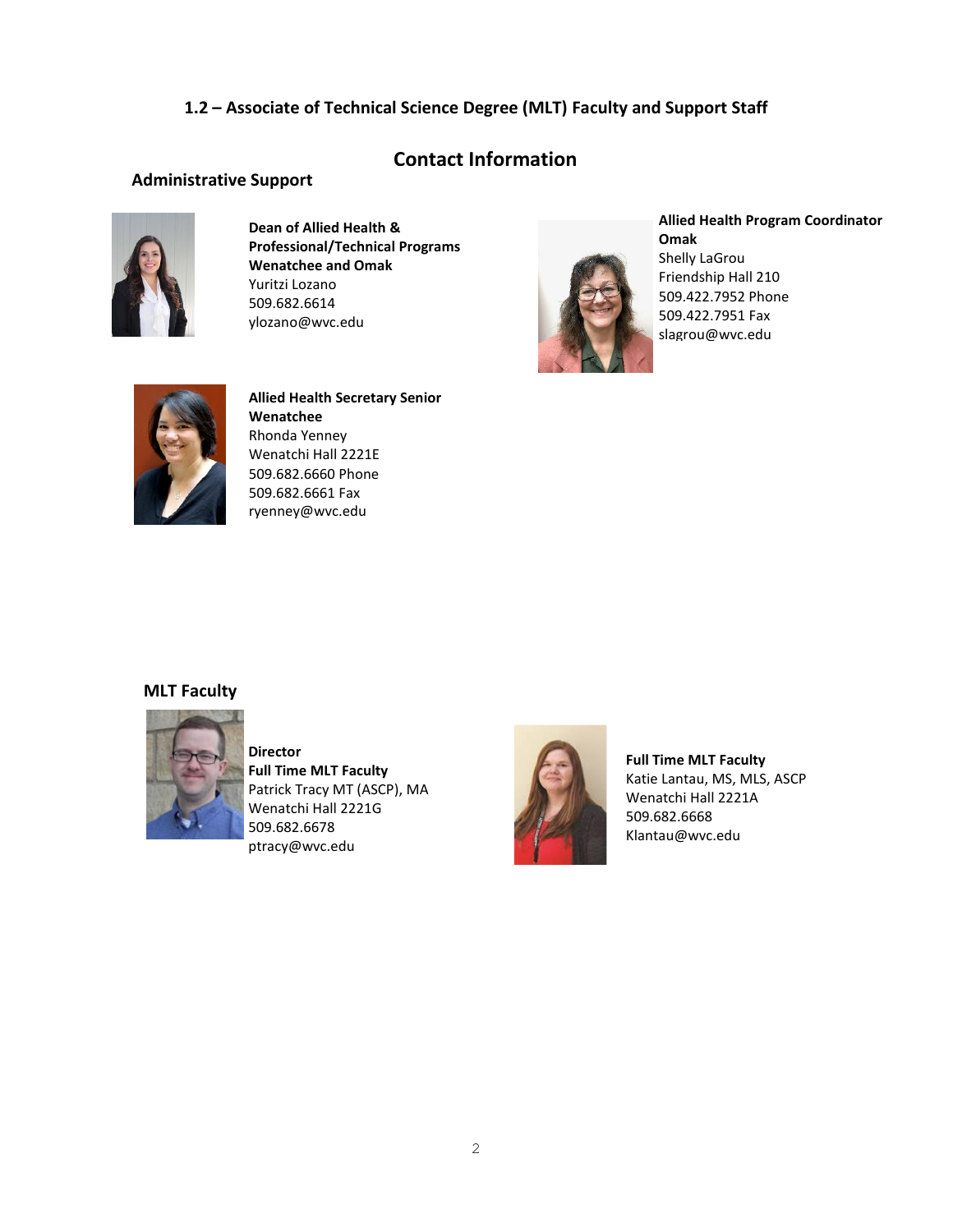# **Fax Numbers**

Wenatchee Allied Health Office 509.682.6661 Omak Allied Health Office 509.422.7951

#### **Frequently Requested Telephone Numbers**

| Wenatchee               |              | Omak                    |              |
|-------------------------|--------------|-------------------------|--------------|
| <b>Bookstore</b>        | 509.682.6532 | Cashier                 | 509.422.7808 |
| Cafeteria               | 509.682.6518 | Counseling              | 509.422.7814 |
| Cashier                 | 509.682.6500 | Disability & Support    |              |
| Counseling              | 509.682.6850 | <b>Services</b>         | 509.422.7812 |
| Disability & Support    |              | <b>Financial Aid</b>    | 509.422.7808 |
| <b>Services</b>         | 509.682.6854 | Library                 | 509.422.7830 |
| Financial Aid           | 509.682.6810 | Lost & Found            | 509.422.7803 |
| Library                 | 509.682.6710 | Registration            | 509.422.7807 |
| Lost & Found            | 509.682.6860 | Student Resource Center | 509.422.7810 |
| Parking                 | 509.682.6450 | <b>Student Senate</b>   | 509.422.7890 |
| Registration            | 509.682.6833 | Textbook Information    | 509.422.7803 |
| Student Resource Center | 509.682.6830 | Tutor Center            | 509.422.7827 |
| Student Senate          | 509.682.6878 |                         |              |
| Tutor Center            | 509.682.6863 |                         |              |
| Veterans Services       | 509.682.6810 |                         |              |
| Veterans Administration | 888.442.4551 |                         |              |

| Cashier                 | 509.422.7808 |
|-------------------------|--------------|
| Counseling              | 509.422.7814 |
| Disability & Support    |              |
| Services                | 509.422.7812 |
| Financial Aid           | 509.422.7808 |
| Library                 | 509 422 7830 |
| Lost & Found            | 509.422.7803 |
| Registration            | 509.422.7807 |
| Student Resource Center | 509.422.7810 |
| <b>Student Senate</b>   | 509.422.7890 |
| Textbook Information    | 509.422.7803 |
| Tutor Center            | 509.422.7827 |

#### **1.3 – WVC Mission Statement**

Wenatchee Valley College enriches North Central Washington by serving educational and cultural needs of communities and residents throughout the service area. The college provides high-quality transfer, liberal arts, professional/technical, basic skills and continuing education for students of diverse ethnic and economic backgrounds.

#### **1.4 – MLT Program Mission Statement**

The mission of the Medical Laboratory Technician (MLT) program at Wenatchee Valley College is to provide high quality, job-ready laboratory personnel to the medical laboratories within the WVC service district and beyond.

# **1.5 – MLT Program Goals**

The goals of the Wenatchee Valley College Medical Laboratory Technician (MLT) program are to:

- 1. Provide training in the field of medical laboratory technology for residents of the college service district and beyond.
- 2. Provide support to students enrolled in college MLT classes so that they can successfully complete the program.
- 3. Provide entry level MLT graduates for the laboratory communities throughout the Pacific Northwest.
- 4. Be flexible and responsive to the needs of laboratory employers, as they give input to the program within the constraints of the program's accreditation limitations.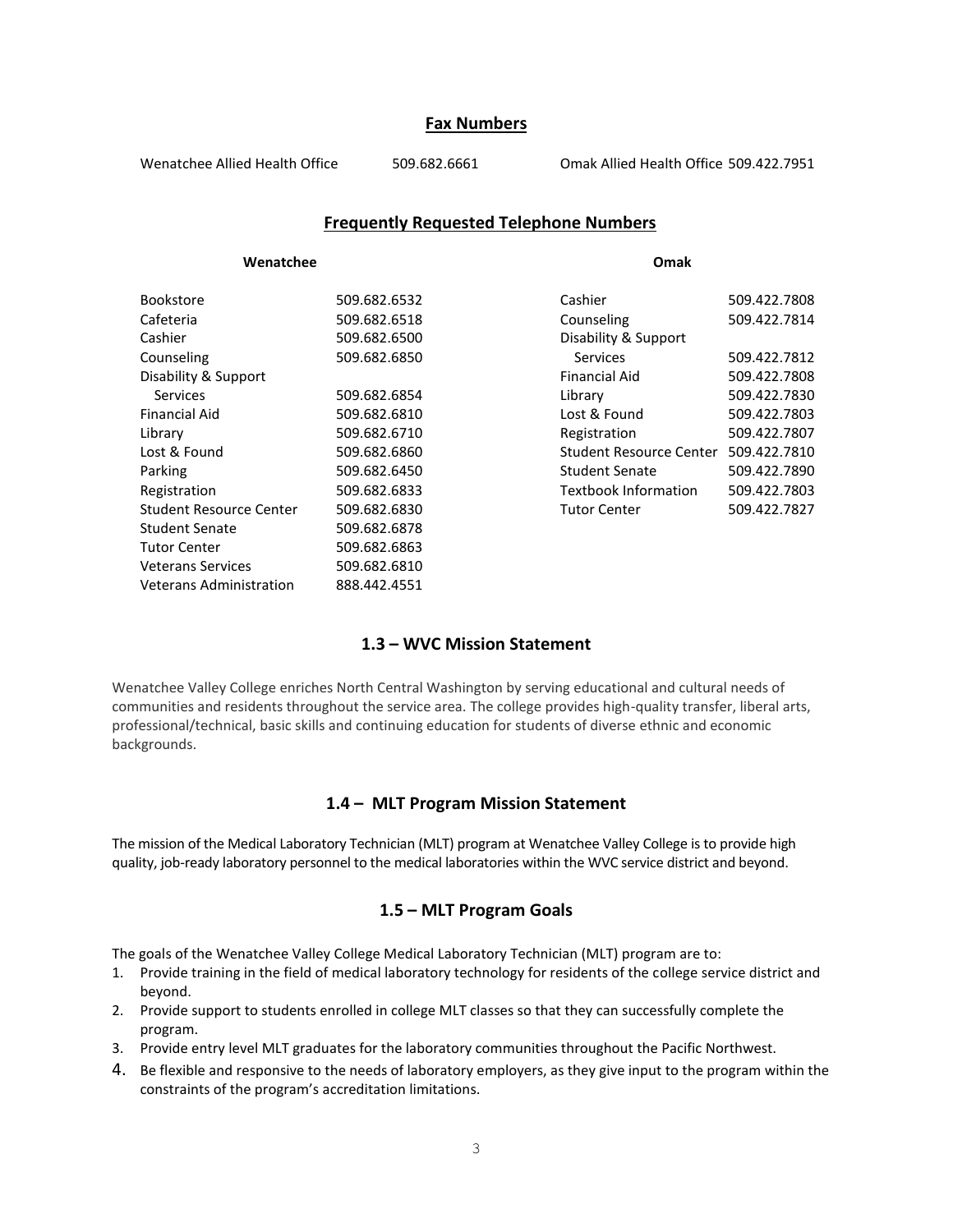# **1.6 – Non-Discrimination Statement**

Wenatchee Valley College is committed to a policy of equal opportunity in employment and student enrollment. All programs are free from discrimination and harassment against any person because of race, creed, color, national or ethnic origin, sex, sexual orientation, gender identity or expression, the presence of any sensory, mental, or physical disability, or the use of a service animal by a person with a disability, age, parental status or families with children, marital status, religion, genetic information, honorably discharged veteran or military status or any other prohibited basis per RCW 49.60.030, 040 and other federal and state laws and regulations, or participation in the complaint process.

The following persons have been designated to handle inquiries regarding the non-discrimination policies and Title IX compliance for both the Wenatchee and Omak campuses:

- To report discrimination or harassment: Title IX Coordinator, Wenatchi Hall 2322M, (509) 682-6445, title9@wvc.edu.
- To request disability accommodations: Student Access Coordinator, Wenatchi Hall 2133, (509) 682-6854,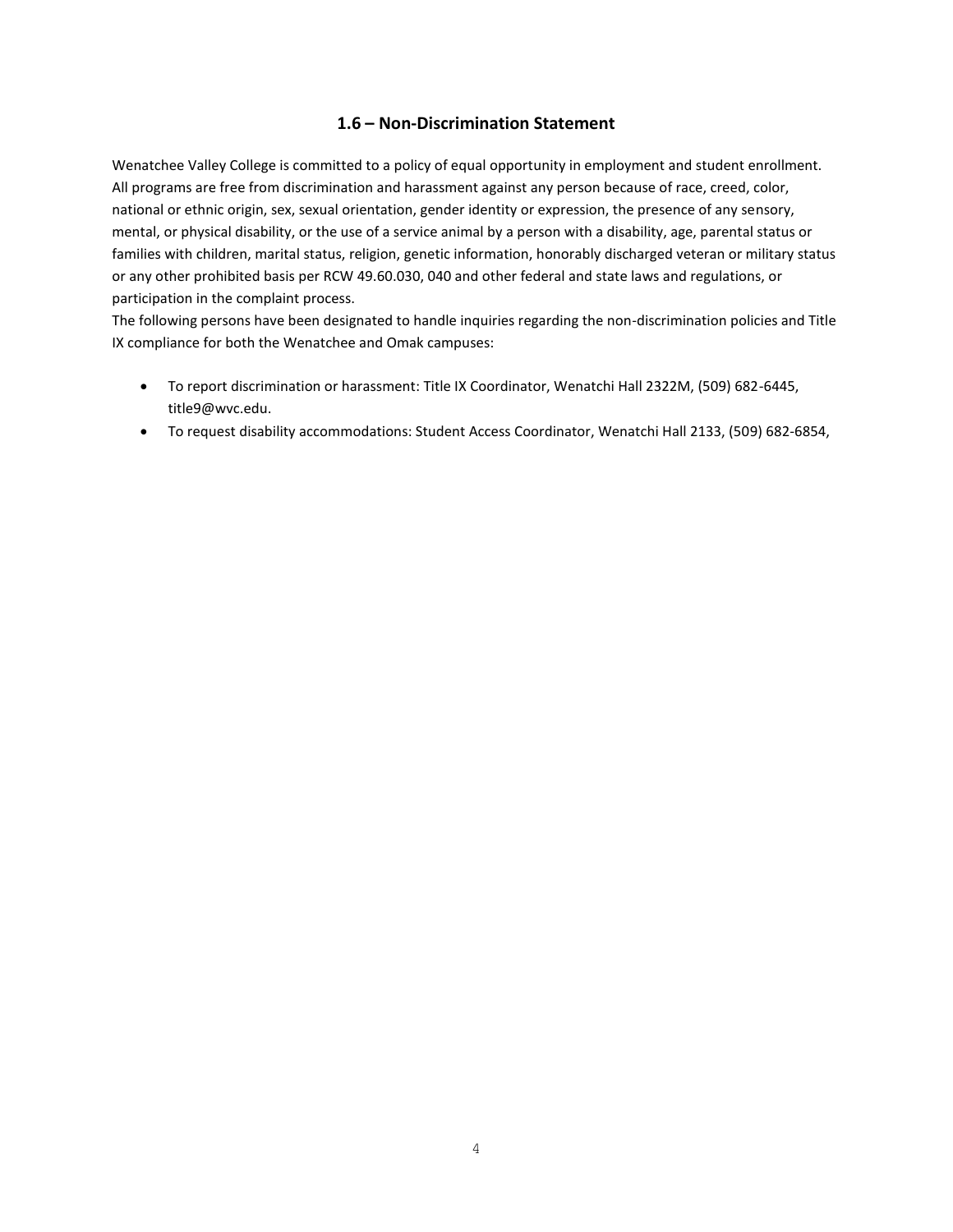# **1.7 – Admission Requirements**

#### **Selection to the First Quarter of the Second Year of the Program**

Selection to the first quarter of the second year of the program occurs during spring quarter of the first year. The student must either have completed or be currently enrolled in all of the courses required in the three quarters of the first year with a GPA of 2.0 or greater in each course in order to be considered for this selection process. An interview and letters of reference may be a part of the acceptance criteria. The number of positions available in the second year is dependent on the number of clinical training sites available. Admission to the second year is competitive.

#### **Clinical Year of Training- The final four quarters**

In the second year, the on-the-job training rotation schedule (Clinical Experience I-IV) includes rotations in the clinical laboratories within the region, where the student has been accepted for training – either Omak, Spokane, Walla Walla, Pendleton, OR, Lewiston, ID or Wenatchee. Most clinical training sites are within or near these cities, but a few are further out, even up to 75 miles away in each region. However, the college cannot guarantee that a student will be able to complete their final year in the same regional area in which they started. For example, if one or more of the clinical training facilities (e.g. hospital or clinic) chooses to withdraw from the program, this may leave the college with no alternative but to ask the student to finish their final quarters of training in a different regional area. If a student must be asked to change training regions, the college will bear no responsibility for any additional costs incurred by the student having to relocate.

#### **Regional Program**

The entire two years of the program need not be taken on the Wenatchee campus. Prerequisites in the first year can be taken at other institutions of higher education, but this does not guarantee that all courses will be accepted.

There is a distant option for the second year allowing students at considerable distance from Wenatchee to take the program largely in their areas. Currently, regional centers in operation are: Omak, Spokane, Walla Walla and Pendleton, OR and Lewiston, ID. Students from most regional areas are able to complete the entire program in their region without traveling to Wenatchee.

During the second year of the program, students from certain regions may be asked join with all the Wenatchee students and take MLT 150 and 151 on the Wenatchee campus. Students are usually able to take all other required courses totally within their regional areas and are not required to take any courses in Wenatchee. Clinical training during the second year is available in medical laboratories in the areas surrounding each area where the program is available. The lectures (MLT 213, 223 and 233) and labs (MLT 214, 224 and 234) during the second year are taught by the use of either online materials or in live interactive TV classrooms.

# **1.8 – MLT Program Outcomes**

The Medical Laboratory Technician (MLT) Program at Wenatchee Valley College (WVC) is committed to training high-quality individuals, who upon successful completion of the established course requirements are capable of performing in a competent and professional manner as expected of the associate degree trained MLT. The student must be able to accomplish the essential functions of the program and be able to effectively communicate with patients and other medical staff in a manner that is professional and follows established policies and appropriate affective behavior.

In order to receive passing grades and graduate from the WVC MLT program, the student is expected to be competent in:

- 1. Safely collecting and processing biological specimens and other substances for analysis in a timely manner.
- 2. Performing a wide range of waived to complex laboratory tests on blood, body fluids, and other substances in all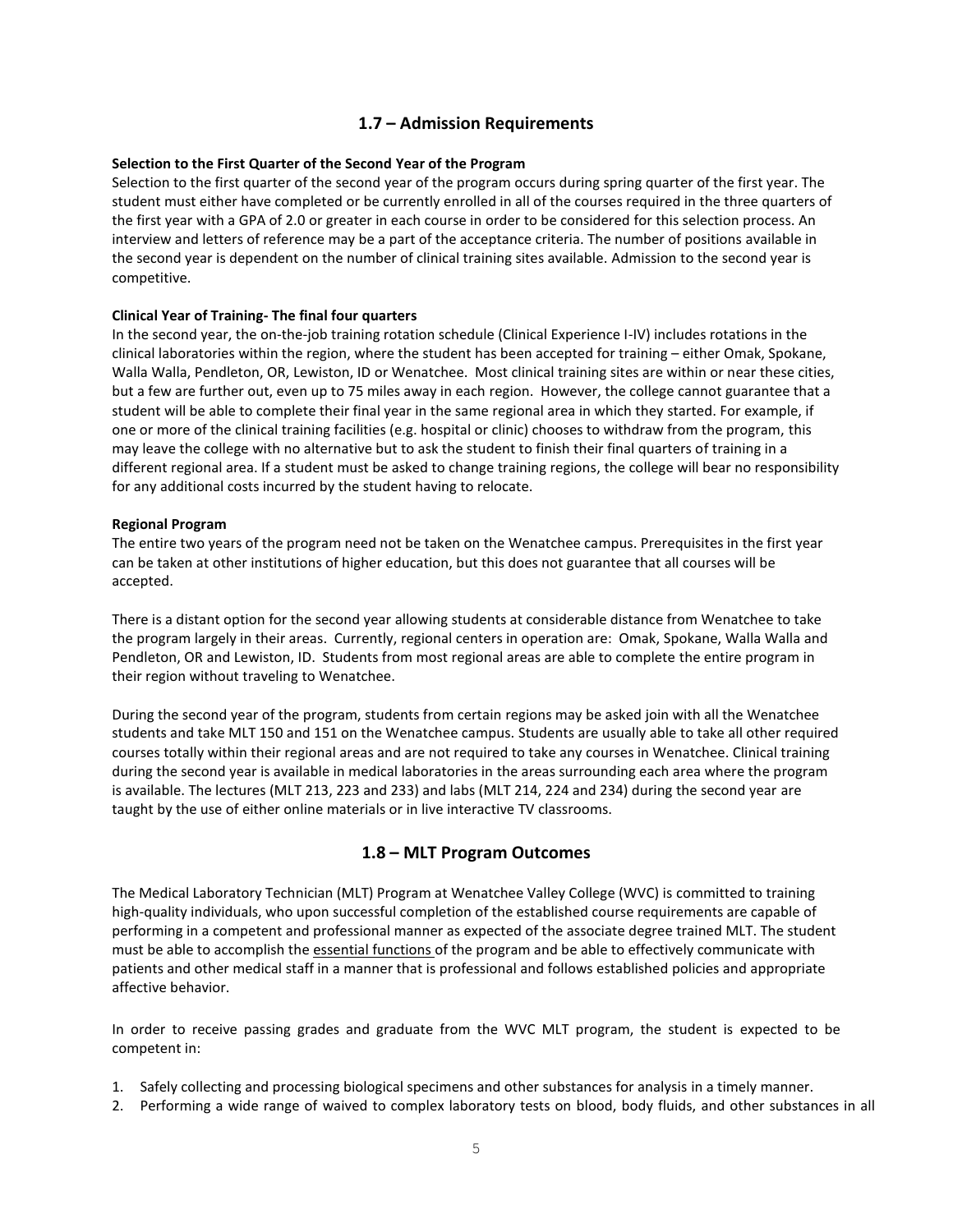major laboratory areas in a timely manner.

- 3. Recognizing normal and abnormal patient test results, and when critical values are exceeded, requiring immediate notification of patient healthcare provider.
- 4. Assuring the quality of the total process acquisition of samples, testing and reporting of results (i.e. *preanalytical, analytical,* and *post-analytical* processes).
- 5. Monitoring quality control within predetermined limits.
- 6. Performing preventive and corrective maintenance on equipment and instruments or referring to appropriate sources for repairs.
- 7. Applying principles of safety.
- 8. Demonstrating professional conduct and interpersonal communication skills with patients, laboratory personnel, other health care professionals, and with the public, as well as maintaining patient confidentiality.
- 9. Recognizing the responsibilities of other laboratory and health care personnel and interacting with them with respect for their jobs and patient care.
- 10. Applying and understanding of information processing, and basic scientific principles in learning new techniques and procedures.
- 11. Relating laboratory findings to common disease processes.
- 12. Establishing and maintaining continuing education as a function of growth and maintenance of professional competence.

*All MLT graduates MUST be able to demonstrate entry level competencies in the above areas of professional practice.*

Program Statistics – 3-year Average Board of Certification Pass Rate – 98% Graduation Rate – 100% Job Placement Rate – 98%

# **1.8 – MLT Program Evaluation**

To ensure that the MLT program is effective, a scheduled system is in place for evaluation and correction of any trends. Program evaluation takes place on several levels: individual course evaluation by instructors and students; curriculum review by college curriculum review bodies; surveys given to graduates and employers; and finally by analysis of Board of Certification (BOC) pass rates, program completion rates and graduate employment rates. Any trends from program effectiveness are identified and examined, a plan of action is developed, that plan is implemented and eventually measured.

| <b>Evaluation Type</b><br><b>Course Evaluation</b> | Frequency<br>Every quarter |
|----------------------------------------------------|----------------------------|
| Curriculum Review                                  | Every 3 years              |
| Graduate Survey                                    | Fall quarter               |
| Employer Survey                                    | Spring quarter             |
| <b>BOC Pass Rate</b>                               | Fall quarter               |
| <b>Program Completion Rate</b>                     | Fall quarter               |
| <b>Employment Rate</b>                             | <b>Spring Quarter</b>      |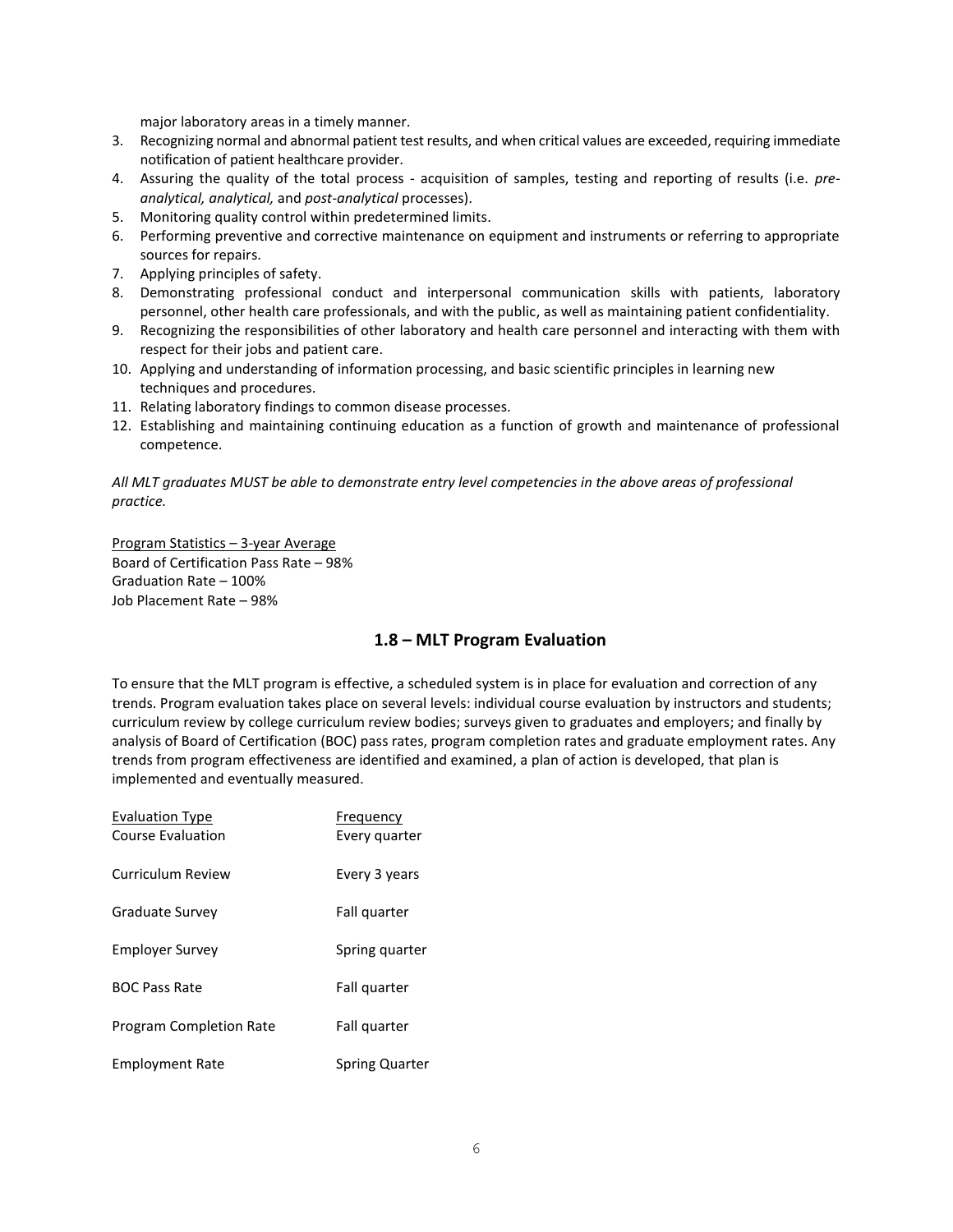# **Section 2: Associate of Technical Science Degree (MLT) Program**

### **2.1 – MLT Curriculum**

Math 099 or higher

#### Fall Quarter

| <b>BIOL 241</b> | Human A&P I                            | MLT 150             | Basic Laboratory Theory          |
|-----------------|----------------------------------------|---------------------|----------------------------------|
| <b>CHEM 121</b> | Introduction to Chemistry              | MLT 151             | <b>Basic Laboratory Practice</b> |
| MLT 100         | Introduction to Medical Lab Technology |                     |                                  |
| <b>HCA 113</b>  | <b>HIV/AIDS Education</b>              | <b>Fall Quarter</b> |                                  |
| <b>HLTH 123</b> | Medical Terminology                    | MLT 210             | Clinical Experience I            |

#### Winter Quarter

BIOL 242 Human A&P II CMST 101 or 210 or 220 Communications ENGL& 101 English Composition I

#### Spring Quarter

|          | BIOL& 260 Microbiology               | <b>Spring Quarter</b> |                                     |
|----------|--------------------------------------|-----------------------|-------------------------------------|
| CHEM 131 | Introduction to Organic Biochemistry | MLT 230               | Clinical Experience III             |
| MLT 102  | Phlebotomy                           | MLT 233               | Clinical Chemistry & Urinalysis     |
| PSYC 100 | General Psychology                   | MLT 234               | Clinical Chemistry & Urinalysis Lab |

#### **First Year Second Year**

| Summer Quarter |                                     |
|----------------|-------------------------------------|
| <b>MLT 150</b> | <b>Basic Laboratory Theory</b>      |
| <b>MLT 151</b> | <b>Basic Laboratory Practice</b>    |
|                |                                     |
| Fall Quarter   |                                     |
| MIT 210        | Clinical Experience I               |
| <b>MLT 213</b> | Hematology & Blood Bank Lecture     |
| <b>MLT 214</b> | Hematology & Blood Bank Lab         |
|                |                                     |
| Winter Quarter |                                     |
| <b>MLT 220</b> | Clinical Experience II              |
| <b>MLT 223</b> | Clinical Microbiology Lecture       |
| <b>MLT 224</b> | Clinical Microbiology Lab           |
|                |                                     |
| Spring Quarter |                                     |
| <b>MLT 230</b> | Clinical Experience III             |
| <b>MLT 233</b> | Clinical Chemistry & Urinalysis     |
| <b>MLT 234</b> | Clinical Chemistry & Urinalysis Lab |
|                |                                     |
|                |                                     |

#### Summer Quarter MLT 240 Clinical Experience IV

# **2.2 – Academic Standards**

Once a student has been accepted into the WVC MLT program and course work has begun, a minimum cumulative grade point average of 2.0 must be maintained, as defined by the WVC Admissions Office, in any courses required in the program of study. Any student receiving less than a cumulative GPA of 2.0 or a failing grade in any second-year course may be dismissed from the program. If a student receives a failing score in any second-year course and is given a chance to do remedial work in order to achieve a passing grade, he/she will be given only one chance to do so. The student is required to take MLT courses in sequence, as identified in the catalog.

#### **2.3 – Honors Society**

#### **Honor Society for Community Colleges**

Phi Theta Kappa (PTK) is the official honor society for community colleges, as recognized by the American Association of Community Colleges. There is a chapter on each WVC campus. Membership is granted by invitation and is based on superior academic achievement. Members of PTK are eligible for scholarships and transfer resources, receive recognition of academic achievement, achieve personal development.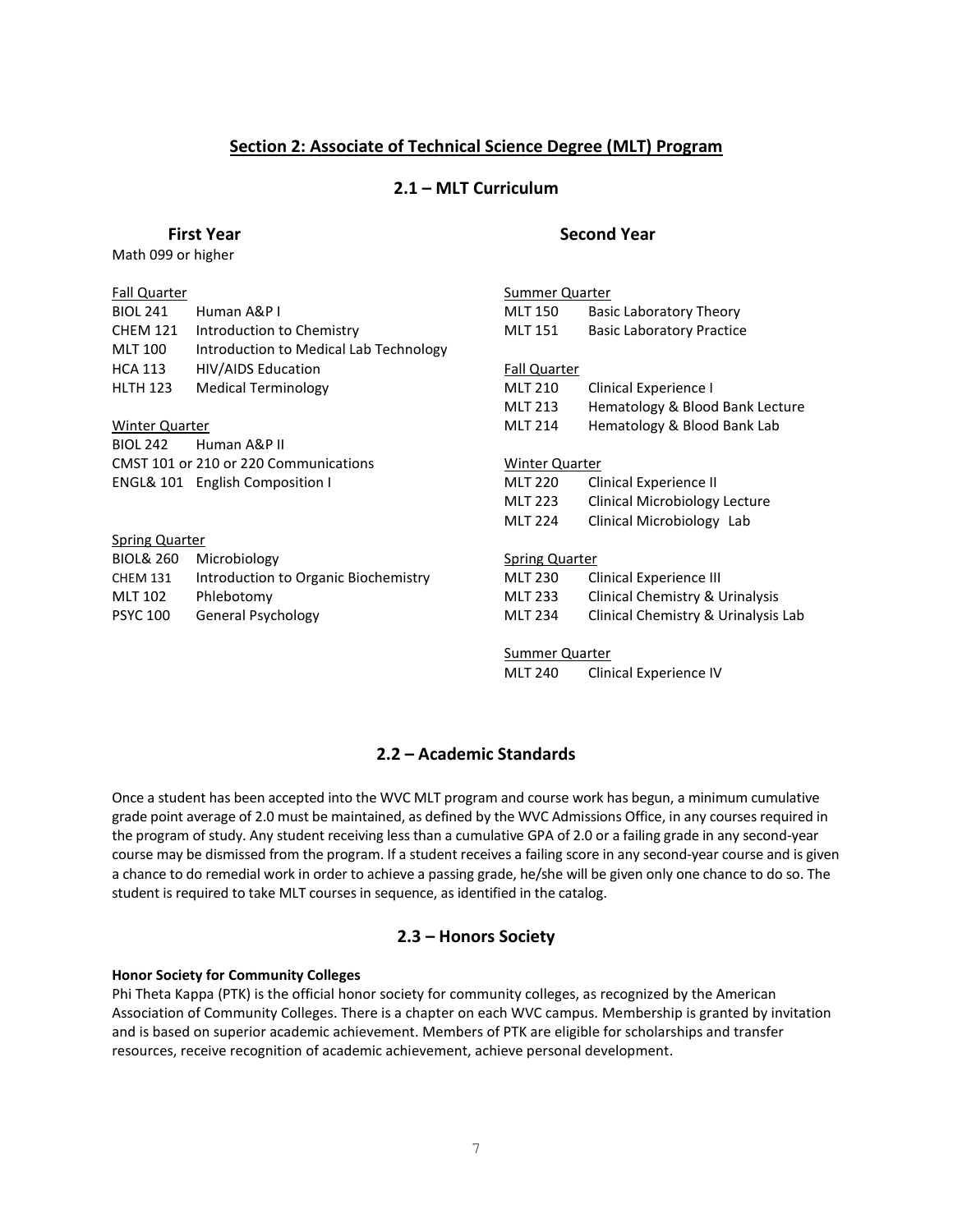# **2.4 – Enrollment Requirements**

Upon acceptance into the second year of the program, students must fulfill the following list of requirements before the second year begins in summer quarter. The instructions are included in the new student information packet. Most of the requirements are done only once, but some must be repeated over the course of the second year, e.g., tuberculin skin test. Moreover, some will take several months to complete, e.g., hepatitis B vaccination. Students bear the costs of all these requirements. It is the student's responsibility to ensure that adequate documentation of the listed requirements is uploaded onto Complio (the company that maintains immunization and compliance records) and approved by the Allied Health secretary. Prior to the first day of class for the second year, all required enrollment requirements (which can be) must be met, uploaded onto Complio and approved by the Allied Health secretary. If they are not, the student may lose his/her spot in the program or receive a deficiency. Over the course of the second year, any expiring documentation on Complio must be renewed prior to the beginning of the quarter in which it expires. If the student does not have documentation requirements met by the first day of the quarter, a deficiency may be issued. The student should keep his/her original documents in his/her personal records.

#### **Lack of compliance with any of the following requirements may prevent a student from entering a clinical site and completing his/her clinical training, and may result in a deficiency. (For deficiencies, see section 4.7)**

WVC reserves the right to modify these requirements as needed.

#### • **Tetanus/Diphtheria/Pertussis (Tdap) Immunization**

Students must have had a Tetanus/Diphtheria/ Pertussis injection, or booster, within the last ten (10) years. The immunization must be a Tdap; Td will not be accepted as the Tdap vaccine. The Tdap includes the pertussis vaccine that is required. Pertussis protection wears off with time.

#### • **Measles, Mumps, Rubella (MMR) Vaccines, or Titer**

Students must provide presumptive evidence of immunity to measles, rubella, and mumps. Presumptive evidence includes documented administration of two doses of live virus vaccine or positive titers (blood test for immunity of Mumps, Rubella, and Rubeola).

#### • **Meningococcal Vaccine**

MLT students are not required to have this vaccine. It is only suggested.

#### • **Hepatitis B Vaccines (complete series of three [3] injections)**

Students must have the first and second injections prior to entering the Program. Adults getting Hepatitis B vaccine should get three (3) doses, with the second dose given four (4) weeks after the first and the third dose five (5) months after the second. Your healthcare provider can tell you about other dosing schedules that might be used in certain circumstances. Positive titer (blood test) is acceptable. *CDC Guidelines recommend titer verification after one month of completion of Hepatitis B series.*

#### • **Two-Step PPD (Tuberculin Skin Tests)**

An initial negative two-step PPD is required, which means that two (2) separate tuberculin skin tests have been placed one to three weeks apart. Each test is read 48 to 72 hours after it has been placed. This requires four (4) visits. Documentation must show the dates and results of the tests, as well as the lot numbers of the vaccine. Students should not get any other vaccination with the first PPD.

Students with a positive PPD must provide documentation of a chest x-ray, treatment (if necessary), and a release to work in a healthcare setting from a doctor or healthcare provider.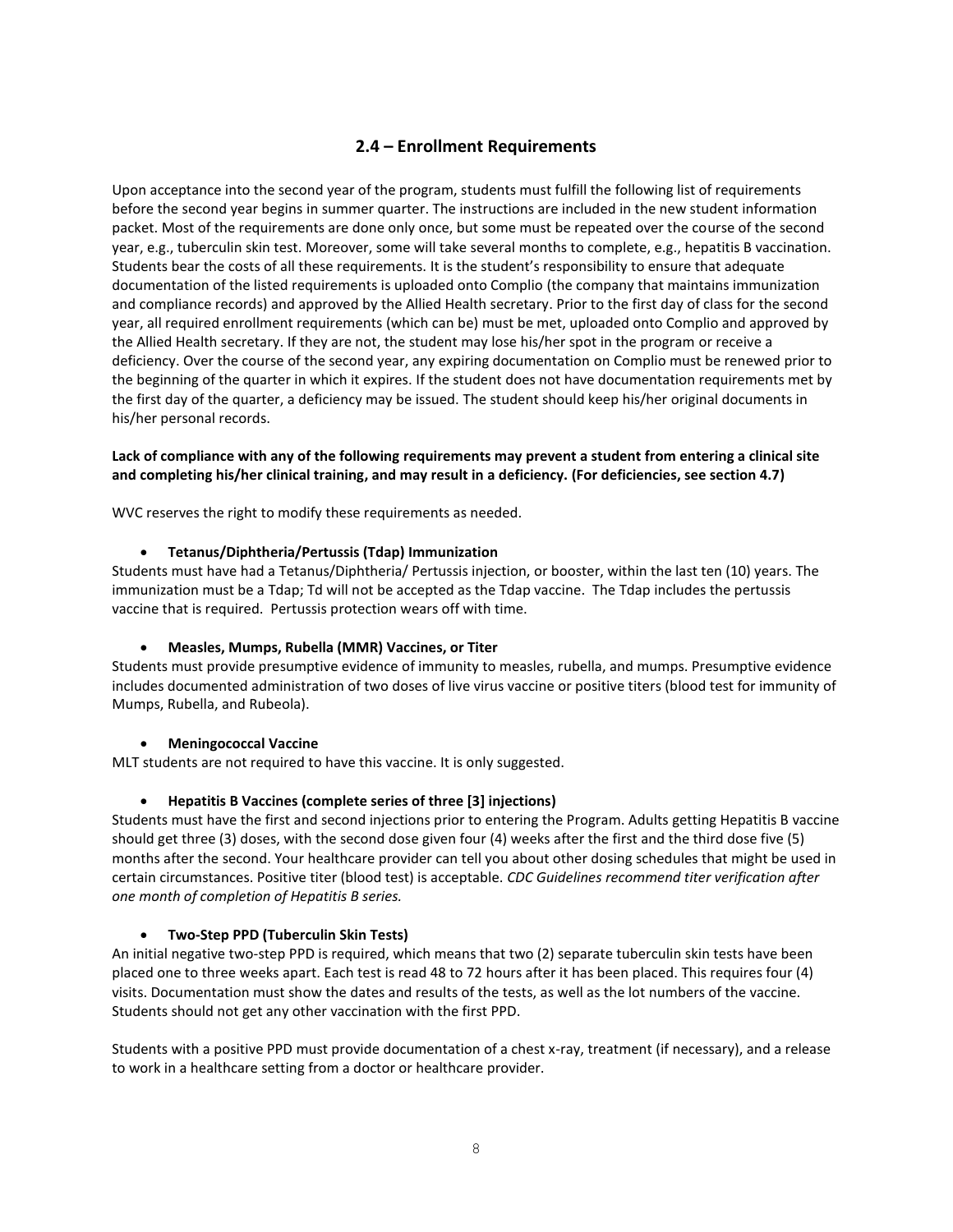Tuberculin skin tests are required each year (annual renewal) and must be placed and read within one year following the initial two-step PPD.

As some facilities now utilize the QuantiFERON® TB Gold Test in place of the PPD, WVC will accept this method. This does not require a two-step initial skin test; however, the test must be performed annually.

### • **Chickenpox (Varicella) Immunization**

Students must have had two (2) Chickenpox injections or a positive Varicella titer (blood test for immunity).

#### • **Flu Vaccination**

Depending on the availability of flu vaccine, students will be required to be vaccinated each Fall Quarter by the announced date or before December 1, depending on the flu season.

### • **Negative Drug Screen**

Students must provide results of a standard, ten-panel drug screen, either urine-based or oral swab, dated not more than forty-five (45) days prior to the beginning of the Program. If MLT students have their drug screens anywhere but Confluence Health (formerly Central Washington Hospital), they must have the facility send a copy of the drug screen report directly to the MLT Program Director. The student must load a copy of the drug screen report onto the ITS.

### • **Medical Insurance** *(pertains to student accidents during clinical experiences)*

Clinical affiliates associated with the Allied Health Programs of WVC require that students provide proof of accident insurance. Students must maintain this coverage for the duration of their attendance, in order to cover any accident that might occur while at a clinical site. Even though a clinical facility may provide necessary emergency care or first aid for an accident (i.e., needle stick), a clinical facility has no obligation to furnish medical or surgical care to any student. The student bears responsibility for the cost of such care, as well as for any followup care.

For students who do not have insurance, WVC recommends the carrier approved by the Washington State Board of Community and Technical Colleges. The cost is approximately \$45 per quarter. The student may enroll online at <http://4studenthealth.relationinsurance.com/>

A copy of the student's current personal medical insurance OR a copy of the student's Summit America receipt, which includes the quarter(s) and year covered, are to be submitted with the ITS. If the student is using personal insurance through a plan at work, etc., it is advisable to check with the insurance carrier to make sure it will cover an accident incurred by a student at a clinical site.

# • **CPR For Healthcare Providers**

The CPR card must be issued by a person or facility qualified specifically to instruct CPR for healthcare providers (i.e., American Heart Association, American Red Cross, Central Washington Hospital [665.6036], the WVC Health 051 class, and American Safety & Health Institute HealthCare Provider). Online classes are not acceptable.

Students are required to maintain CPR Certification for Healthcare Providers for the duration of their attendance, and the card must be renewed every two years.

# • **HIV/AIDS Training Certificate**

Seven (7) hours of HIV/AIDS training, as required in chapter 246-12 WAC, Part 8, can may be obtained by taking HCA 113 for 1 credit at WVC. An online course is offered through Wild Iris a[t www.nursingceu.com.](http://www.nursingceu.com/) AIDS education and training must include, but is not limited to, the following: Etiology and epidemiology; testing and counseling; infection control guidelines; clinical manifestations and treatment; legal and ethical issues, to include confidentiality; and psychosocial issues, to include special population considerations.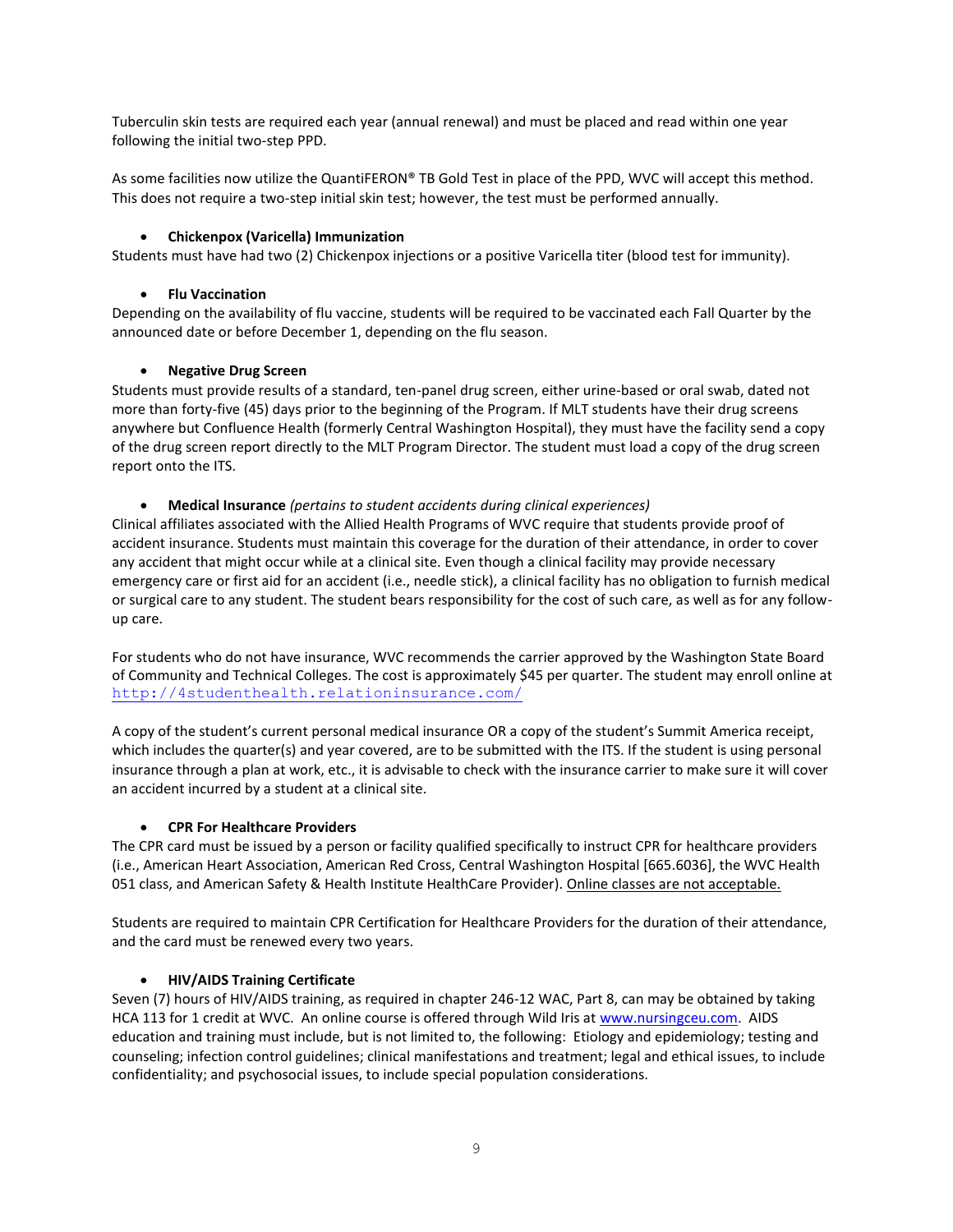#### • **Background Checks**

Washington State law (RCW 43.43.832) permits businesses or organizations that provide services to children, vulnerable adults, or developmentally disabled persons to request criminal history records. Facilities used for clinical work experience require clearance prior to the student being allowed to work in the facility. Prior to beginning any clinical work experience, criminal record checks (Complio®) are required of all students accepted into the Allied Health programs at WVC, dated not more than forty-five (45) days prior to the beginning of the Program. Use the student instructions and package code provided.

Students need to be aware that the conviction of certain crimes may prevent completion of the clinical course requirements of the Program (thereby preventing completion of the Program) and may also prevent future licensing and employment in the health field. In addition to the background check run by WVC before the first quarter of the second year, further background checks may be run by each clinical facility. The results of which may lead a student to being barred from a clinical facility and thus unable to complete the clinical course requirements and the Program.

# **2.5 – Uniform Code**

The personal appearance and demeanor of Wenatchee Valley College Medial Laboratory Technology students reflects both the college and the program standards and are indicative of the students interest and pride in their profession. Students in clinical sites shall always demonstrate professionalism.

Attire should be clean, wrinkle free, in good repair, conservative, and appropriate. Unacceptable attire includes jeans, stretch pants, flip-flops, clogs, heavy (work- type) boots, shorts, high heels and any clothing article that is extremely short, tight or revealing. Scrubs may be permitted in some clinical facilities.

- a. Students must conform to the dress code of the assigned facility. Any student reporting to the clinical affiliation in improper attire, or in soiled or untidy clothes and/or with dirty shoes, may be sent home by the department supervisor or clinical instructor. Time missed will be made up according to the attendance policy.
- b. Shoes must be clean and neat. Sandals, clogs and open-toed shoes are unacceptable.
- c. Body and oral hygiene is necessary. Careful attention should be given to these areas.
- d. Clean lab coats and other personal protective equipment (PPE) will be provided by the clinical facility under OSHA guidelines. Laundering of lab coats is performed by the clinical facility. If a lab coat for clinicals is borrowed from the MLT program, it must be returned to the program for laundering as needed.
- e. Gloves and other PPE must be worn at all times, as specified in the lab safety policy and in the safety policy for a clinical site. This rule applies even when you see others in the lab not adhering to this policy. Lab coats must be buttoned up.

#### **School Picture Identification**

A student picture identification badge must be worn to every clinical experience. The badges will be provided during the first week of summer quarter.

#### **Jewelry/Adornments**

- Engagement rings and wedding bands are the only allowable rings.
- Earrings must be small studs, with no more than two earrings per ear.
- No other piercings may be worn (e.g. nose, tongue, eyebrow, navel, etc.)
- Tattoos must be covered and not visible through clothing.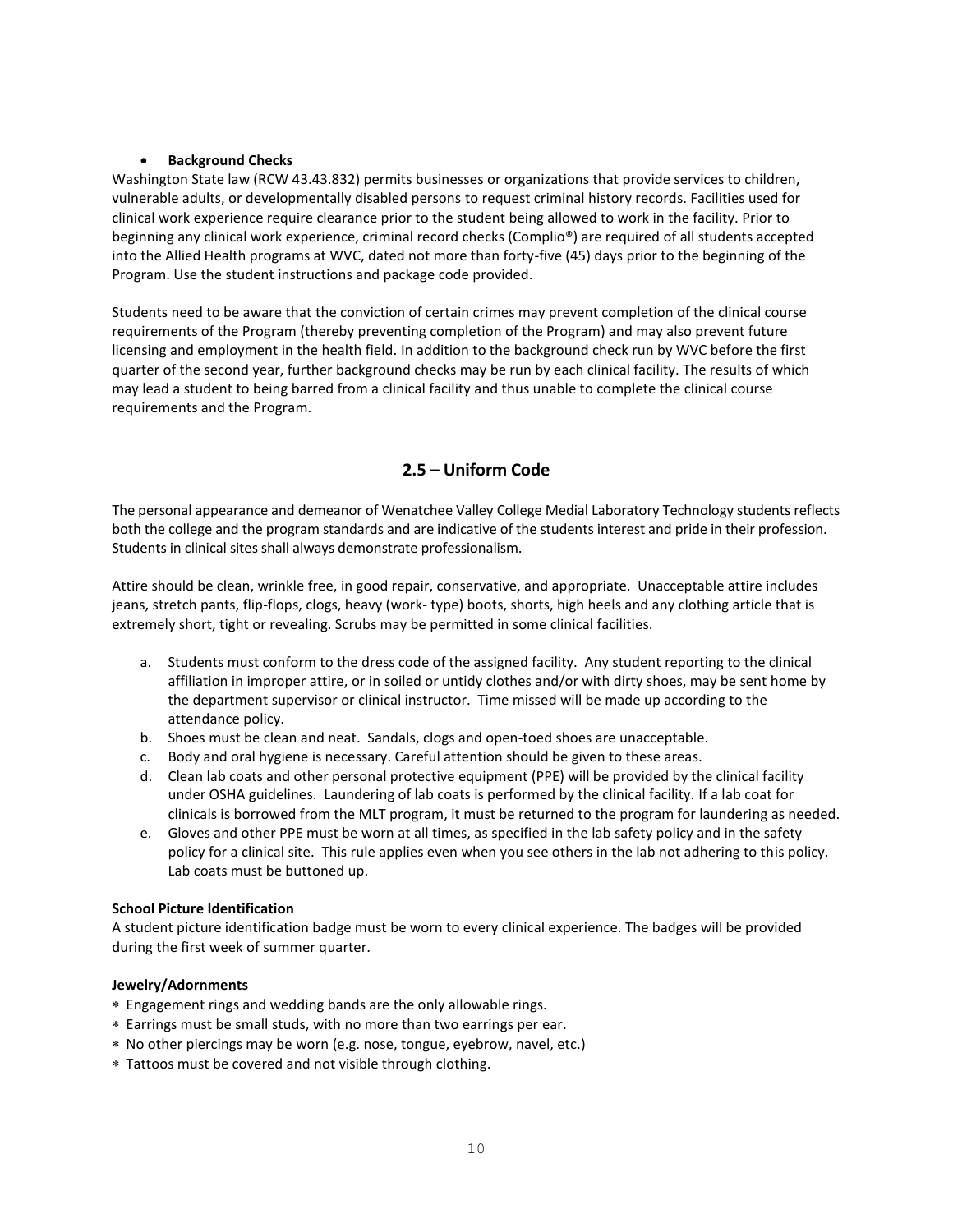#### **Hair**

Hair must be effectively restrained so that it does not fall into or contaminate the workspace. Beards and/or mustaches must be neatly groomed and no longer than ¾ inch.

#### **Cosmetics/Fragrances**

Cosmetics, if worn, must be natural-looking. Fragrances (lotions, colognes, perfumes, etc.) are not allowed.

#### **Nails**

Nails must be short (nails should not be visible when looking at palm of hand), clean, and well-rounded. Nail polish and artificial nails are not allowed.

#### **Other**

Gum-chewing is prohibited in all clinical facilities.

 Smoking is not allowed anywhere within the clinical facilities. You may go outside to smoke during breaks. Be careful of clothes and breath that smell of smoke.

**Clinical facilities have the right to send students home if they do not meet this or their own uniform code. Such a situation is considered as a lack of professionalism and may result in a deficiency.**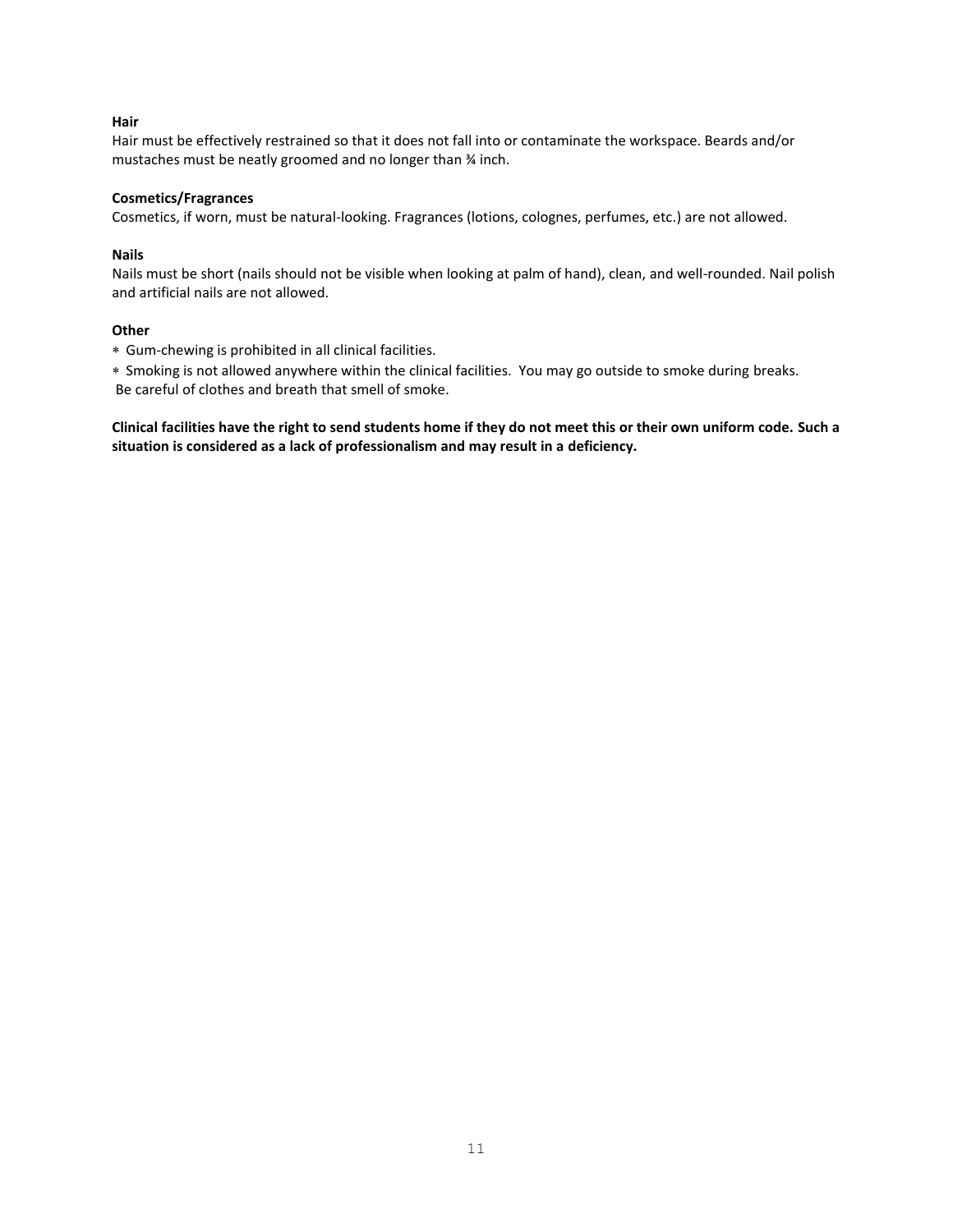# **2.6 – MLT Program Expenses**

The following itemizations show the *approximate* expenses MLT students are expected to incur while completing the MLT program. These fees are subject to change at any time. These are only to be used as an example of fees that may be incurred during the program.

| <b>Allied Health Program</b>         | <b>Program Length</b>                     | <b>Tuition Per</b><br><b>Credit 107.59</b><br>per credit | <b>Books, Supplies</b> | <b>Program Requirements</b>                                                                                                                                                     | <b>Costs</b>                                                      |
|--------------------------------------|-------------------------------------------|----------------------------------------------------------|------------------------|---------------------------------------------------------------------------------------------------------------------------------------------------------------------------------|-------------------------------------------------------------------|
| <b>Medical Laboratory Technology</b> | <b>Five Quarters</b><br>$(2nd$ year only) | \$8285<br>77 credits                                     | \$1000.00 Books        | Acceptance Fee<br><b>Registration Fees</b><br><b>Immunizations</b><br>Lab Fees<br><b>Technology Fees</b><br><b>Enrollment Fees</b><br>Accident Insurance<br>Liability Insurance | \$50<br>\$20<br>\$1200<br>\$300<br>\$150<br>\$32<br>\$200<br>\$35 |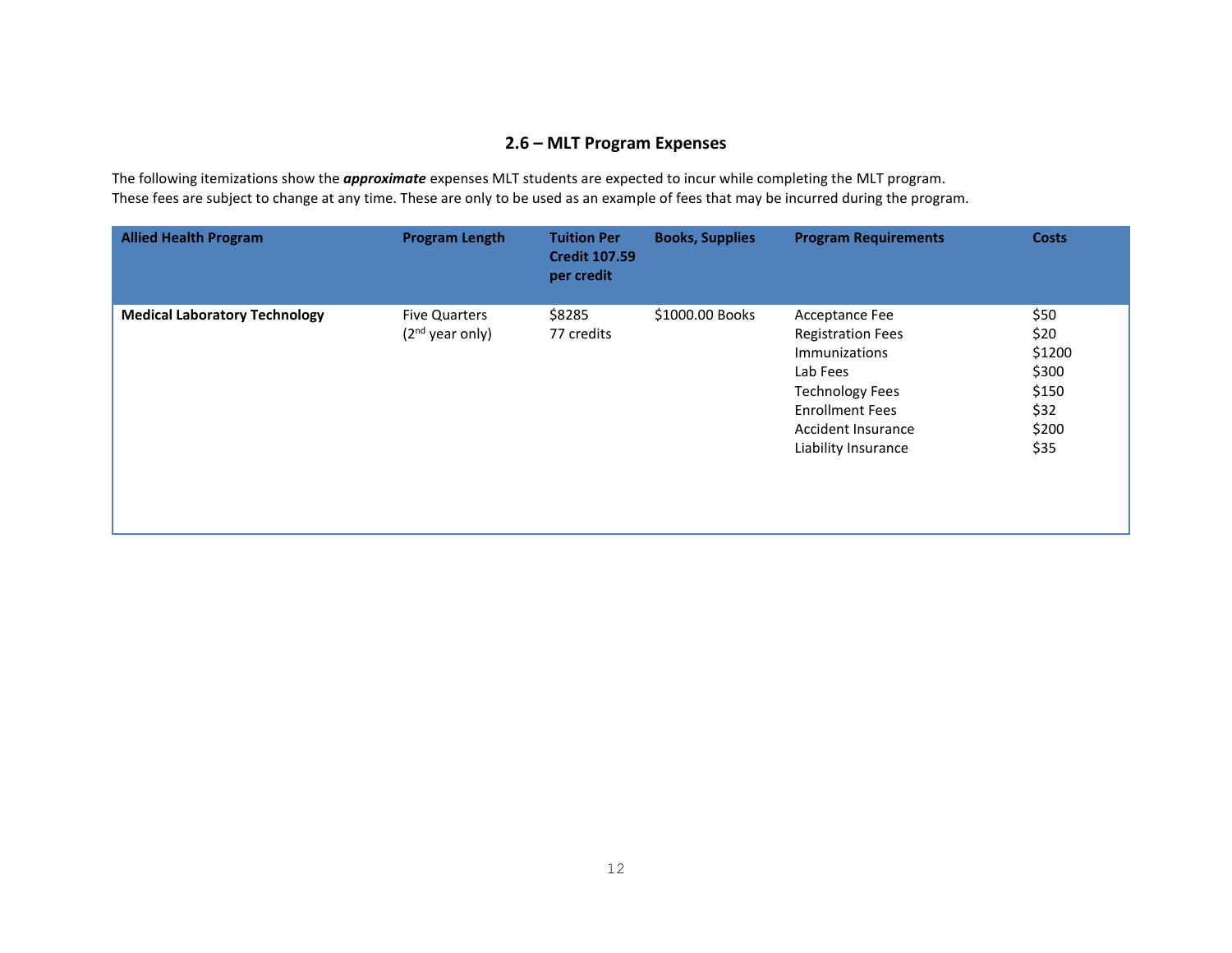# **2.7 – Commencement**

#### **Application for Graduation**

In order for a student to graduate from the MLT program, all course requirements must be completed as stated in the current Wenatchee Valley College catalog. This includes completing all courses with a grade no less than a **C (2.0)**. The granting of the ATS degree in MLT is not contingent on passing any external certification or licensure exam.

Application for graduation should be made by all MLT students, who have completed courses as scheduled, by **May 1st** of their second year of training. In order for the diploma to be processed and issued, students must apply for graduation. Not doing so will result in a delay in receiving the diploma.

Upon successful completion of the program, the student receives an Associate in Technical Science (ATS) degree in Medical Laboratory Technology. This degree qualifies the MLT graduate under the Federal Clinical Laboratory Improvement Amendment of 1988 (CLIA '88) to perform high complexity testing in the vast majority of medical laboratories across the nation.

#### **Commencement**

Commencement ceremonies are held in June of each academic year on both campuses. Candidates for graduation will receive commencement ceremony information from the Student Development Office during the final quarter of the Program.

#### **Career Placement**

WVC MLT graduates have a very good placement record. Workshops or instruction sessions held during the program help students prepare resumes, develop interviewing techniques, and polish job seeking skills.

# **2.8 – National Certification**

#### **National Certification**

After the MLT student has graduated, s/he is eligible to take the national certification exam. Successful completion of this exam is required by most medical laboratory employers, and allows a graduate to work in most states. Some states may also require licensure by paying a fee and/or taking an exam.

It is the student's responsibility to contact the ASCP Board of Certification to obtain application forms and to submit the forms with the required fees. Transcripts also must be sent. However, this cannot be done until after the last quarter of the program has ended.

> ASCP Board of Certification 33 West Monroe St. Suite 1600 Chicago, Illinois 60603 Phone: 1-800-267-2727; option 2, 2 [www.ascp.org/boc](http://www.ascp.org/boc)

# **2.9 – Program Closure**

In the event that the facility in Wenatchee would have to close due to a natural disaster or unseen circumstances, instruction would continue on an online basis. In the event of the complete closure of the program by an external body, WVC would work with students to find enrollment at other MLT programs in the region. NAACLS would be notified within 30 days of WVC receiving a program closure notice.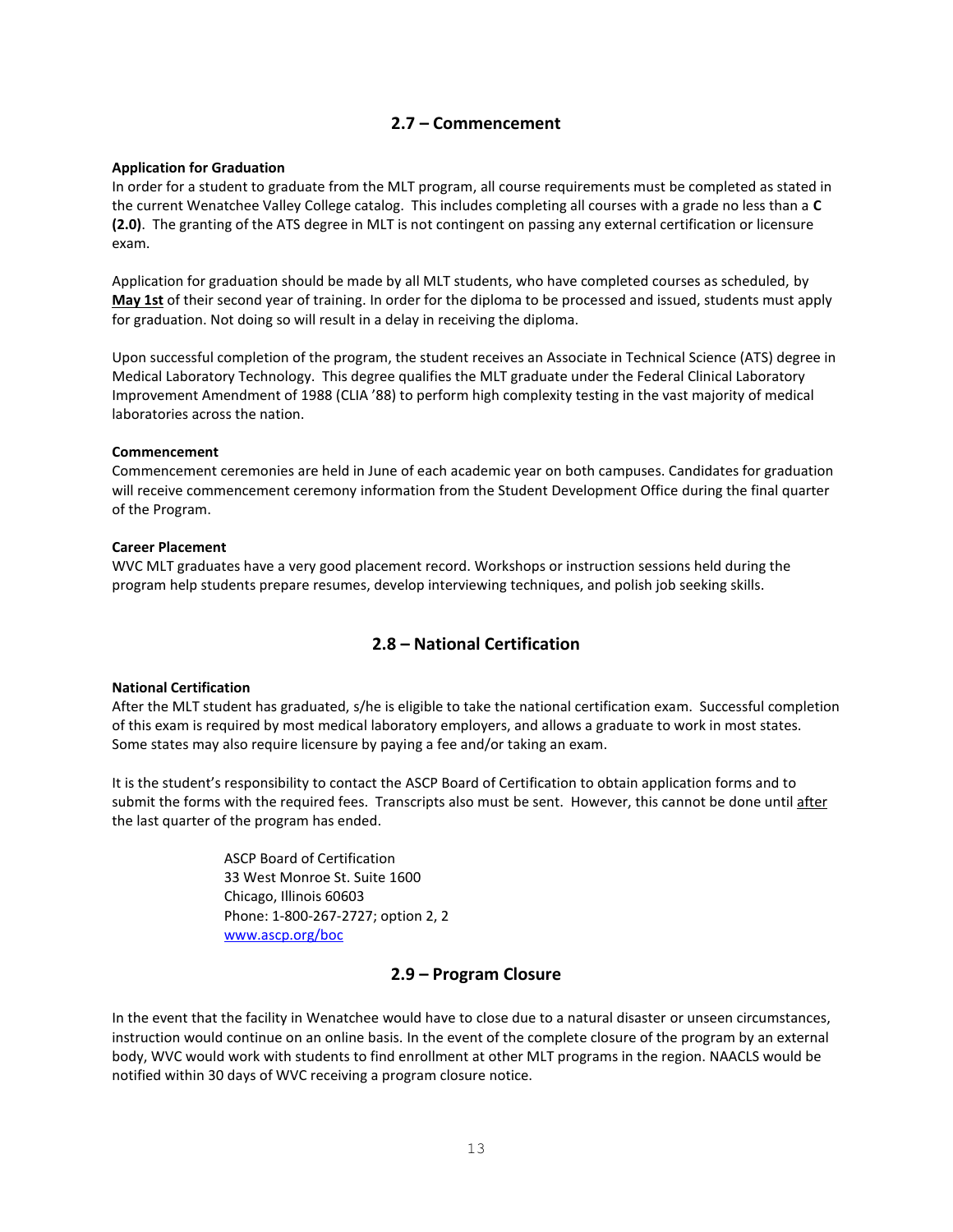# **Section 3: General MLT Program Information**

# **3.1 – Financial Aid/Scholarships**

The Financial Aid Office at Wenatchee Valley College is available to assist students in finding and applying for all types of financial assistance, including grants, work study opportunities, veteran benefits, scholarships, and student loans. The Financial Aid Office is located on the first floor of Wenatchi Hall. The Financial Aid Office can be reached by phone at 509.682.6810 or by email at [financialaid@wvc.edu.](mailto:financialaid@wvc.edu)

To apply for financial aid, simply complete the FAFSA (Free Application for Federal Student Aid) online at [http://www.fafsa.ed.gov/.](http://www.fafsa.ed.gov/) Students will need the WVC school code, which is **003801.** Also, check out the Application Checklist on the WVC Financial Aid website for the three basic steps in applying for financial aid.

Most types of aid are based on financial need and a student's successful academic progress as monitored by the Financial Aid Office. Once the student has completed the FAFSA, The Financial Aid Office will contact him/her by either mail or WVC e-mail regarding eligibility and status.

Processing time for financial aid is usually three to six weeks. Please allow sufficient time for the processing of financial aid and tuition due dates. During peak times, processing times may increase.

Loans, unlike grants or work study, are borrowed money that *must be repaid,* with interest. To apply for a loan, a student loan application must be completed and submitted to the Financial Aid Office. The student must also have a completed FAFSA in addition to the loan worksheet. Loan information is available on the WVC financial aid webpage.

Students are encouraged to apply for WVC Foundation scholarships. Applications are available every December prior to the following school year. For more information regarding financial aid, scholarships and other types of assistance, please visit the WVC website at [www.wvc.edu,](http://www.wvc.edu/) and go to Financial Aid.

# **3.2 – Support Services**

#### **Bookstore**

The WVC Bookstore is located in Van Tassell Center on the Wenatchee campus. Textbooks, school supplies, art supplies, clothing, snacks, greeting cards, and computer software are among the items available for purchase. Please refer to the WVC Student Handbook for the textbook return policy.

#### **Computer Lab**

Computer labs on both campuses are available for use by students for either independent, group, and/or assigned activities. Computer labs may be used during posted hours. Students should be conscientious about logging on and logging off when utilizing computers.

#### **Counseling**

WVC counselors provide academic, career, and personal counseling services, which are free, voluntary, and confidential for WVC students. Please see the WVC Student Handbook for further information about counseling services.

#### **Tutoring**

Tutoring services are available, free of charge, to all enrolled WVC students on both campuses. A variety of services are provided at each center. For further information about tutoring services, please refer to the WVC Student Handbook or contact the appropriate tutor center (Wenatchee, 682.6863; and Omak, 422.7827).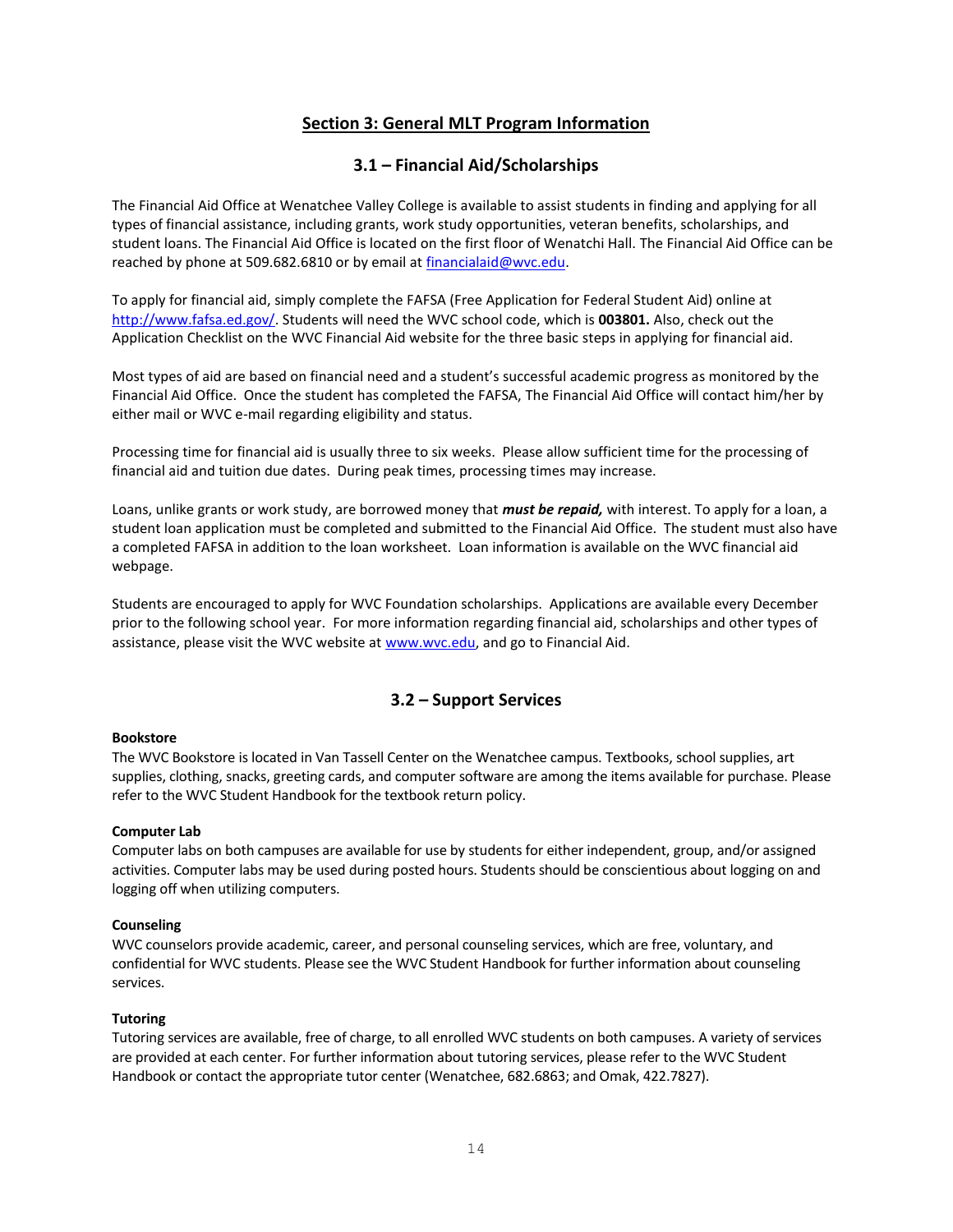# **3.3 – Library Services**

Each campus has a library with full library resources. In addition, the WVC library web site [\(http://commons.wvc.edu/library\)](http://commons.wvc.edu/library) offers access to a variety of information resources. They include: access to databases with peer-reviewed journal articles, an online catalog of the libraries' holdings, an online reference collection, over 50,000 electronic books, streaming instructional films, and other resources. Services available online include: tutoring, study room reservations (WVC campus), 24x7 "ask a librarian" service, and basic information about the libraries. Students are encouraged to utilize the libraries. Please refer to the WVC Student Handbook for further information about the libraries.

# **3.4 – Guidelines for Resolving Problems/Due Process/Appeals**

Faculty strive to create an atmosphere conducive to learning. There should be mutual respect between faculty and students. If a problem should arise, the issue can usually be resolved by direct communication between the student and the professor/instructor. Students are encouraged to resolve conflicts in the following manner:

Step 1: Speak with the professor/instructor as soon as a problem or concern arises. If the professor is not available after class, attempt to meet with him/her during office hours. If the concern is with a part-time faculty instructor, schedule to meet with him/her to discuss your concern. If the part-time faculty instructor is not able to assist you with your concern, seek assistance from the program director.

Step 2: If the conflict remains, schedule an appointment to meet with the Dean of Allied Health.

The due process procedure in the WVC Student Handbook will be utilized for all MLT student appeals. Following is an organizational chart detailing the flow of the due process procedure:



Any concerns a student may have in a clinical site should be brought to the attention of MLT-program faculty, namely Katie Lantau and Patrick Tracy.

#### **Honor Code Policy**

All students and faculty are expected to uphold the highest standards of professional honesty and integrity. This includes expecting students to act on their honor. Students and faculty accept responsibility for acting in an ethical manner. Together they create an atmosphere conducive to professional integrity.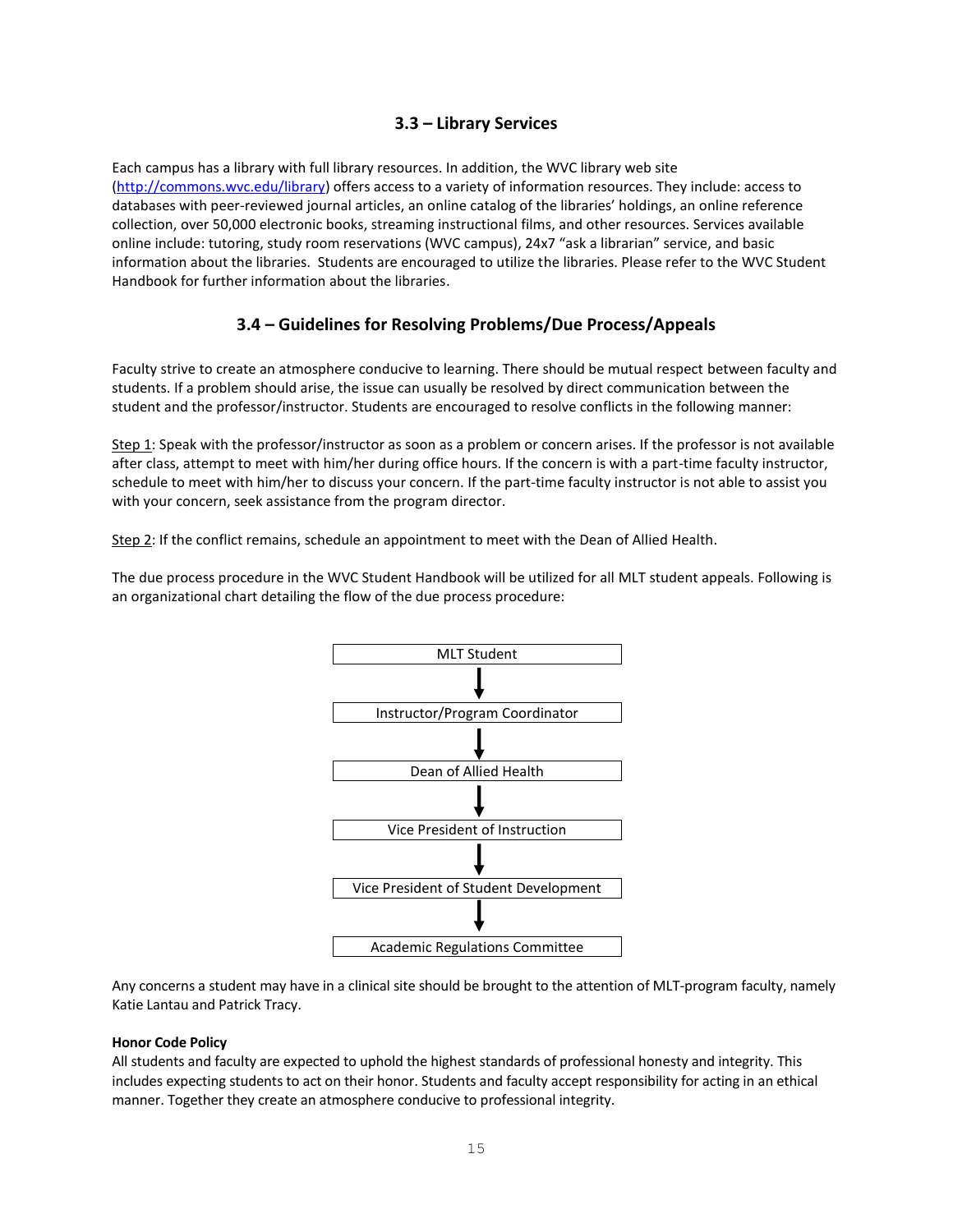Students and faculty are expected to report to the Dean of Allied Health within twenty-four (24) hours, if possible, any proscribed conduct that violates the standards of professional safety, honesty, and integrity. The college reserves the right to dismiss students for unprofessional behavior with adequate cause.

Students are required to abide by the Code of Student Conduct, which includes, but is not limited to, Standards of Classroom Behavior, Code of Conduct, and Academic Misconduct, as outlined in the WVC Student Handbook.

Plagiarism is defined in the WVC Student Handbook as:

*The deliberate adoption or reproduction of ideas or words or statements of another person as one's own without acknowledgement.* 

In order to avoid plagiarism, all sources must be fully and clearly acknowledged in student work. Sources from which students might plagiarize are patient records, agency brochures, other students' papers, class lecture notes, personal communications with faculty, preceptor, or physician, and student presentations. If proper citation is not included in the work, it is considered plagiarism and will be handled as such.

Cheating will not be tolerated neither on homework nor on tests and quizzes.

# **3.5 – MLT Advisory Committee**

The MLT Advisory Committee is made up of community members, clinical partners, faculty, and students. The committee meets two times a year, to seek input from communities of interest regarding program planning and evaluation.

# **3.6 – All Campus Emergency**

WVC emergency information, including campus closure information, will be posted on the website [\(www.wvc.edu\)](http://www.wvc.edu/) as necessary.

WVC has an Emergency Text Alert system to notify students, faculty, and staff about a campus emergency or unplanned closure. Students and employees can sign up for the text alerts to appear on their cell phones or other mobile devices. Students and employees can sign up for the service online through [www.wvc.edu/emergency.](http://www.wvc.edu/emergency) They will need their nine-digit student or staff identification numbers, which usually start with "905."

WVC does not charge for the service. However, it is the users' responsibility to pay for any charges from their service for receiving the emergency text alerts. This would include occasional functional tests of the system or emergency drills. The system will not be used for other messages from the college.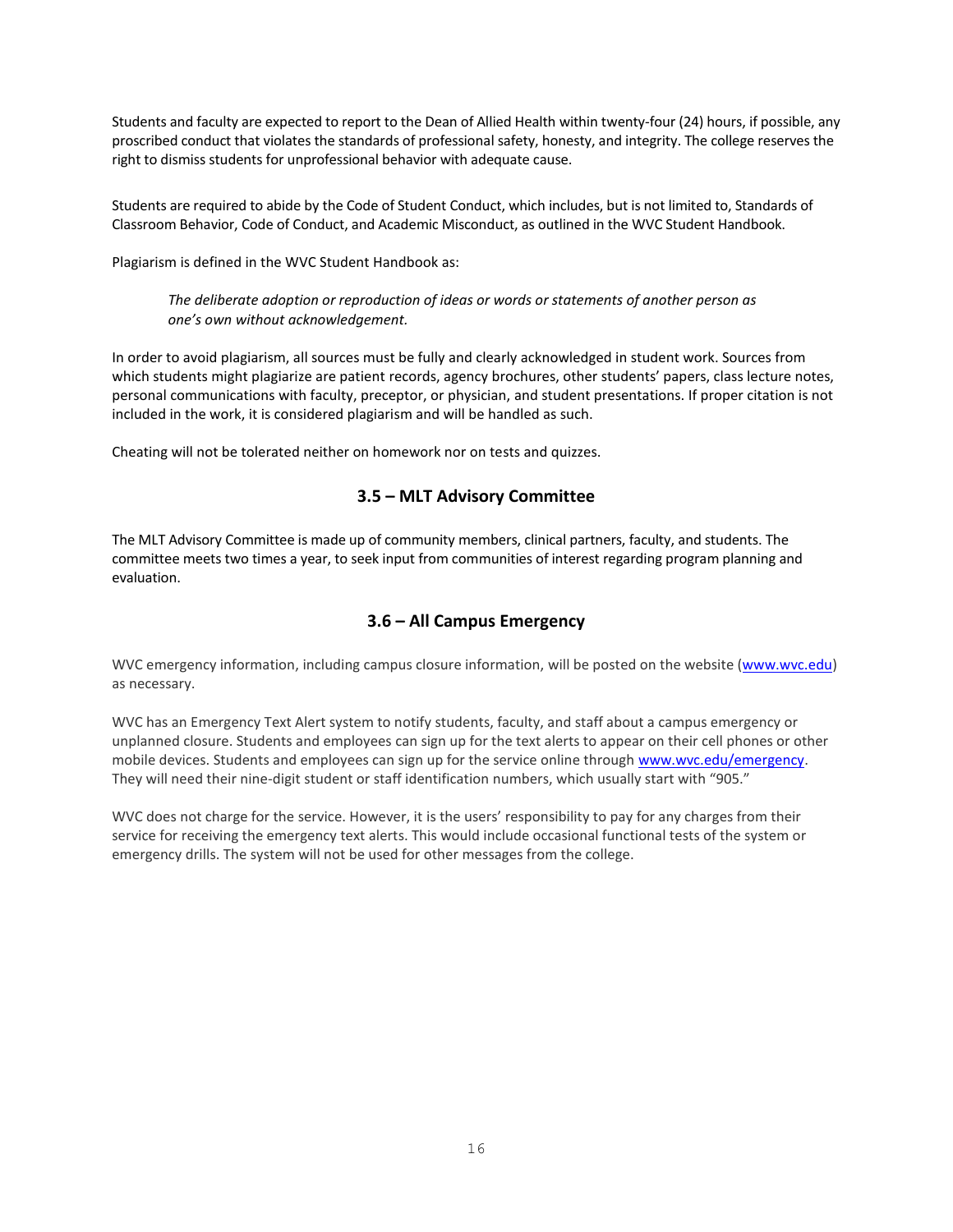# **Section 4: MLT Program Policies**

# **4.1 – MLT Program Communication**

#### **Student E-Mail Accounts**

WVC student e-mail is the primary means of communication. Therefore, all WVC MLT students are required to utilize their WVC e-mail account for the purpose of communication with administrators, faculty members, and support staff. Communication through the College's course management program Canvas will not be accepted for communication nor will communication through a personal email account. Program announcements, schedules, registration information, course information, syllabi, study guides, reading assignments, etc., are sent via e-mail and may be posted on Canvas. **Students are responsible for all information sent via their college e-mail and are expected to check their accounts daily.**

Students can access their WVC e-mail by going to the WVC web site [\(www.wvc.edu\)](http://www.wvc.edu/) and then selecting 'student email' on the quick jump menu. The user name for any student e-mail account is the student's first initial, last name, and last four digits of his/her student identification number (SID), at student.wvc.edu. Following is an example of an e-mail account for a student named "College Student," SID number "905-00-0000": [cstudent0000@student.wvc.edu.](mailto:cstudent0000@student.wvc.edu)

#### **Change in Contact Information**

Students who change their names, addresses, or telephone numbers must report the change to the program director, as well as the appropriate Admissions/Registration office. A copy of the Student Records Change Form used by the MLT Program can be found in the back of this Handbook.

# **4.2 – Professionalism/Ethics/Standards of Conduct**

#### **Professionalism**

When students are interacting with patients, visitors, and health care workers, they represent the clinical facility hosting the training as well as the Wenatchee Valley College MLT Program. In addition, student actions are a reflection of involvement, concern and character. Professionalism should be exhibited at all times.

The practice of laboratory medicine is a profession and as such requires that workers in the field behave in a professional manner at all times. Some of the characteristics of a professional are the following:

- 1. Accepts high standards of performance for himself/herself as an individual.
- 2. Is willing to conform to standards imposed by his/her group and to help police the group imposed standards (see specifics, section five).
- 3. Seeks continually to improve his/her own qualifications and to raise the standards of the group.
- 4. Is willing and anxious to exchange ideas and test his/her own thinking with fellow professionals for the mutual benefit of all concerned.
- 5. Is willing to be held accountable by his/her peers for his/her judgments and acts and by society for any mistakes s/he commits.
- 6. Adopts a personal code of ethics governing all his/her professional actions and activities.

#### **ASCLS Code of Ethics**

(From the American Society for Clinical Laboratory Science)

Preamble 1. Duty to the Patient 2. Duty to Colleagues and the Profession 3. Duty to Society Pledge to the Profession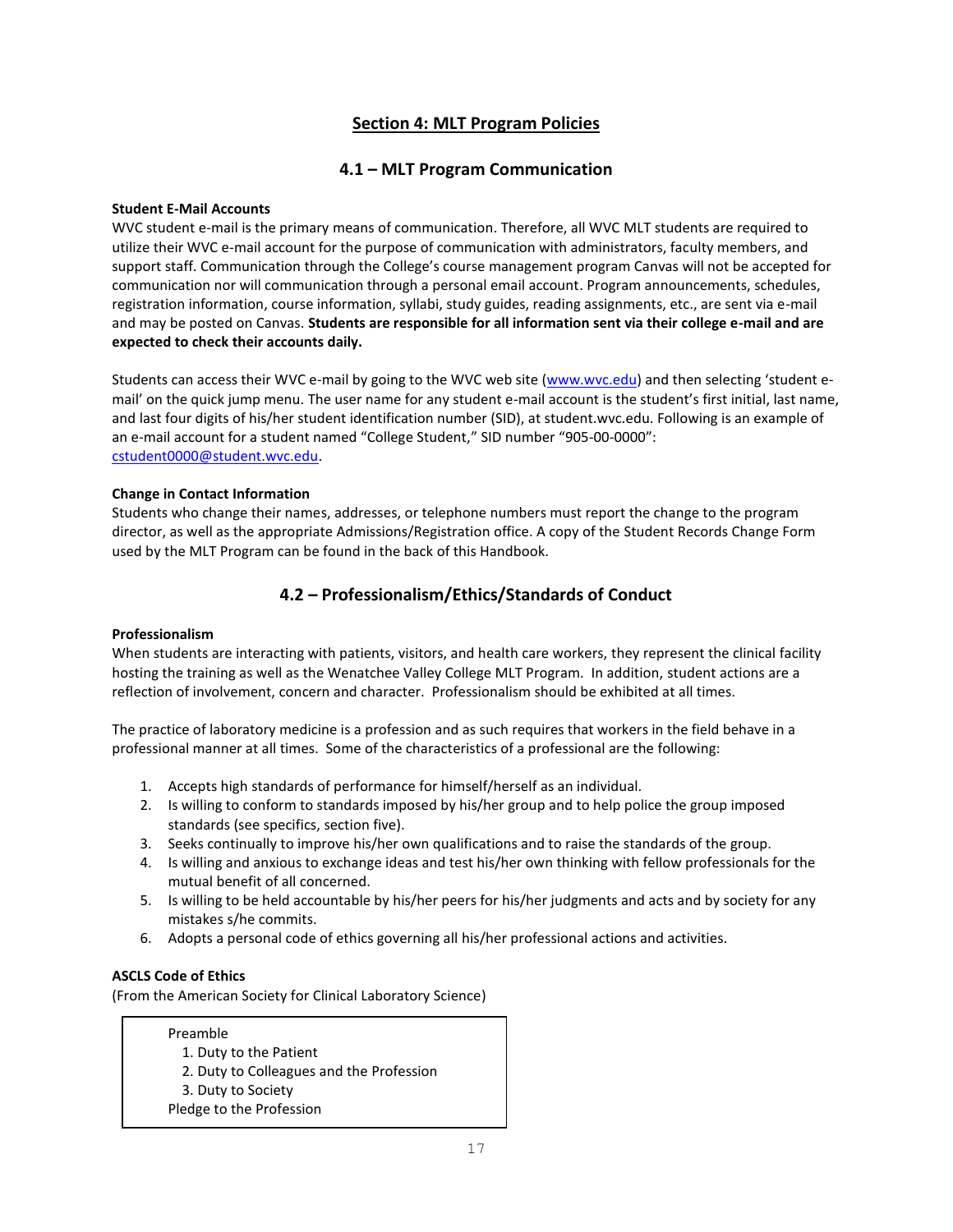#### **Preamble**

The Code of Ethics of the American Society for Clinical Laboratory Science (ASCLS) sets forth the principles and standards by which clinical laboratory professionals practice their profession.

#### **1. Duty to the Patient**

Clinical laboratory professionals are accountable for the quality and integrity of the laboratory services they provide. This obligation includes maintaining individual competence in judgment and performance and striving to safeguard the patient from incompetent or illegal practice by others.

Clinical laboratory professionals maintain high standards of practice. They exercise sound judgment in establishing, performing and evaluating laboratory testing.

Clinical laboratory professionals maintain strict confidentiality of patient information and test results. They safeguard the dignity and privacy of patients and provide accurate information to other health care professionals about the services they provide.

#### **2. Duty to Colleagues and the Profession**

Clinical laboratory professionals uphold and maintain the dignity and respect of our profession and strive to maintain a reputation of honesty, integrity and reliability. They contribute to the advancement of the profession by improving the body of knowledge, adopting scientific advances that benefit the patient, maintaining high standards of practice and education, and seeking fair socioeconomic working conditions for members of the profession.

Clinical laboratory professionals actively strive to establish cooperative and respectful working relationships with other health care professionals with the primary objective of ensuring a high standard of care for the patients they serve.

#### **3. Duty to Society**

As practitioners of an autonomous profession, clinical laboratory professionals have the responsibility to contribute from their sphere of professional competence to the general well being of the community.

Clinical laboratory professionals comply with relevant laws and regulations pertaining to the practice of clinical laboratory science and actively seek, within the dictates of their consciences, to change those which do not meet the high standards of care and practice to which the profession is committed.

#### **Pledge to the Profession**

As a clinical laboratory professional, I strive to:

- Maintain and promote standards of excellence in performing and advancing the art and science of my profession
- Preserve the dignity and privacy of others
- Uphold and maintain the dignity and respect of our profession
- Seek to establish cooperative and respectful working relationships with other health professionals
- Contribute to the general well-being of the community.

I will actively demonstrate my commitment to these responsibilities throughout my professional life.

#### **Behaviors that Imply Professional Values**

The student:

- Is accessible and prompt in answering patients' requests.
- Sets priority of activities reflecting patients' needs.
- Explains treatments and procedures; keeps patients well informed.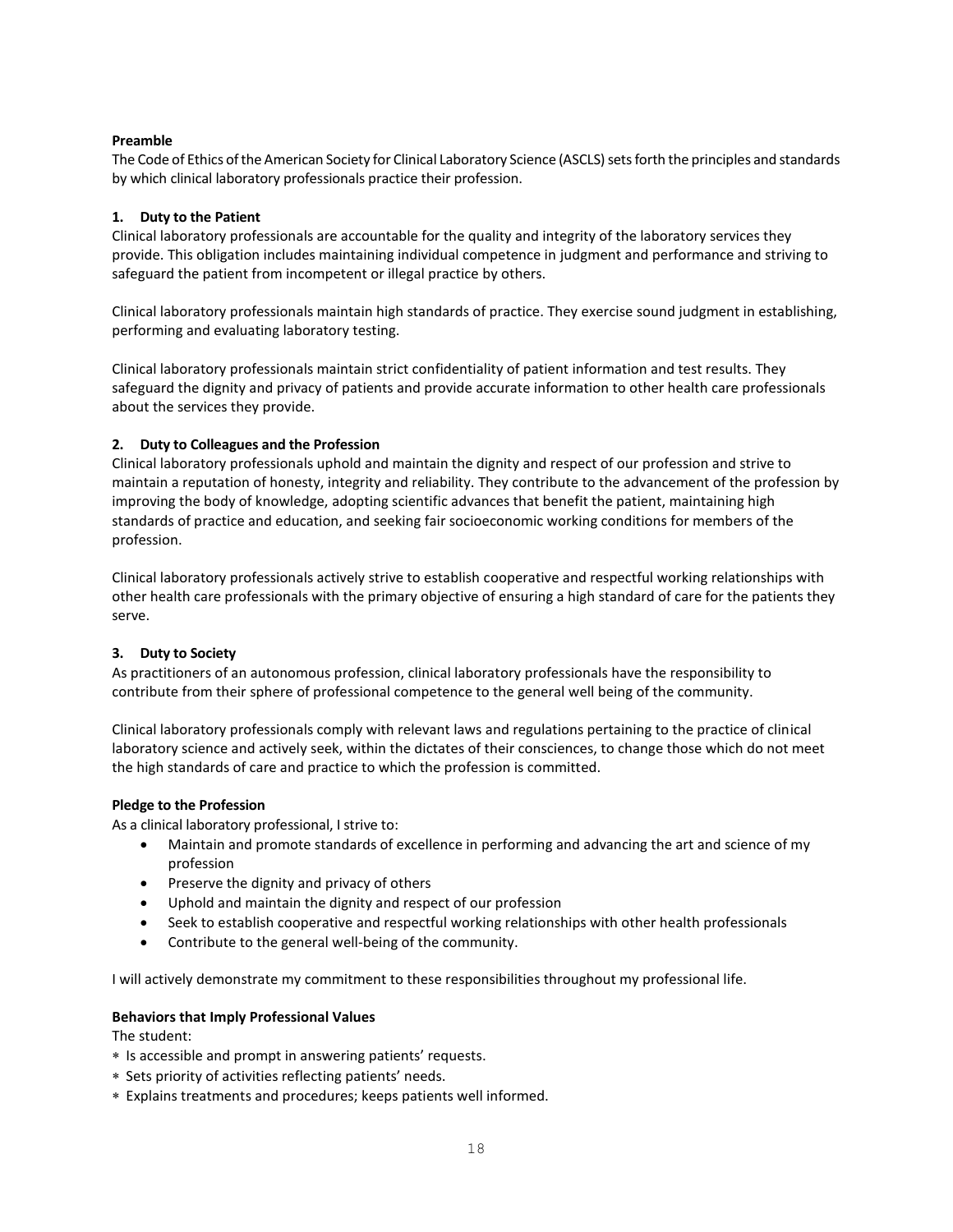- Is responsive and reliable when needs are identified by patients, staff, or faculty.
- Calls and makes appropriate arrangements if unable to be on time or present for scheduled clinical experience.

Commitment to medical technology and to MLT program policies. The student:

- Is present and willing to learn; complies voluntarily with rules and policies of the MLT program.
- Demonstrates enthusiasm for the clinical experience; appears to enjoy the profession.
- Looks and acts in a professional manner; i.e., is neat and clean, behaves professionally.
- \* Is pleasant to staff, peers, and faculty.
- Gives appropriate information to others.
- Completes charts and records.

#### Cooperation. The student:

- \* Is able to disagree diplomatically.
- \* Knows when to stop arguing.
- Takes criticism constructively.
- Accepts the roles of others and works in appropriate capacity in response to others.
- Deals with stress and frustration without taking it out on others.
- Objectively handles conflict with others; tries to see both sides of issues.

Intellectual and personal integrity. The student:

- Readily admits mistakes and oversights.
- \* Is forthright with peers, staff, and faculty.
- Selects appropriate responses to patients.
- Always observes safe techniques.
- Accepts responsibility for errors and tries to take appropriate corrective action.
- Makes statements that appear to be based on fact and believable; does not provide information or facts unless known to be correct.
- Does own work and does not represent the work of others as being original.
- \* Is respectful of faculty, staff, peers, and patients.

#### **Behaviors that Imply the** *Absence* **of Professional Values**

Placing the patient's welfare first. The student:

- \* Is unreliable in completion of tasks.
- Is difficult to find when needed.
- Elicits hostility from patients and others.
- Displays hostility towards patients and others.
- Justifies doing things "just for the experience," without taking patients' needs into consideration.
- Approaches with "who is right," rather than "what is right" attitude.
- Fails to make appropriate arrangements if unable to be on time or present for the clinical experience.

Commitment to medical technology and MLT program policies. The student:

- Is chronically tardy or absent.
- Skips the clinical experience or other obligations if not supervised.
- Passes assignments or tasks to others when possible.
- \* Is a chronic malcontent and complainer.
- \* Is sloppy.
- Gives inappropriate information to others.
- Is chronically deficient on upkeep of charts and records.
- Feels existent policies are irrelevant, unimportant, and nonobligatory.

Cooperation. The student:

\* Is argumentative or stubborn.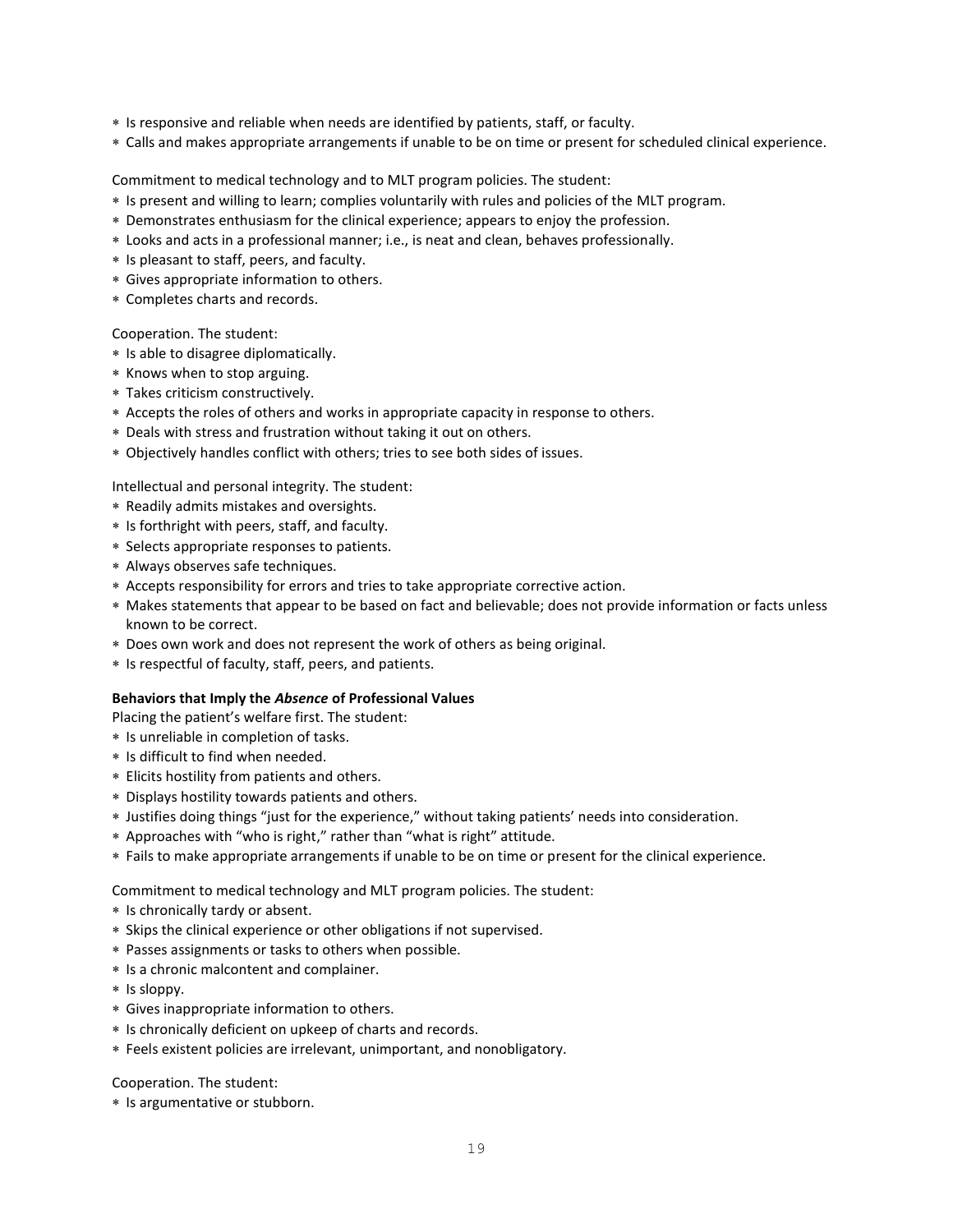- Is sullen or arrogant with faculty, peers, staff, and patients.
- Is uncommunicative with staff and faculty.
- Responds in a hostile manner to frustrating situations.
- Exhibits passive-aggressive behaviors when dissatisfied.

Intellectual and personal integrity. The student:

- Lies or fabricates data, when needed, to cover up mistakes and oversights.
- Fails to use safe techniques when not being supervised.
- Blames others for own shortcomings.
- Provides data without appropriate checks for correctness.
- Sneaks away or does not show up if unsupervised.
- Represents the work of others as being original.
- Is disrespectful and rude to faculty, staff, peers, or patients.

#### **Unprofessional and/or Unacceptable Behavior**

- Unacceptable behavior or conduct includes, but is not limited to:
- \* Interference with the learning of others.
- Smoking at clinical sites.
- Tardiness.
- \* Interruptions or inappropriate talking during class.
- Intimidation of students and/or faculty (angry, hostile, or violent behavior).
- Inappropriate or provocative dress or appearance.
- Use of pagers or cell phones during class time.
- Fabrication of data.
- Sleeping in class.
- Sexual harassment.
- Use of vulgar or obscene language.
- Any other behavior deemed by MLT faculty as unacceptable and which interferes with the learning or safety of others.

#### **Standards of Conduct**

Students should conduct themselves in a professional manner in dealing with patients and the other health care personnel. Students must attend to the diverse needs of individuals regardless of race, religion, color, national origin, sex, age, economic status, or disabilities and foster an environment in which all individuals are treated with respect, courtesy, and dignity. The clinical education centers have the right to refuse to provide clinical education to any students involved in any activity not considered professional or conducive to proper patient care.

Failure of a student to practice in a safe manner in a clinical facility is cause for immediate dismissal from the program.

#### **Confidentiality**

Confidentiality is defined as any information, written or spoken, whose unauthorized or indiscreet disclosure could be harmful to the interests of a patient, an employee, or the clinical facility. As required by law, each student must hold in strict confidence medical and personal information pertaining to clients. Any violation of confidentiality, electronic, hard copy or verbal, may result in the student's dismissal from the program, and may expose him/her to legal action from the patient and/or clinical facility.

Patient test results are not revealed to patients or to any other interested party, but only to authorized health care personnel. All requests for such information should be directed to the patient's physician.

#### **HIV Testing**

There are special rules applying to HIV testing required by law. For instance, HIV results can only be given to the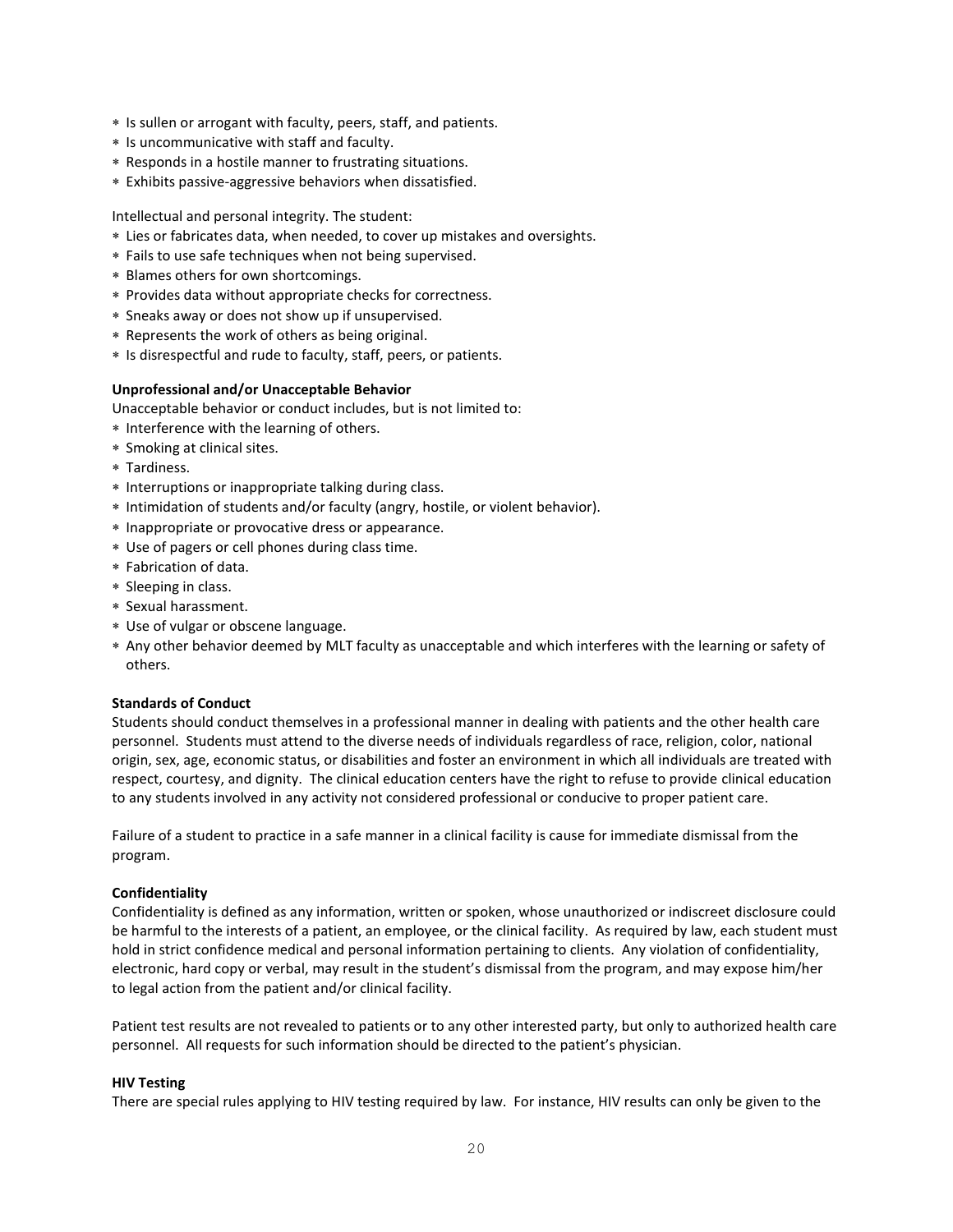patient by a trained counselor. Therefore, the student should be especially careful regarding confidentiality in HIV testing.

# **4.3 – Essential Functions and Abilities of the MLT Student**

The Degree in Medical Technology (Associate of Technical Science [ATS] Degree) is recognized as a degree requiring the acquisition of general knowledge and basic skills in all areas of this allied health profession.

Faculty in the Medical Laboratory Technician (MLT) program have a responsibility for the welfare of the patients treated or otherwise affected by students enrolled in the MLT program, as well as for the welfare of students in the program. In order to fulfill this responsibility, the MLT faculty and Advisory Committee established minimum essential functions that must be met with or without reasonable accommodation in order to participate in the program and graduate.

Admission and retention decisions for MLT students are based not only on prior satisfactory academic achievement, but also on non-academic factors which serve to ensure that the candidate can complete the essential functions of the academic program for graduation. Essential functions, as distinguished from academic standards, refer to those cognitive, physical, and behavioral abilities that are necessary for satisfactory completion of all aspects of the curriculum, and the development of professional attributes required by the faculty of all students at graduation. The following essential functions have been developed in compliance with the American Disabilities Act (PL101-336) and the National Accrediting Agency for Clinical Laboratory Sciences (NAACLS).

The Wenatchee Valley College MLT curriculum requires essential abilities in information acquisition and transmission. The student must have the ability to master information presented in course work in the form of lectures, written material, and projected images. The student must have the cognitive abilities necessary to master relevant content in basic science and clinical courses at a level deemed appropriate by the faculty. Additionally, the student must be able to hear well enough to respond to significant sounds in a clinical lab. Examples would include (but are not limited to) being able to hear the telephone ring, hear the fire alarm or other warning system, be able to hear signals generated from instrumentation that may indicate normal operating status or malfunction, and be able to follow verbal instruction from a coworker or supervisor.

The student must be able to speak in a manner that is understandable (this being both clear distinct words and adequate volume) to persons on the other end of a telephone or other health care workers listening specifically to the student in person.

The student must be able to communicate effectively in written English in order to transmit information to members of the health care team. The appropriate communication may also rely on the student's ability to make a correct judgment in seeking supervision and consultation in a timely manner.

The student must have adequate eyesight such that s/he can recognize and distinguish gradients of color such as on a urine dipstick. The student must be able to read numbers either on a video display screen, computer printout, or legible handwriting, and interpret lines and points on a graph.

The student must be able to safely and accurately perform patient testing in a timely manner. S/he must be able to distinguish objects both macroscopically and microscopically. The student must have sufficient upper body muscle coordination to practice safe specimen handling. S/he must be able to perform delicate manipulations on specimens and instruments necessary for complete and accurate diagnostic test results. Examples would include (but are not limited to) being able to operate a computer keyboard; dial a telephone; handle cuvettes, sample cups, pipet tips, and reagent vials; pick up glass slides from a table top, and use a pen or pencil to write the English language legibly.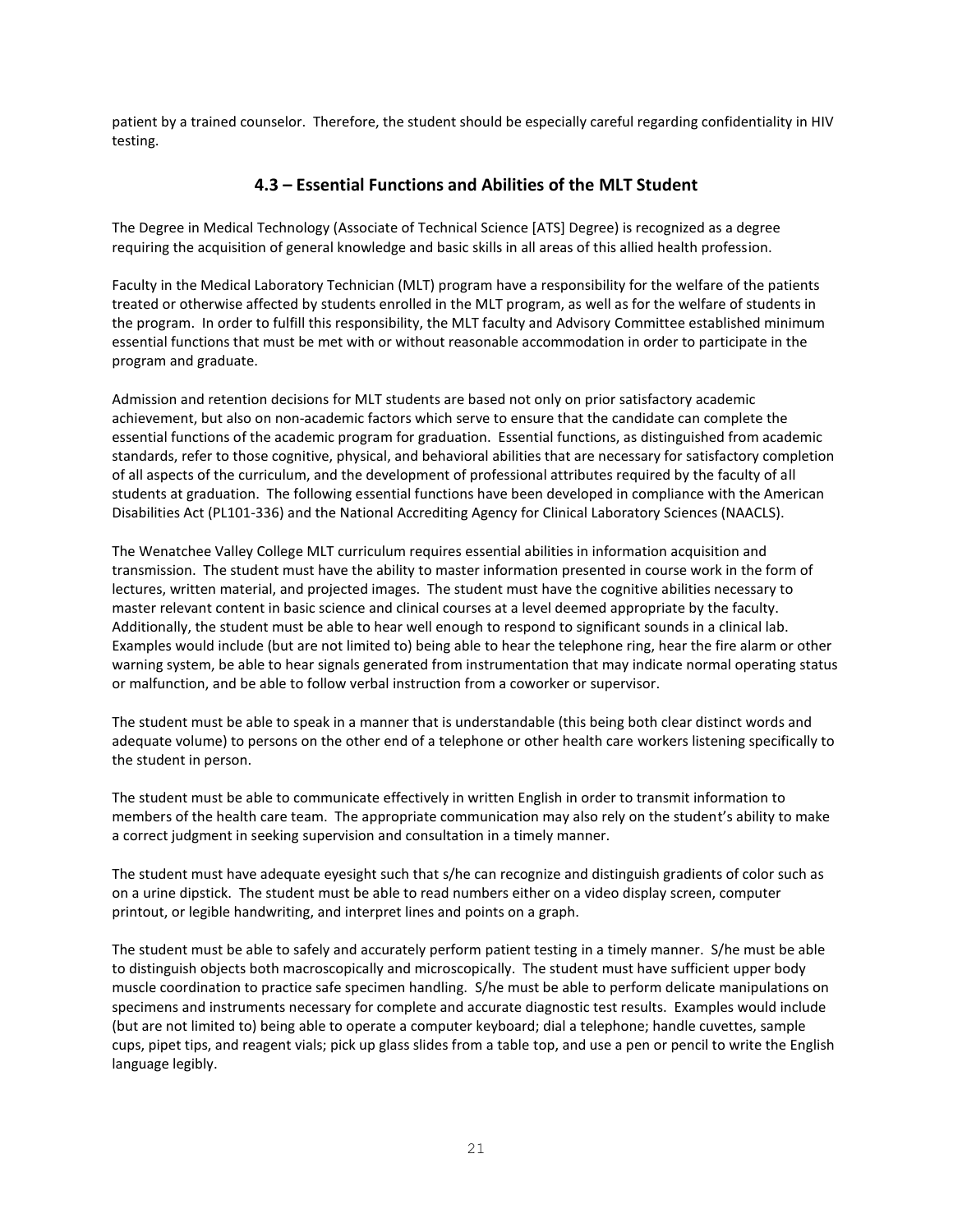The student must have excellent hand-eye coordination. Manual dexterity is essential. The student must be able to use a rubber bulb to draw liquid into a calibrated pipette; use a gloved finger to control the release of liquid to within 1mm of a fixed point on the pipette. S/he must be able to lift and move objects, e.g., load individual tubes in an analyzer and move test tube racks from one bench to another or isolate bacteria by smoothly moving a loop (a 6-inch wire with a looped end) over the surface of an agar (gel) culture plate without tearing the surface of the agar.

The student must be able to lift his or her arms above shoulder height in order to place or remove items from shelves. The student must be able to lift fifty pounds. The student must be able to bend over at the waist or squat down in order to place and remove items of ten pounds or less from drawers and cabinets. The student must have touch discrimination in order to discern veins for the performance of venipuncture.

The student must be able to work with organisms that may be infectious. S/he must be able to work with a wide variety of chemical reagents that may cause difficulties for individuals with chemical sensitivities.

The student must possess the emotional stability required for full utilization of the applicant's intellectual abilities. S/he must be able to work accurately and safely under stress, e.g., work under time constraints; read and record numbers accurately; perform repetitive tasks; concentrate in distracting situations; make subjective evaluations and decisions where mistakes may have a high impact on patient care. S/he must be able to adapt to changing environments, and be able to prioritize tasks.

The student must possess attributes which include integrity, responsibility and tolerance. S/he must show respect for self and others and project an image of professionalism.

These technical standards identify the requirements for admission, retention and graduation of applicants and students respectively. Graduates are expected to be qualified to enter the field of Medical Laboratory Technology. It is therefore the responsibility of the student with disabilities to request those accommodations that s/he feels are reasonable and are needed to execute the essential functions described.

The student must complete the "Student Agreement" form at the end of this *MLT Student Handbook* and turn it into the Allied Health secretary Rhonda Yenney before the start of summer quarter. It can be submitted with all other documents.

# **4.4 – Psychomotor Objectives**

Psychomotor objectives (called *Test Checklists* in the clinical rotations) have been established for each quarter of clinical experience. It is the student's responsibility to complete these by the time s/he has finished his/her assigned time(s) at each facility.

Sometimes the clinical instructors, whose primary roles are laboratory employees, are busy and may be unable during these times to spend time in training the student. Keep in mind that clinical instructors and clinical facilities are training students on a volunteer basis-they receive no compensation from the college for their time or supplies used, and their first priority is the tests they are performing on patients, not teaching students. Try to be patient during these times, as well as creative. Make as good use of time as possible-review procedure manuals, write down questions to ask when an opportune time arises, and as a last resort study course material from your other courses.

Some clinical instructors may need to be reminded of the student's need to complete the *Test Checklists*. In this case at the appropriate time be tactful and assertive. Ask one of them if they could demonstrate how to do a specific task from the list of checklists.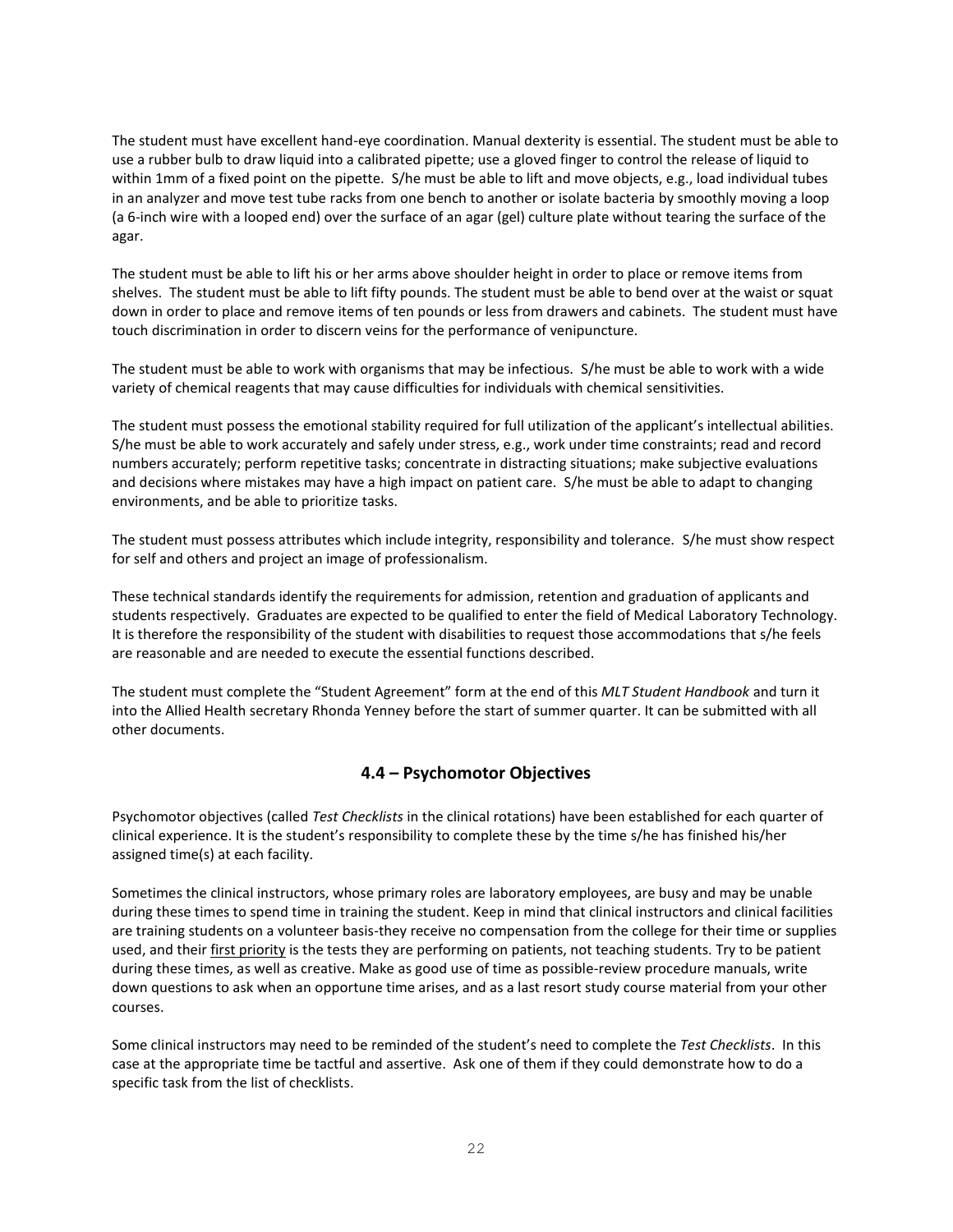# **4.5 – Reasonable Accommodations/Disability Support Services**

The Disability Support Services Office has been designated by the college as the primary office to guide, counsel, and assist students with disabilities. If you receive services through this office and require accommodations for class, make an appointment with the Special Populations Office as soon as possible to discuss your approved accommodation needs.

Request for accommodation of a disability prior to the program start date will allow the student time for individual evaluation and submission of the written documentation to the college. Thereafter, requests for accommodation must be submitted quarterly.

For reasonable accommodations to be considered, it is first necessary for the student to obtain a current (within one to three years) evaluation of the disability from a licensed/certified professional counselor, psychiatrist/ psychologist, or diagnosing physician (with experience in the disability identified), and if appropriate, an ARNP. The specific disability and recommendations should be described in the documentation submitted.

Students who disclose a disability and request accommodation after the educational program begins may experience a delay in the progression in the program until all required documentation is submitted and processed.

In the MLT program, special accommodations apply only to lecture, and not to student lab or clinicals.

Please refer to the WVC Student Handbook, Disability and Support Services, for additional information.

# **4.6 – Attendance and Absence Policy**

There is a strong correlation between class attendance and academic success. Therefore, MLT students are strongly encouraged to be present at all learning experiences.

Tardiness and absences in clinical areas are not indicative of professional behavior. *Remember, the student is "writing" his/her resume every day s/he* is *in clinical training and the student clinical behavior may directly affect his/her employment opportunities.* Tardiness and absenteeism are unprofessional characteristics, and their continued practice is grounds for disciplinary action and/or dismissal from the program. Absenteeism/tardiness in the health care professions has the potential to reduce both the quality of patient care and the productivity of departments. In addition, the clinical year is very intense and students are expected to demonstrate their commitment to the profession by consistent, timely attendance to all classes, labs and clinical experience assignments. Exhibiting respect, appreciation for and adherence to these principles will be recognized and appreciated by laboratory directors.

Any instructor or administrator may, at his/her discretion, request a physician's note, from any student, following any absence.

If an attendance issue develops in any aspect of the program, the student may be put on an attendance plan and asked to sign an agreement to adhere to that plan. The breaking of that agreement is grounds for deficiencies and/or dismissal from the program.

#### **Lecture and Student Lab**

Students are expected to attend all lectures and labs. **It is the student's responsibility to find out what material was missed and to make up any missed assignments, quizzes or tests.** Due to the nature of the student lab for students in Wenatchee, some labs cannot be made up. It is the individual instructor's decision to set a policy for dealing with missing lab material.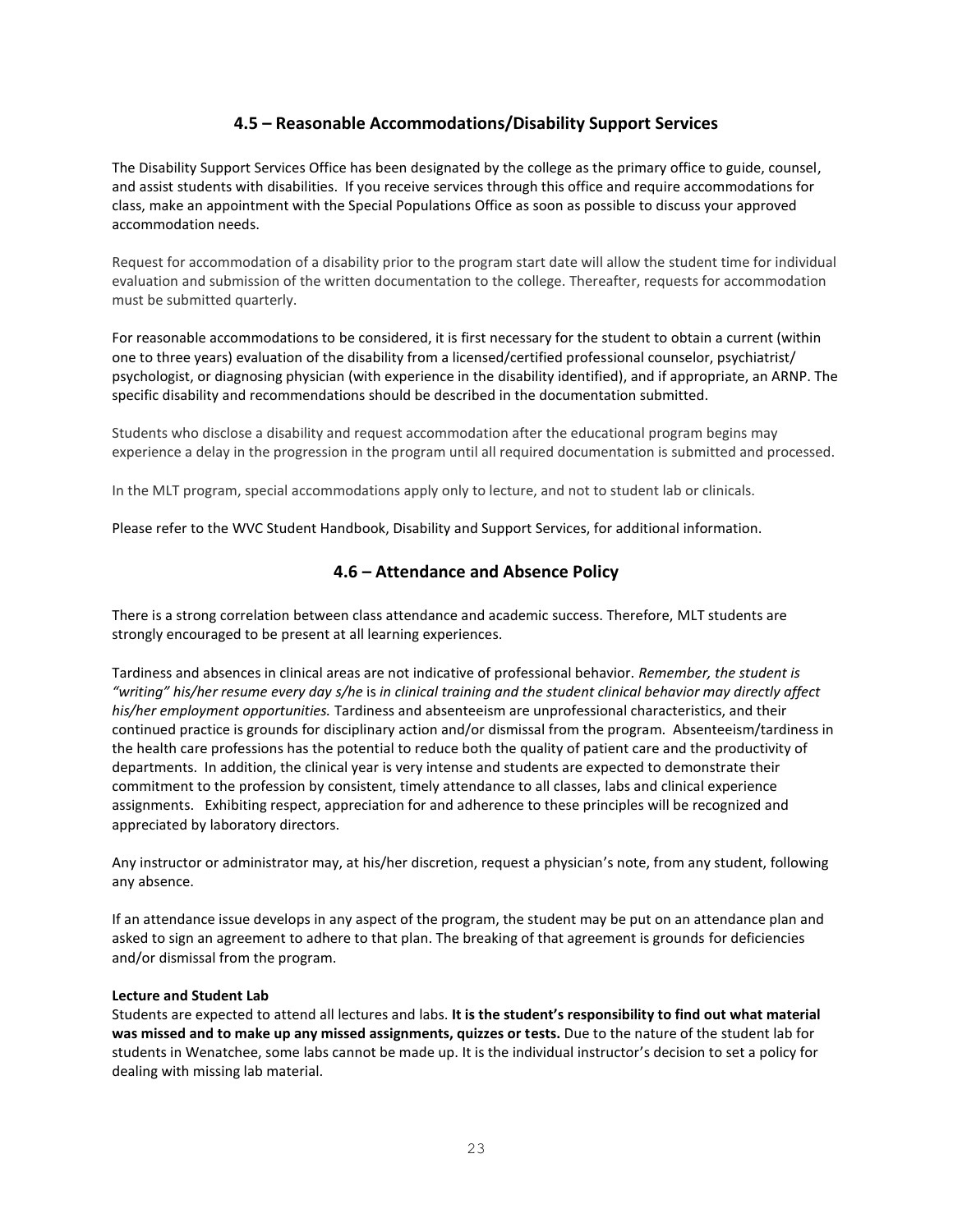#### **Clinical Rotations**

Scheduled hours vary and are dependent on the specific clinical facility staffing levels at particular times. Generally, Wednesday, Thursday and Friday are reserved for clinical training. Some variation in this schedule is permitted at the discretion of the program director as long as the total clinical time each week is at least 20 hours.

Students do not have the right to refuse the assignments for clinical education. Out of town clinical education assignments are to be expected, and for that reason students must have reliable transportation.

**Clinical rotations are mandatory and all missed hours must be made up before the end of the quarter**. Students have 20 hours of clinical rotations a week for ten weeks during fall, winter and spring quarters totally 200 hours/quarter. It is assumed the student will do four hours on Wednesday, eight on Thursday and eight on Friday. Any variation from this schedule must be agreed upon by the clinical coordinator and then presented to the MLT program director. The final summer quarter has 32 hours a week for six weeks totally 192 hours. If a student is going to be tardy or absent from the established clinical schedule, then the clinical student coordinator must be notified before by phone. The MLT program director must be notified of all tardies and absences on the same day they occur.

Make-up opportunities must be approved and arranged with the clinical student coordinator in collaboration with the MLT program director. These opportunities are subject to certain limitations, and with the aforementioned arrangement, may be available on weekends, shifts other than those normally scheduled, and on vacation days.

Students wanting to put in clinical hours between quarters must first have the approval of the clinical site and the program director. Students are forbidden from being in clinical sites between quarters without permission in advance from the MLT program director.

At the clinical sites, students are allowed (two) 15 minutes rest breaks per 8-hour day plus a 30-minute lunch break (unless a facility specifies otherwise). If a student is doing a 4-hour shift, then they are onsite for 4 hours. If they are doing an 8-hour shift, then they are on site for 8.5 hours. If they are doing a 10-hour shift, then they are on site for 10.5 hours. Tardiness from breaks is reason for disciplinary action.

Medical appointments or other personal appointments must be scheduled during off hours. Permission otherwise may be granted by the clinical student coordinator and program director in advance. Appointments during clinical rotations will be considered an absence and that time must be made up.

All hours spent in the clinical sites must be documented. There is an attendance sheet that must be filled out while the student is in the clinical rotation, not simply at the end of the quarter. The attendance sheet must be signed by the student before it is reviewed by the MLT program faculty. It is also advised to keep the attendance sheet neat and easy to read. Attendance sheets that are difficult to read may be returned to the student to be re-done.

Clinical facilities do not want students who are ill/infectious to be at training. If the student is sick, s/he should stay home. Call the clinical student coordinator and talk with them.

After citing cause, the clinical facilities have the right to refuse to provide clinical education to any student involved in any activity not considered professional or conducive to proper patient care.

In the event that a clinical placement cannot be guaranteed from the list of clinical sites in the student's regional location, the program director will initiate a search for a clinical site outside the area until one can be found, or the student may be required to delay those clinicals to another quarter.

Students are required to follow the same rules and policies as the employed personnel in the clinical facilities. The clinical facility will make available to students a list of their agency policies to which the student are asked to adhere (if not offered, ask for it). A violation of facility policy could result in the facility refusing to continue with student training. Clinical facilities may require participation in an orientation program.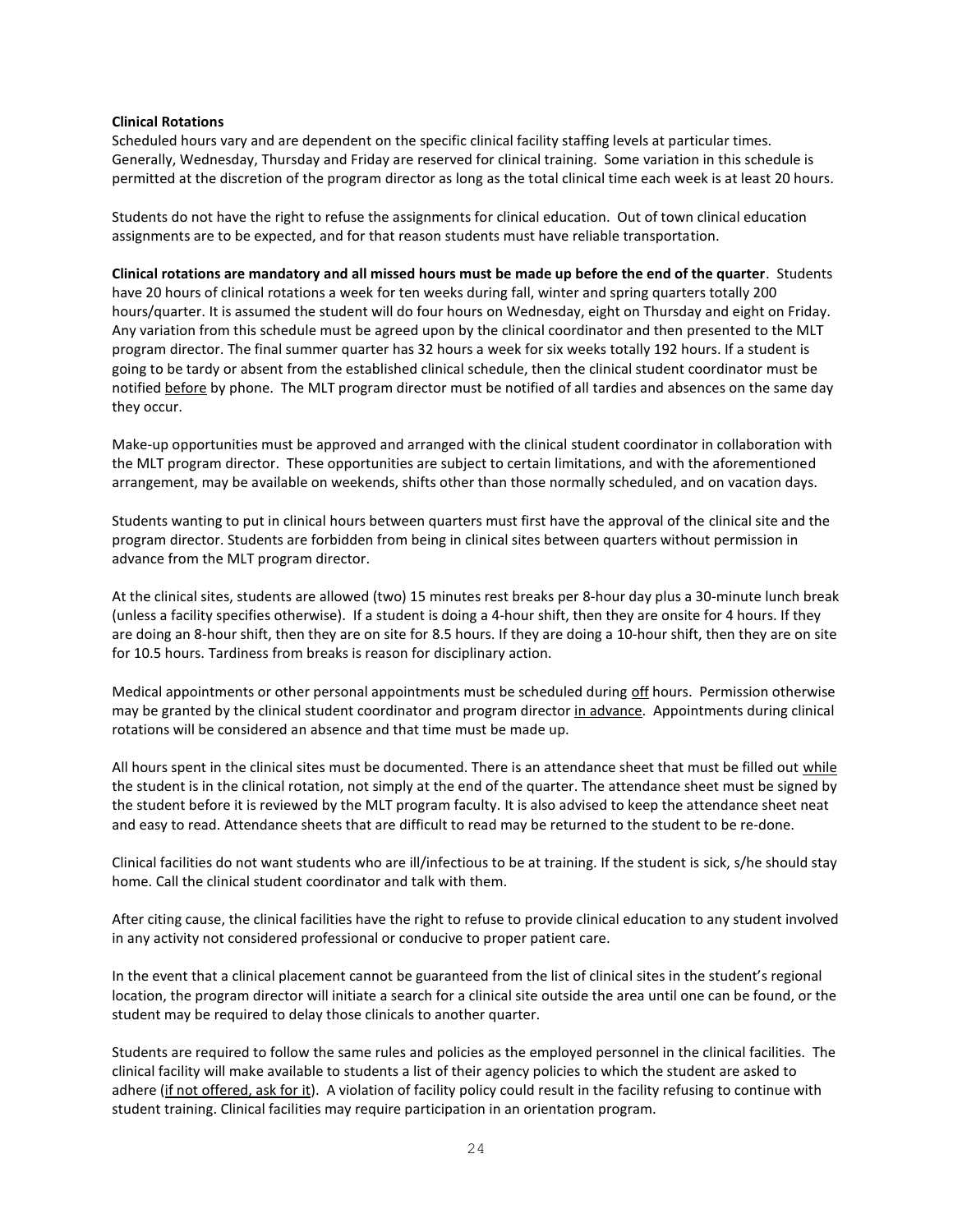**Students must provide required documentation of immunizations, drug testing, background checks, etc. before training in a clinical site. If they do not, they will not be allowed to attend their clinical rotations which may result in deficiencies. This is usually handled by the Allied Health secretary.**

Each clinical facility may develop institutional policies related to student conduct in cooperation with the MLT program director. A clinical facility may refuse to accept a student or request that a student be withdrawn from the facility after citing cause. This may be a basis for dismissal from the program or the issuance of deficiencies.

Students must practice in a safe manner in the clinical setting. Not only must students not jeopardize their own health and safety, they must insure the safety of other health care workers and patients. Failure to practice in a safe manner is grounds for a deficiency or even dismissal.

Staff at clinical facilities may ask the student to leave for the day. Possible reasons would include a suspected student's illness or an unanticipated staff shortage. This must be reported on the student's time sheet and reported to the MLT program director and clinical coordinator.

Students do not have the right to refuse the assignments by the program director. If there are problems for a particular student at a clinical site, the student should discuss these with the program director and alternate arrangements may be made, if available and deemed appropriate by the program director.

#### **Make-Up Work**

Lecture and student lab work missed **MUST** be made up if possible. If a student misses a class or lab, it is the student's responsibility to make up for the absence (obtain notes, handout material, assignments, reschedule clinical time, etc.). It is the student's responsibility to contact the instructor to arrange for make-up work.

#### **Instructor Illness**

On rare occasions, instructors may have to cancel lectures, labs or clinical experiences. Upon the cancellation of a lecture or lab, the instructor will inform the Dean of Allied Health as soon as possible. The instructor will also notify students, by telephone contact and/or utilizing the WVC e-mail system, and may arrange for an alternate assignment to be completed by the students.

Upon the cancellation of a clinical experience, the instructor will inform the healthcare facility and the Dean of Allied Health as soon as possible. The instructor will also notify students, by telephone contact and/or utilizing the WVC e-mail system, and will arrange for an alternate, or make-up, assignment to be completed by the students.

#### **Supervision**

The clinical instructor to whom you are assigned should be considered your immediate supervisor. Any technical problems should be reported to her/him. Other concerns should be reported to the clinical coordinator who reports all activities to the MLT program director. The overall responsibility for the MLT program is with the program director. Please feel free to speak to any of these people regarding any problem which you may have, utilizing the appropriate chain of command (i.e., clinical instructor, then clinical coordinator, then program director).

#### **Lunch**

Keep in mind the priority of timely patient care, which may at times delay scheduled breaks. Food and beverage may be allowed in classroom and break areas, but **NEVER** in other work areas of the lab (this includes the on campus MLT lab).

#### **Holidays**

All holidays listed on the WVC student academic calendar are honored. However, due to complex staff and student schedules, the actual calendar day or vacation period may have to be altered. When this happens, any changes which result will be made in a fair and proportional manner.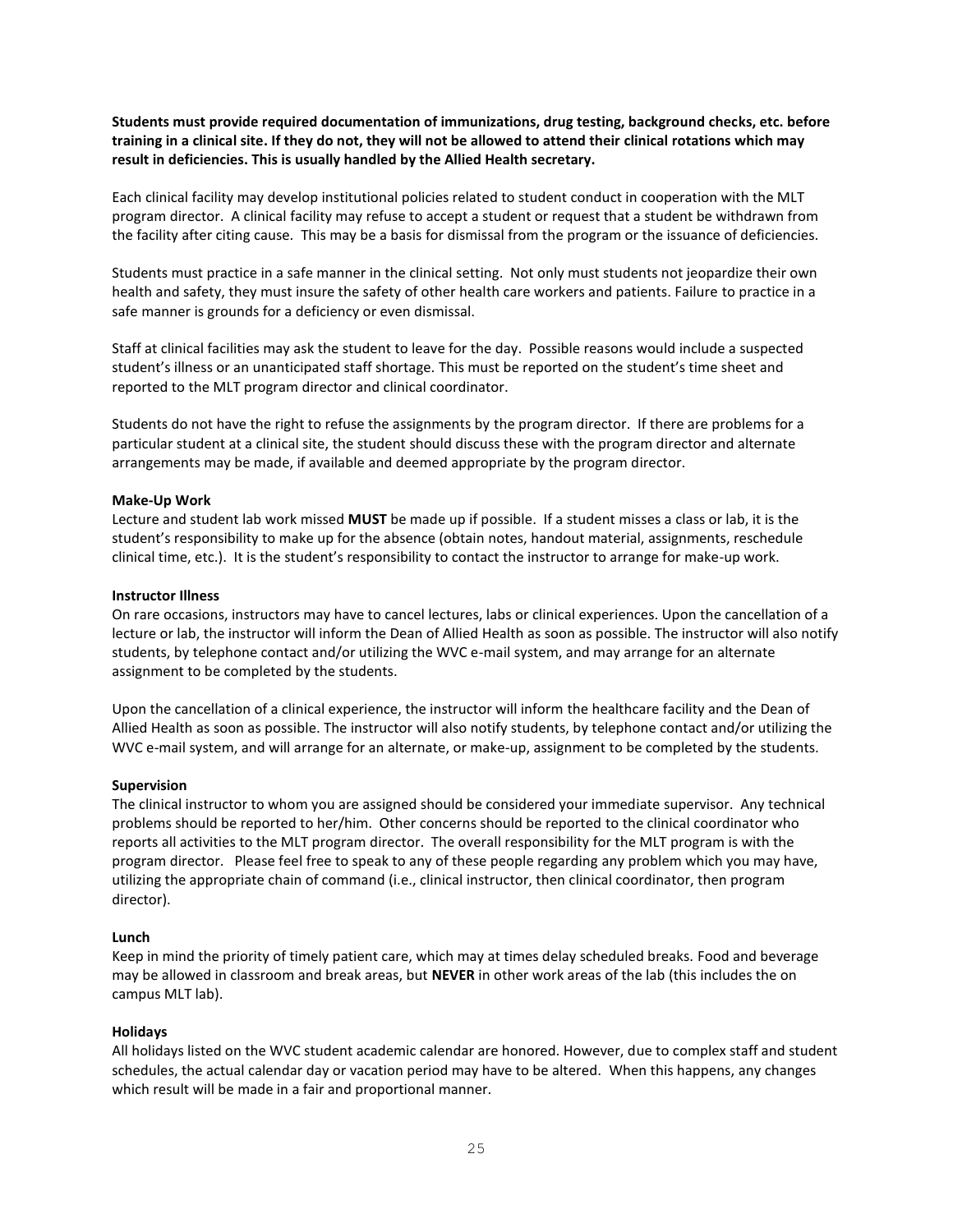#### **Employment**

Students are permitted to hold employment throughout their training in the program. School must be the student's primary priority when s/he is enrolled in the Program; student employment is secondary. The quality of the student learning experience will not be compromised to adjust to student employment demands. Special consideration will *not* be given to students with employment/class conflicts. Each student must evaluate his/her academic success in relation to family, school, and work.

If at all possible it is recommended that a student seek financial aid or grants (i.e. *Skill Source*), rather than employment. This course of training is rigorous and very time intensive, usually requiring a minimum of 45 hours per week for the average student to be successful. If a student must be employed it is strongly recommended that the total amount of work not exceed 15 hours per week. It is also strongly recommended that students, for safety reasons, do not work for at least twelve (12) hours prior to any clinical experience.

#### **Service Work**

Students who are hired to work in a clinical laboratory while still a student may do so, but they may not count their paid employed time as clinical training by the MLT program. Paid time must be separate from clinical experience training. Similarly, students are not to be regarded as employees who can fill in and cover the workload.

# **4.7 – Deficiency Notice Policy**

A deficiency may be given if, in the judgment of the clinical instructor or MLT faculty member, the student:

- does not meet the documentation requirements for Complio.
- is absent or tardy from the clinical rotation.
- is absent from required meetings, orientations or violates the attendance policy.
- is not prepared for the clinical experience.
- fails to demonstrate the expected level of competencies.
- fails to complete assigned work on time.
- demonstrates impaired function due to the use of drugs, alcohol, or other chemical substances, or because of physical or mental exhausting or illness.
- violates the Student Affirmation form.
- does not respond to communication in a timely and direct manner.
- does not properly complete and submit all required/requested paperwork.
- does not maintain a good relationship or atmosphere with instructors and clinical facility staff and patients.
- is disciplined or sent home from a clinical facility.
- does not behave in a professional manner.
- violates any other unforeseen codes of performance or conduct.

Three deficiencies may lead to dismissal from the program. However, depending on the severity of the circumstances, students may be dismissed on fewer deficiencies. Students are required to sign deficiency forms. This is to prove that the deficiency was received by the student and not an admission of agreement with the deficiency. Students have five working days from the time they received a deficiency to respond if they feel it is not justified.

The number one reason why students initially receive deficiencies is due to students not getting their required documents uploaded on to Complio before the beginning of their clinical visits/rotations. The student must have these uploaded before s/he goes to any clinical facility. Not doing so may result in one or more deficiencies, which could lead to the student's expulsion from the program.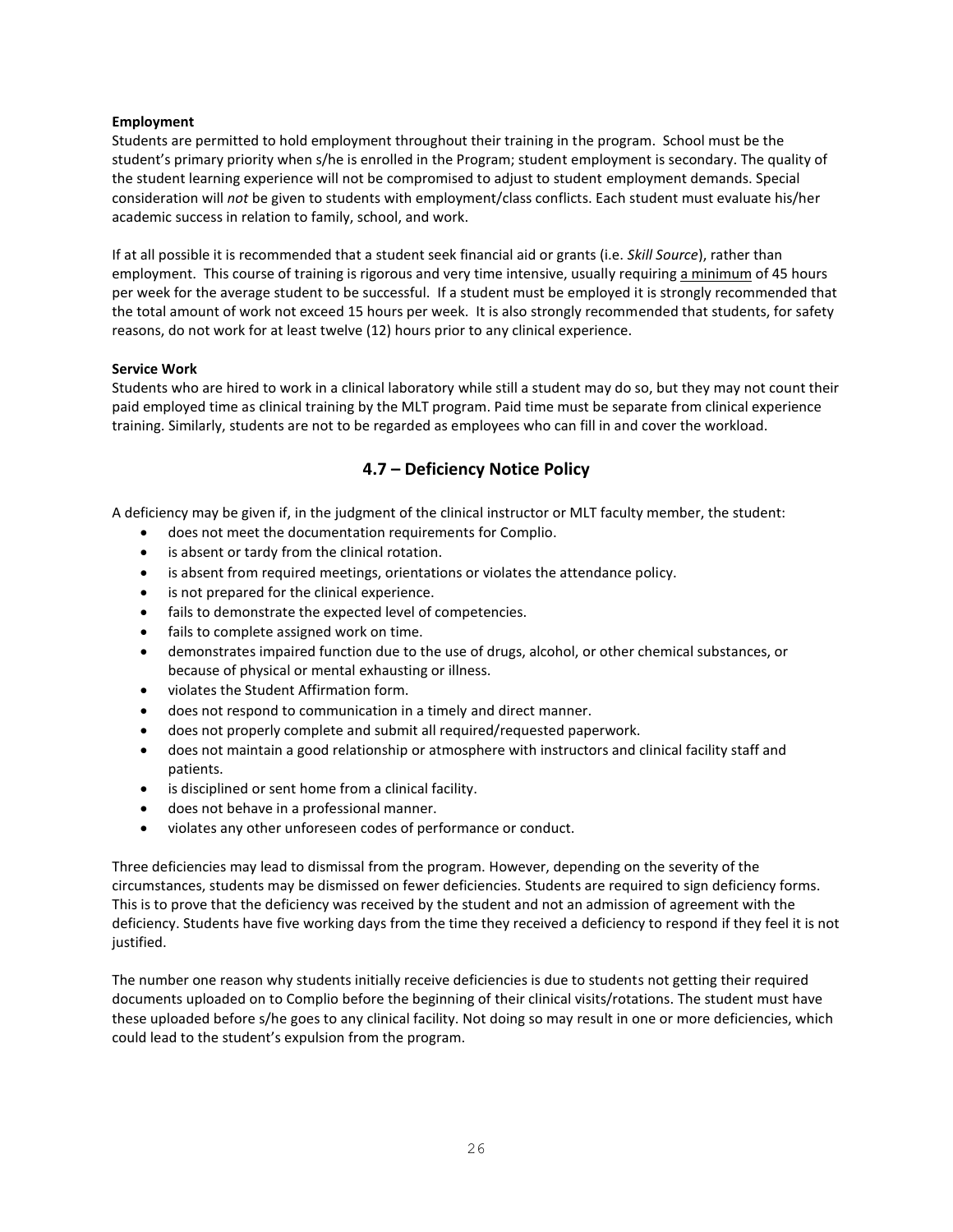# **4.8 – Dismissal Policy**

The Medical Laboratory Technology program reserves the right to terminate a student's enrollment in the program. Reasons for dismissal from the program are the following:

#### **Unsatisfactory Academic Performance Levels**

Once a student has been accepted into a Wenatchee Valley College allied health program and course work has begun, a minimum accumulative grade point average (GPA) of 2.0 must be maintained as defined by the Registrar's Office. All courses must be passing.

To remain in good standing in an allied-health program, a student shall receive no grade below a 2.0 in any course required in the program. In the clinical experience courses, the student must receive a passing grade to remain in good standing. If the student receives a grade below a 2.0 in any required course or a failing grade in clinical experience, the student may be dismissed from the program. If dismissed, the student must reapply for admission. The student may retake courses once readmitted to the program. Reapplication is also necessary whenever retaking of a course requires the student to delay until a later year to complete course requirements. The student will be permitted to retake the course only if there is space available. If after retaking the course a second time, the student fails to obtain a 2.0 ( C ) grade or better, or fails to obtain a "Pass" in a clinical experience course, the student will be dismissed from the program with no opportunity for reinstatement into the program.

If there are extenuating circumstances causing the student's poor academic performance, s/he may be allowed to continue on a probationary status only with permission of the program director and dean of allied health. Requested documentation of circumstances must be provided by the student.

#### **Unsatisfactory Clinical Experience Performance (MLT 210, 220, 230 or 240)**

Students are required to adhere to the institutional policies of each clinical facility. Failure of a student to follow clinical facility policies or failure to function in a safe manner in a clinical facility is grounds for immediate dismissal from the program.

A clinical facility may refuse to accept a student or request that a student be withdrawn from the facility without citing cause. This also is a basis for dismissal from the program. Inability of a student to meet the clinical outcomes established for each clinical experience will result in an unsatisfactory evaluation and a failing grade for the course.

#### **Unethical or Unprofessional Conduct**

Refusal to abide by the policies and standards described in this document is regarded as unprofessional conduct. Gross misconduct (including but not limited to cheating, diversion of supplies, breach of confidentiality, unsafe practice, falsifying information, impairment, etc.) may result in immediate dismissal.

#### **Failure to Comply with Program Documentation Requirements**

For a student to enter a clinical site, they must first have met all the documentation requirements. A student who is not in compliance cannot attend and therefore is considered absent. Issues related to failing to meet documentation requirements are grounds for deficiencies.

#### **Deficiencies**

The accumulation of three deficiencies is grounds for dismissal from the program.

#### **Impaired State**

If a student is proven to be impaired while attending lecture, lab or clinicals, s/he may be dismissed from the program.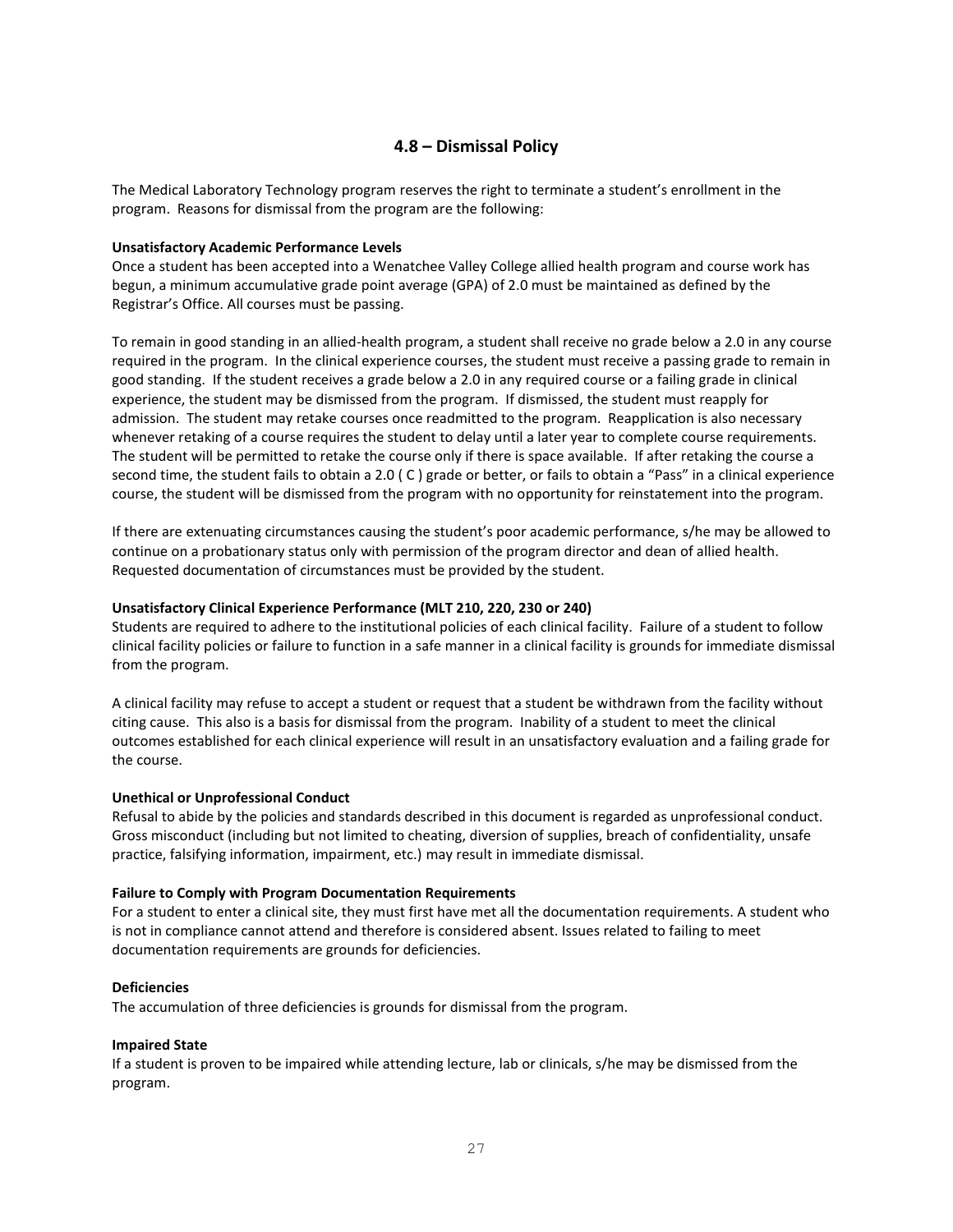#### **Failed Background Check**

It is within the right of a clinical facility to run its own background check on an MLT student before that student enters the facility. Based on the findings of that background check, the facility has the right to refuse the student permission to attend clinicals in the facility.

#### **Untruthful Application**

If a student's application to the program was in any way untruthful, this may be grounds for dismissal.

#### **Appeal of Dismissal**

Students wishing to appeal the dismissal action must do so by notifying the MLT program director in writing within ten days of any decision, or receipt of notice of dismissal. If the appeal decision of the MLT program director is regarded as unsatisfactory by the student, then further appeal may be made to the dean of allied health. This second level of appeal must be made within ten days of receipt of the appeal decision by the student from the MLT program director. The appeal may be carried beyond this dean to the WVC vice president of instruction if the student is unsatisfied with the decision of the dean of allied health. The last level of appeal is the vice president of student services, or designee, who will present it to the Academic Regulations Committee, and must be made within ten days of receipt of the appeal decision by the student from the dean of allied health.

# **4.9 – Travel to Clinical Training Sites**

#### **Travel to clinical sites**

It is strongly recommended that the student have available a reliable automobile in order to ensure that the student is able to arrive on time, both at local and distant sites.

#### **Second Year**

Most of the training during the clinical year (second year) occurs three days each week, Wednesday through Friday. Not all of the students can be accommodated in local clinical sites, and this necessitates some of the students training outside of the program area for a portion of the year. This may require traveling distances ranging from 25-75 miles (50-150 miles round trip) each day - three days each week scheduled. In rare case, students may be required to travel further. It is the student's responsibility to have adequate, reliable transportation, in order to insure timely arrival and safe return to and from these sites.

# **4.10 – Electronic Devices and Social Media Policy**

#### **Recording of Classes**

Audio or video recording of any class, lecture, or meeting is allowed **only with the permission of the instructor**.

#### **Criteria for PDA and Cell Phone Use**

As a general rule, electronic devices (cell phones, beepers, etc.) must be turned off during class, labs, or clinicals. In the event that the instructor approves the use of a PDA or cell phone during the clinical experience, the device must be used for legitimate educational purposes only.

Cell phone conversations must be conducted outside of the classrooms, labs, or clinical facilities.

The student will not discuss or post any information about faculty, clinical instructors, peers, patients, family members, or any clinical facility on any electronic venue (i.e., MySpace, Facebook, Twitter, cell phones, etc.). Nor will the student leave/save any patient, patient family, faculty, clinical facility, or student information on any open access desktop or hard drive.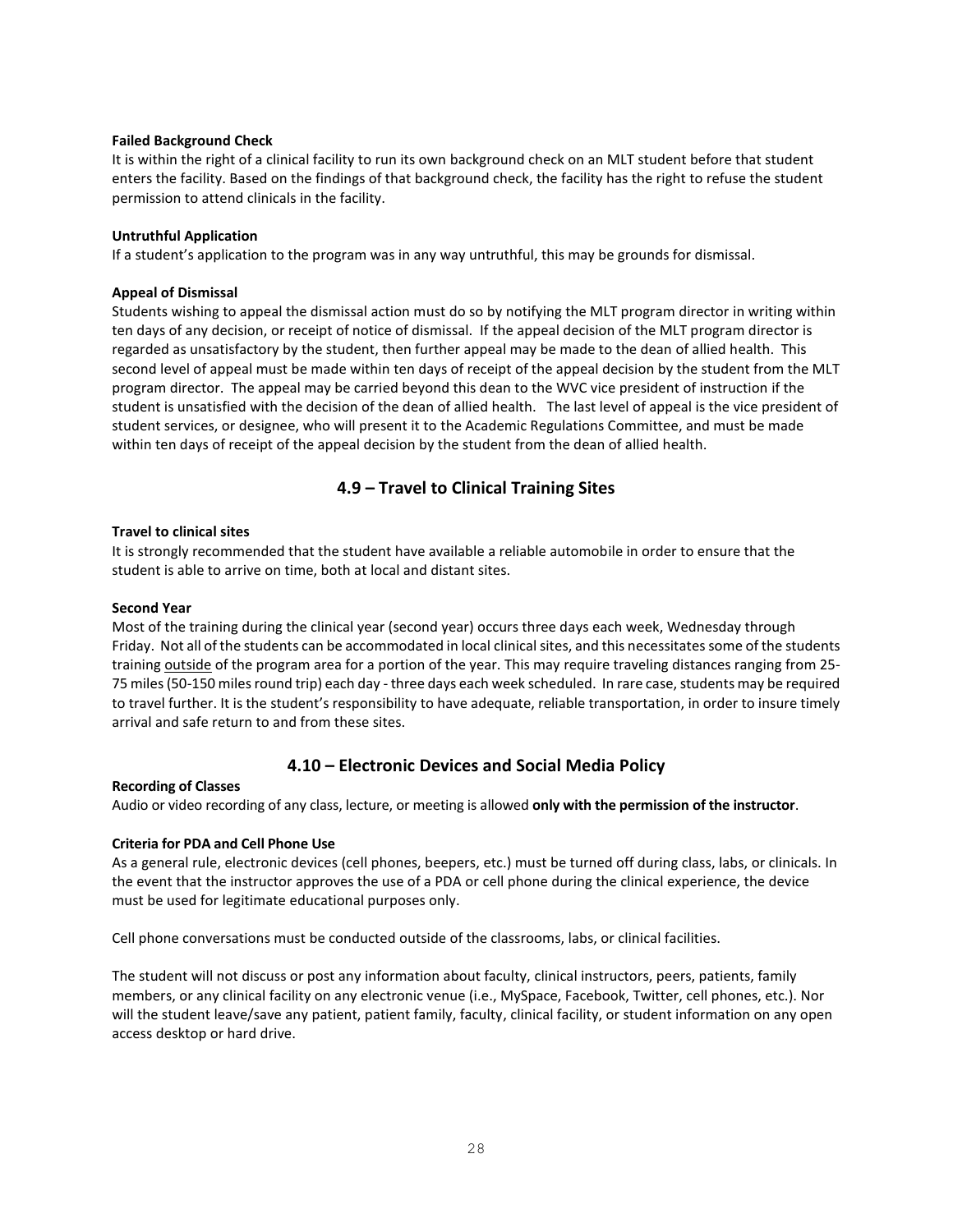# **4.11 – Evaluation Policy**

#### **Grading**

The following scale of grading is used for all MLT lecture and lab classes:

94-100% = A 90- 93% = A-87- 89% = B+ 84- 86% = B 80- 83% = B-76- 79% = C+ 70- 75% = C Less than 70% is unacceptable/failing

#### **Evaluation**

In clinicals, a written evaluation form is completed each quarter. Evaluations review the student's psychomotor and cognitive skills, as well as affective behaviors during the rotation. These evaluations will be discussed between the student and the clinical instructor. This represents an opportunity to discuss the student's progress and should not be interpreted by the student as undue criticism. Students are asked to accept constructive criticism in a professional, positive manner and to learn from this feedback. Opportunity is given for student response to each evaluation. A student receiving a failing grade in clinicals will not be allowed to continue on to the next clinical rotation until s/he rectifies the failing grade.

The student is expected to show significant ability in the acquisition of these necessary skills, by satisfactory completion of the *Test Checklist* and the *Student Evaluation*. A student may appeal the failing of a clinical course to the MLT program director.

Students are evaluated three times over the course of the ten-week quarter; at the end of weeks 2, 6 and 10. If a student receives a failing grade in any area of the evaluation or if the clinical instructor expresses a unique concern, the MLT program director will become directly involved and will incorporate a Student Evaluation Improvement Plan. If the student does not improve in the highlighted area, he/she may face disciplinary action.

In lecture and student lab, students are evaluated on an on-going basis. A student receiving a failing grade in lecture or lab will not be allowed to continue on to the next lecture or lab until s/he rectifies the failing grade.

# **4.12 – Opportunity for Students to Evaluate MLT Program**

High-quality teaching and learning opportunities are key factors to meeting the MLT students' needs. Online evaluations, which provide anonymity and confidentiality for participating students, have been developed to provide information to WVC administration, and individual faculty members, which is used to improve and advance the curricula and its instruction. Students assist their instructors and the program by giving honest responses to the evaluation statements. Students are also given the chance to evaluate the clinicals sites they attend.

# **4.13 – Retention and Progression Policy**

Withdrawing or changing to an audit for any MLT class may result in the student being dismissed from the MLT program. Consult the Registrar's Office to determine the last day for withdrawal. Tuition refund depends upon the time the withdrawal application is filed. Consult the Wenatchee Valley College Cashier (Wenatchi Hall) for details.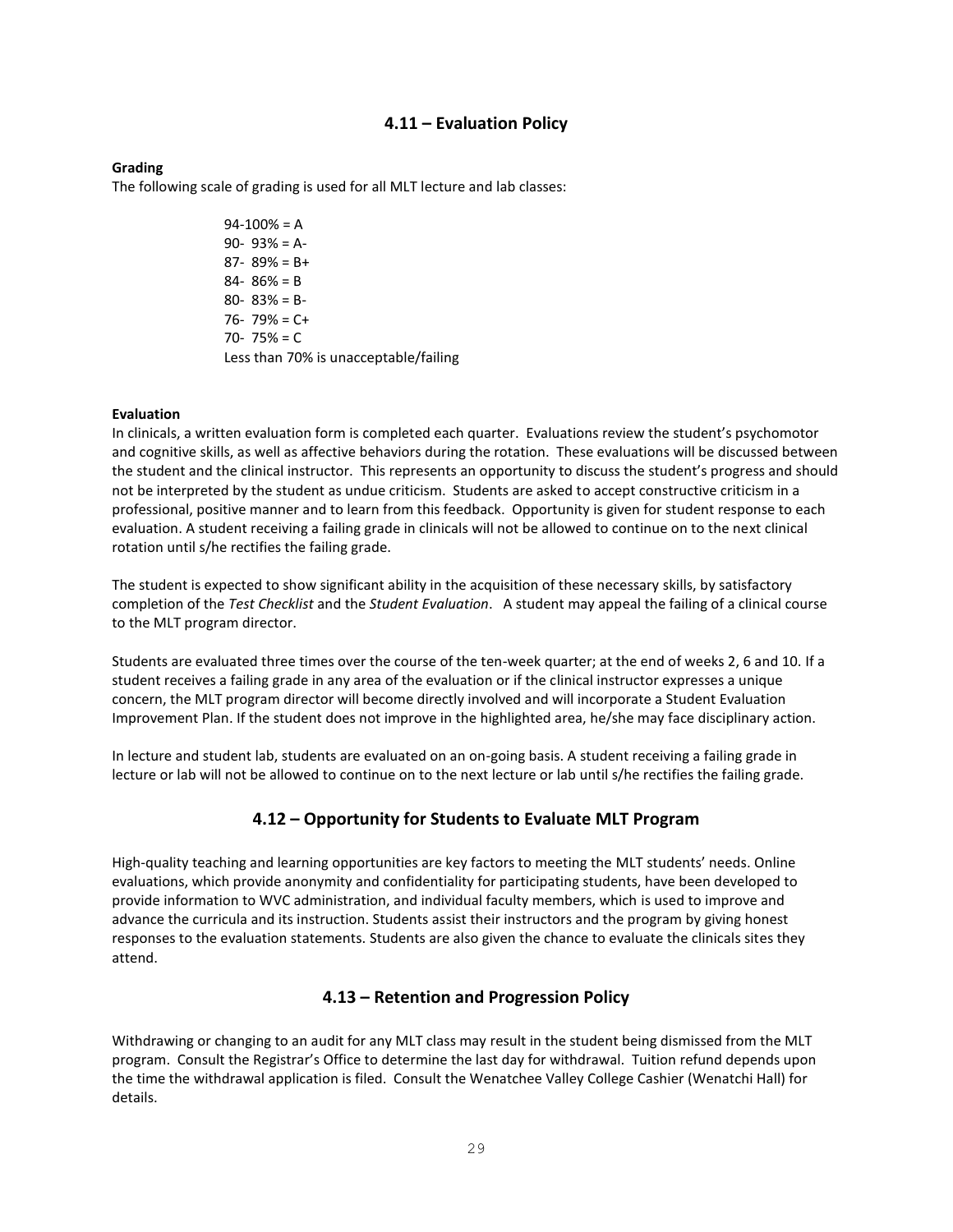A student may exit WVC's MLT program at any quarter and return to the program the following year (based upon space availability) for readmission one (1) time only. This is based on the permission of the program director, MLT faculty, and clinical supervisors.

Documentation of reasons for withdrawal must be submitted and approved. If the student withdraws midquarter, s/he must formally withdraw with the Registrar's Office in order to preserve his/her good standing status.

An exit for any reason is leaving the program. Reasons for leaving the program may include academic or clinical failure, family emergency, or entering the workforce.

Any student exiting the program must meet with the MLT program director and/or dean of allied health to complete the exit interview process, in order to be considered for re-entry to the program at a later date.

#### **Extensions**

If unusual and extenuating circumstances exist, a student who has not achieved a satisfactory level of performance in a quarter of clinical experience training, may be given the opportunity to extend beyond the 24 months to complete course requirements and graduate from the program. The decision will be made by the program director. This delay will mean that if the student has submitted an application to take the national certifying examination, s/he will not be permitted to take the examination until the program requirements are satisfactorily completed. In this situation, WVC is not responsible for the loss of the student's examination application fee.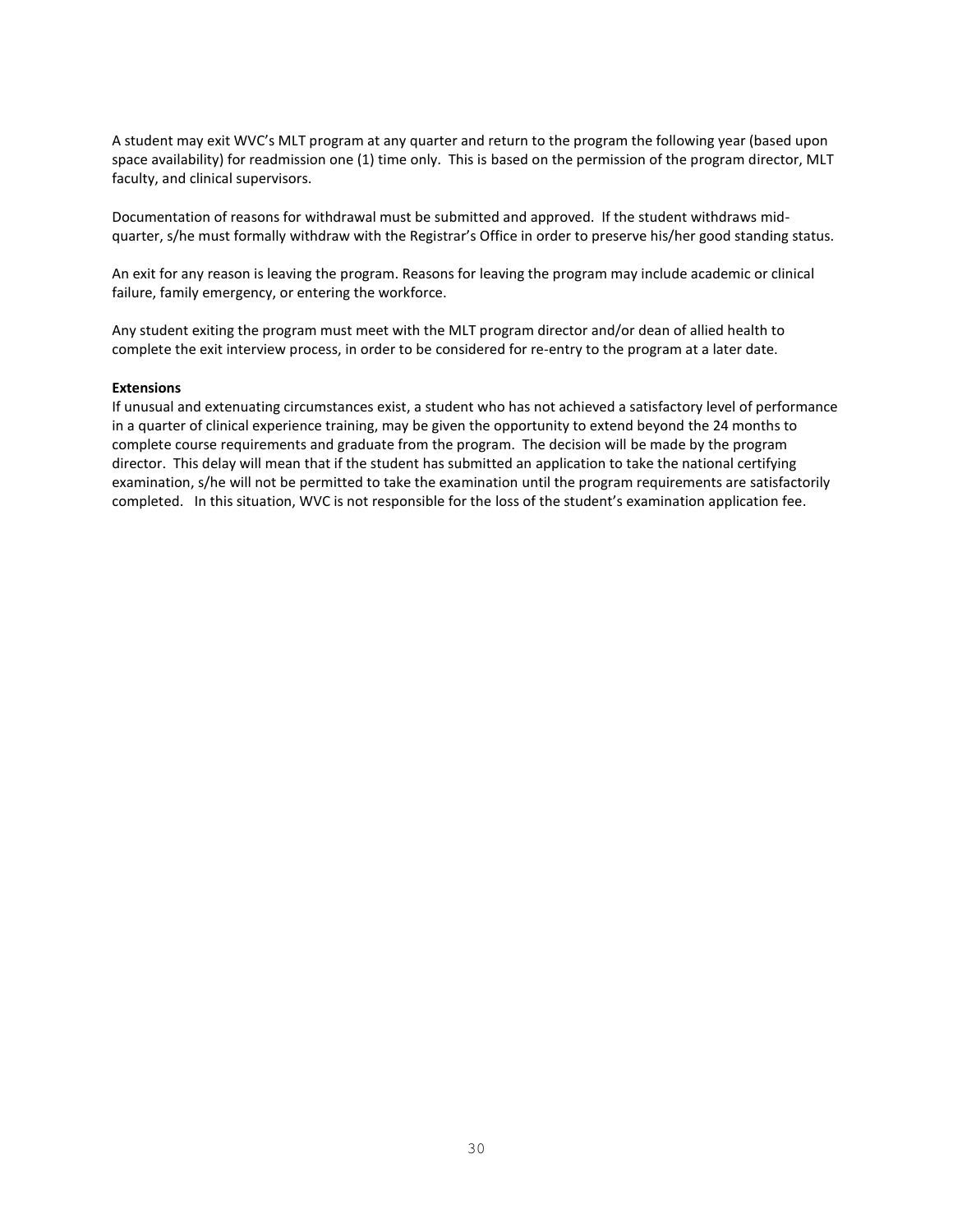# **4.14 – Impaired Practice Policy**

Clinical affiliates have the option of requiring drug testing of MLT students prior to the students attending a clinical rotation which results in delivery of patient care. Due to our affiliates acting on this option, all entering and continuing WVC MLT students are required to submit to a urine-based or oral swab drug screen and must comply with all of the clinical-affiliate standards, including this drug screen, in order to successfully complete clinical courses in the MLT program. Some facilities may require annual and/or their own drug screening.

MLT students who re-enter the program after having withdrawn for a period of one or more years will be required to submit a current negative drug screen. Students may not attend lectures, labs or clinicals until the screening has been successfully completed. Refusal to comply with this requirement may lead to dismissal from the MLT program.

Any positive drug result may be reviewed by a certified medical review officer (MRO). This review will require an additional fee. If the MRO deems that the positive drug result is due to the use of illegal drugs, the student will not be allowed to begin his/her clinical experience and may be dismissed from the program.

If the lab is performing a urine screen, rather than an oral swab, it is suggested that, prior to the test, students refrain from consuming large amounts of fluid. This may lead to a dilution of the test results. If the initial test indicates a diluted specimen, the student must submit another sample and pay the additional testing fee.

#### **Chemical Dependency and Abuse**

The WVC MLT program has adopted the following position:

- Chemical dependency may have a negative impact on all aspects of life.
- Chemical dependency is a condition that can be successfully treated.
- Chemical dependency of an MLT student will compromise patient safety and clinical standards of performance.
- MLT faculty have a primary responsibility to the students enrolled in the MLT program.
- MLT faculty have a responsibility to intervene when patient safety in the clinical setting is compromised.
- MLT faculty have a responsibility to require professional behavior (as defined in this Handbook) from students in all aspects of the curriculum.
- MLT students who misuse alcohol, controlled substances, or legend drugs will be advised to seek professional help and may be dismissed from the program. They must address that problem before they will be allowed to apply for readmission and resume pursuing their professional MLT career.

#### **Substance Abuse**

This policy refers to the use/misuse of or being under the influence of alcoholic beverages, illegal drugs, or drugs which impair judgment while attending class or clinical, or representing the college in any manner, in any health care facility, school, institution, or other location.

The student will be asked to submit to a urine or oral swab drug screen, at his/her own expense, if the MLT faculty/clinical instructor, or staff at the clinical facility where the student is assigned, has reasonable cause to suspect that the student is mentally or physically impaired due to alcohol or substance abuse, immediately prior to or during the performance of his/her clinical duties. A representative of the college will accompany the student to a laboratory immediately after the suspicion of impairment is voiced by the clinical instructor and brought to the student's attention. The college representative may be an MLT program faculty member, the dean of allied health, the vice president of student development, or designee. If the results of the test(s) are positive, the dean of allied health may recommend that the student be dismissed from the program. If the results of these tests indicate a negative drug screen for alcohol or other illegal substances or for non-prescribed legal substances, the student shall meet with the dean of allied health to discuss the circumstances surrounding the impaired clinical behavior. If the indicator was the odor of alcohol, the student will be mandated to discontinue the use of whatever may have caused the alcohol-like odor before being allowed to return to the clinical setting. If the indicator was behavioral,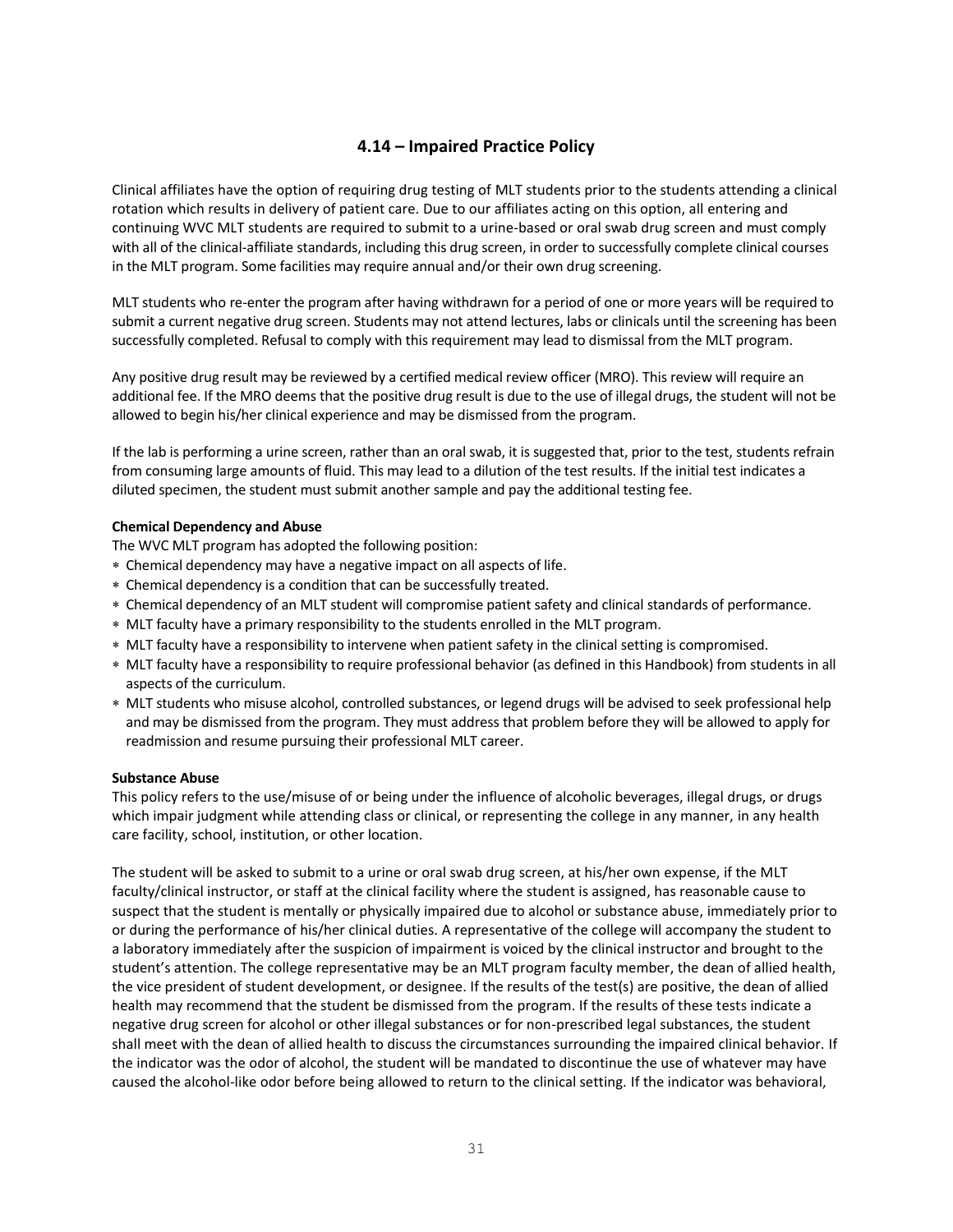consideration must be given to a possible medical condition being responsible for the symptoms. A medical referral for evaluation may be indicated.

If a student refuses to submit to a urine or oral swab drug screen, the student will be removed from the clinical setting pending a full investigation by the dean of allied health. The student will be transported home and will remain out of the clinical area until the investigation is complete and a decision is finalized.

In the event that a student is confronted with alleged impairment, the student will be given the opportunity to refute the allegation by producing a negative blood or urine sample. The student will be expected to bear the burden of cost for the test.

If a student, after being readmitted to the MLT program (after leaving due to chemical dependency and/or substance abuse), has positive results on an alcohol/drug screen a second time, s/he will be permanently dismissed from the MLT Program.

# **4.15 – Exposure/Injury Protocol**

WVC MLT students risk harm from a variety of sources and may accidently become injured or exposed to unsafe blood borne pathogens, fluids, or other materials. As students are not employees of clinical facilities to which they have been assigned, they are required to carry appropriate insurance in order to cover medical care in such an instance.

### **Exposure Incident Procedures**

- 1. CLEANSE EXPOSED AREA (immediately following exposure):
	- a. Open Wound: "Milk" entry wound. Cleanse wound with soap and running water, lathering, scrubbing, and rinsing thoroughly.
	- b. Mucosal Membranes: **Eyes:** Flush eyes with copious amounts of running water for at least 15 minutes.

**Mouth:** Rinse mouth thoroughly.

**Nose:** Blow nose; wipe insides of nostrils.

- c. If Chemical exposure: Follow MSDS recommendation.
- 2. REPORT (immediately upon completion of step #1, above) to:
	- a. Immediate supervisor.
	- b. Notify Employee Health in a facility that offers that service; or, if there is no Employee Health, notify the Chief Nursing Officer. After hours in an acute care facility, notify the House Supervisor. This contact assures that an attempt will be made, in the case of blood borne pathogens (HIV, Hep B and Hep C), to contact the source patient, who, if contacted, can then be tested. Results of testing can then be made available to the treating provider.
	- c. MLT program director (509-682-6678 or 701-934-5678).
	- d. Complete "Exposure Incident Report" form (see 4. below).

#### 3. MEDICAL ATTENTION

- a. If urgent care is required, seek evaluation and medical care at the emergency department of the closest hospital or urgent care clinic.
- b. If urgent care is not required, seek evaluation and medical care at primary care provider's office. *Note: All medical expenses incurred are student's responsibility.*
- 4. ACCIDENT REPORT FORM
	- a. The form must be completed and returned to MLT program director. The MLT program director will provide this form. Make copies and route as indicated on form, saving one to take to the medical care provider.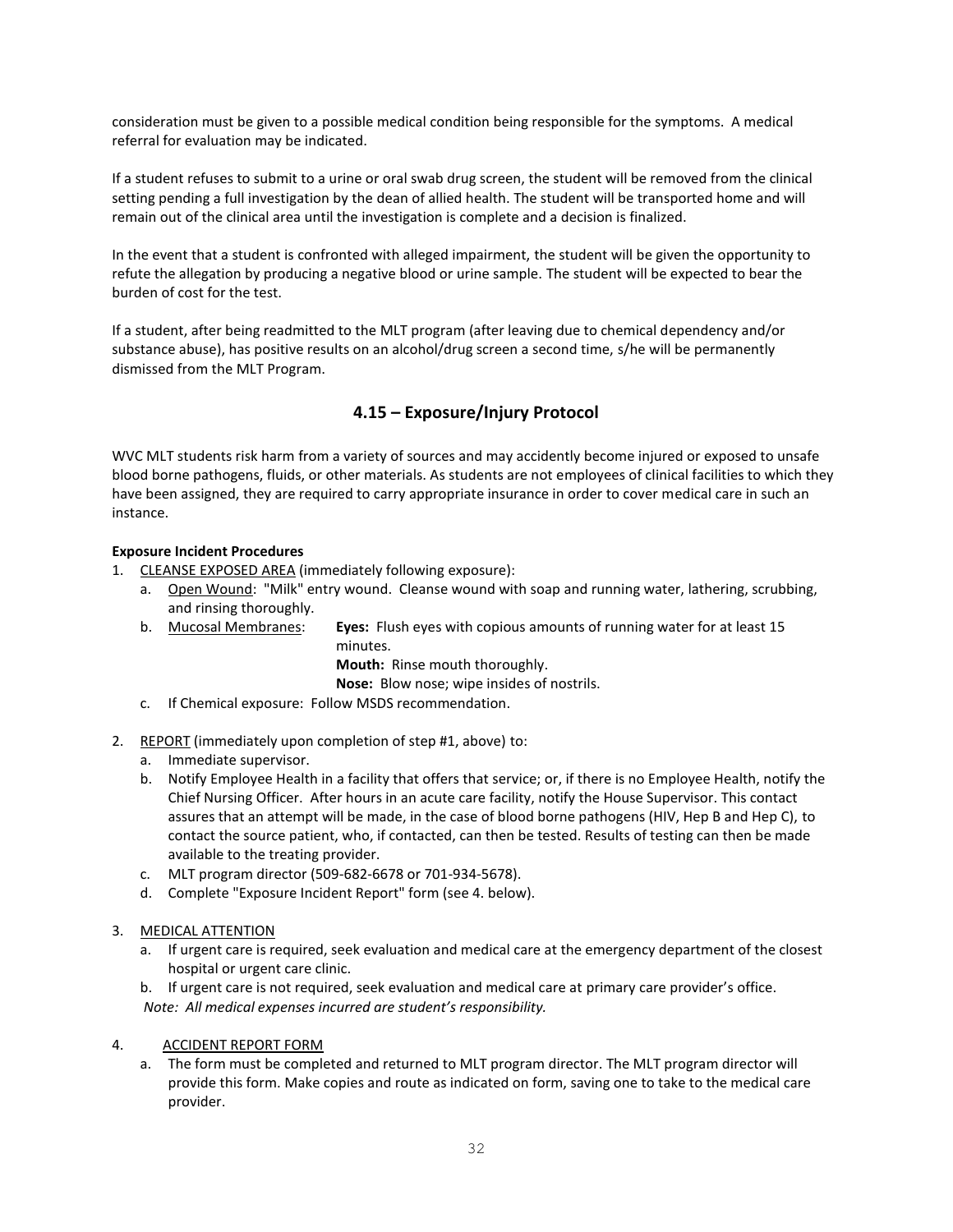- b. Fill out a WVC Accident Report Form and submit it to the MLT program director within twenty-four (24) hours. WVC Accident Report Form is submitted to WVC Business Office within twenty-four (24) hours. WVC Accident Report Forms are obtained directly from Administrative Services (Wenatchi Hall, 3<sup>rd</sup> Floor).
- c. Follow protocol for Wenatchee Valley College.
- 5. Follow up with MLT program director.

#### **Immediate reporting and implementation of these procedures is mandatory.**

# **4.16 – Documentation Retention**

All records related to application to the program, safety training, deficiencies, clinical evaluations and transcripts are stored in the department in a locked cabinet in a locked room. After a student has finished the program, their file is transferred to another building on campus for permanent storage.

# **4.17 – Sexual Harassment**

Sexual harassment will not be tolerated in the MLT program, either on campus or at any site affiliated with the program. If a student feels they are the victim of sexual harassment, they are advised to contact the WVC Human Resources department for consultation.

Human Resources 509-682-6440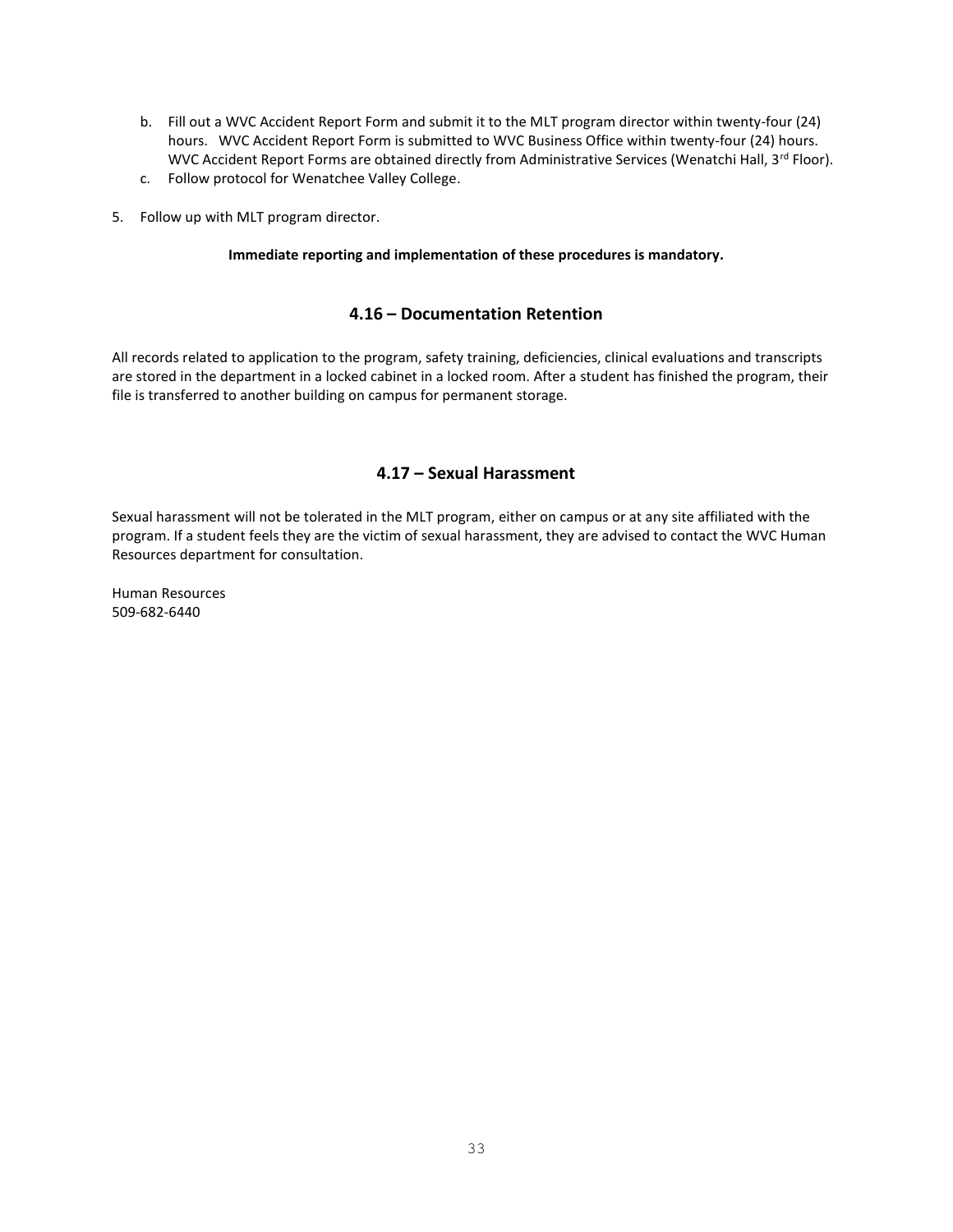#### **Section 5: Health and Safety**

See the *MLT Lab Hygiene Plan* in the MLT lab on campus for specific instructions. For clinical facilities, see each lab's safety/hygiene plan.

#### **Section 6: Clinical Sites**

The following is a list of Clinical Sites by region where a student may be assigned. It is **the student's responsibility to contact the person listed as soon as the student is assigned to the facility in order** to determine scheduling, dress codes, parking and documentation needed. Some facilities require orientation before the student is allowed to train in the medical laboratory.

#### **Wenatchee Program**

**Facility Eacility COO Eacility COO EXECUTE: COO EXECUTE: COO EXECUTE: COO COO EXECUTE: COO COO COO COO COO COO COO COO COO COO COO COO COO COO COO COO COO COO**

Confluence Health-Central Washington Hospital Maegan Peterson 1201 S. Miller St. [maegan.peterson@confluencehealth.org](mailto:maegan.peterson@confluencehealth.org) Wenatchee, WA 98801 509-433-3380

Columbia Valley Community Health Jennifer Adkins 600 Orondo Ave [JAAdkins@Interpathlab.com](mailto:JAAdkins@Interpathlab.com) Wenatchee, WA. 98801 509-664-3505

Lake Chelan Community Hospital Byron Schmidt 503 E. Highland Ave. [bschmidt@lcch.net](mailto:bschmidt@lcch.net) Chelan, WA 98816 509-682-2531

Leavenworth, WA 98826

509-548-5815

Quincy, WA 98848 509-787-3531

Cascade Medical Center **Robin Wolf** 817 Commercial St. et al. [robinw@cascademedicalcenter.org](mailto:robinw@cascademedicalcenter.org)

Quincy Valley Hospital Duvelza Lopez 908 10th Ave. SW [duvelza.lopez@quincyhospital.org](mailto:duvelza.lopez@quincyhospital.org)

#### **Moses Lake Program**

Confluence Health-Moses Lake Clinic Callie Moberg Moses Lake, WA 98837 509-764-6400 Samaritan Hospital **Paulena Motzkus** Paulena Motzkus Moses Lake, WA 98837 509-765-5606

840 E. Hill Ave. **[callie.moberg@confluencehealth.org](mailto:callie.moberg@confluencehealth.org)** callie.moberg@confluencehealth.org

801 E. Wheeler Rd. et al. [pmotzkus@samaritanhealthcare.com](mailto:pmotzkus@samaritanhealthcare.com)

34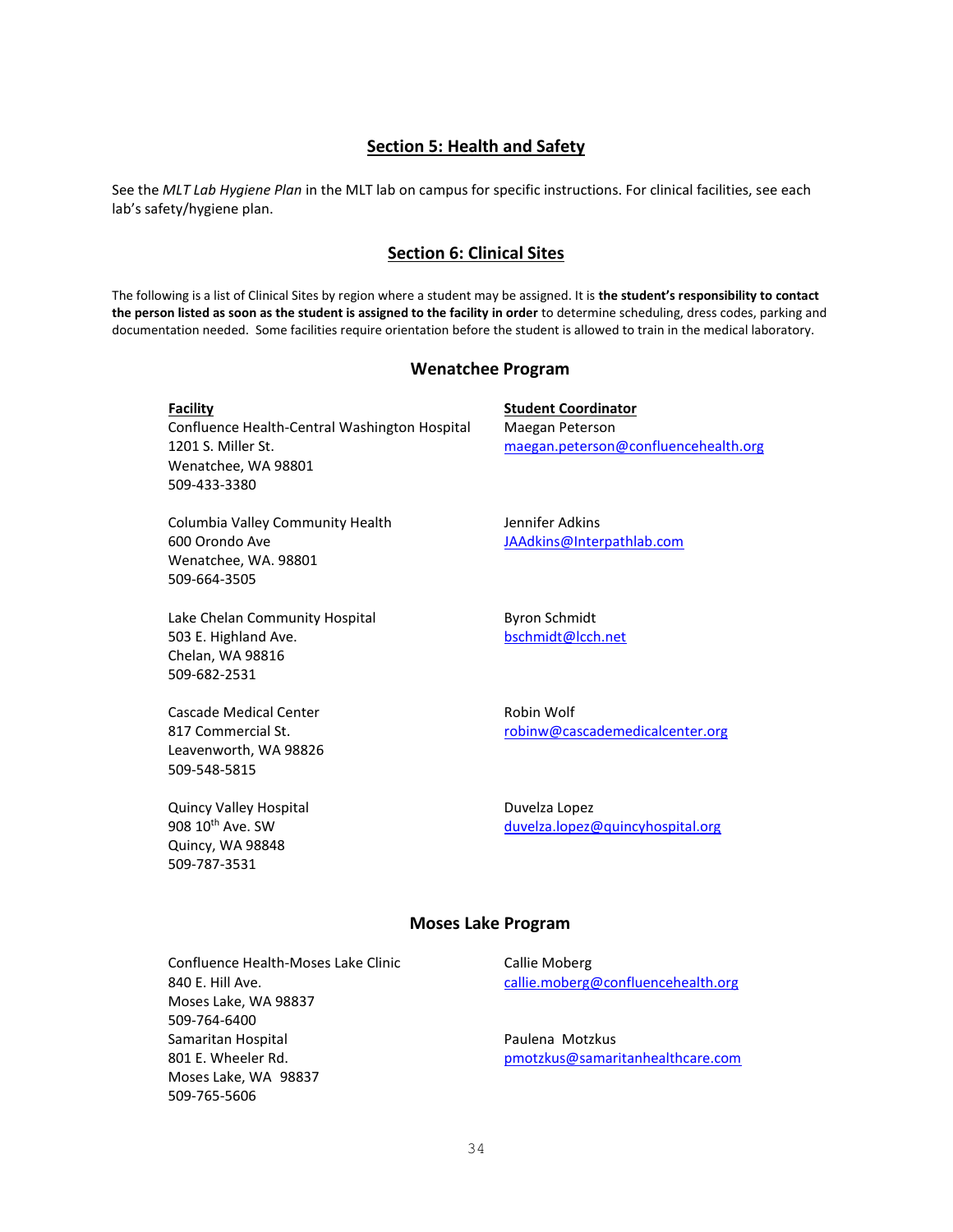Columbia Basin Hospital **Debra Valle** Ephrata, WA 98823 509-754-4631

Othello Hospital Matt Walker Othello, WA 99344 509-488-2636

200 Nat Washington Way [valled@columbiabasinhospital.org](mailto:valled@columbiabasinhospital.org)

315 N. 14th Ave. [WalkerM2@othellocommunityhospital.org](mailto:WalkerM2@othellocommunityhospital.org)

# **Omak Program**

Omak, WA 98841 509-826-1760

North Valley Hospital Noreen Olma 203 S. Western Ave. **[Lab@nvhospital.org](mailto:Lab@nvhospital.org)** Tonasket, WA 98855 509-486-3142

Three Rivers Hospital and Three Rivers Hospital and Three Rivers Hospital 507 Hospital Way ivandelac@oddh.org Brewster, WA 509-689-2517

Omak Clinic **Callie Moberg** Callie Moberg Omak, WA 98841 509-826-1800

Grand Coulee **Penny Lewis** Penny Lewis 411 Fortuyn Rd. lewisp and lewisp and lewisp are lewisp and lewisp are lewisp and lewisp are leaders. Grand Coulee, WA 99133 509-633-1753

# **Pendleton Program**

Interpath Lab Cheryl Richardson<br>
2460 SW Perkins Ave. The Cheryl Richardson Cheryl Richardson Pendleton, OR 97801 541-276-6700

Pendleton, OR 97801

**Facility Student Coordinator** Mid-Valley Hospital Sheena Hill 810 Jasmine St. [hills@mvhealth.org](mailto:hills@mvhealth.org)

1003 Koala Dr. [callie.moberg@confluencehealth.org](mailto:callie.moberg@confluencehealth.org)

# **Facility Student Coordinator** [crichardson@Interpathlab.com](mailto:crichardson@Interpathlab.com)

St Anthony Hospital Cheryl Richardson 1601 SE Court Avenue [crichardson@Interpathlab.com](mailto:crichardson@Interpathlab.com)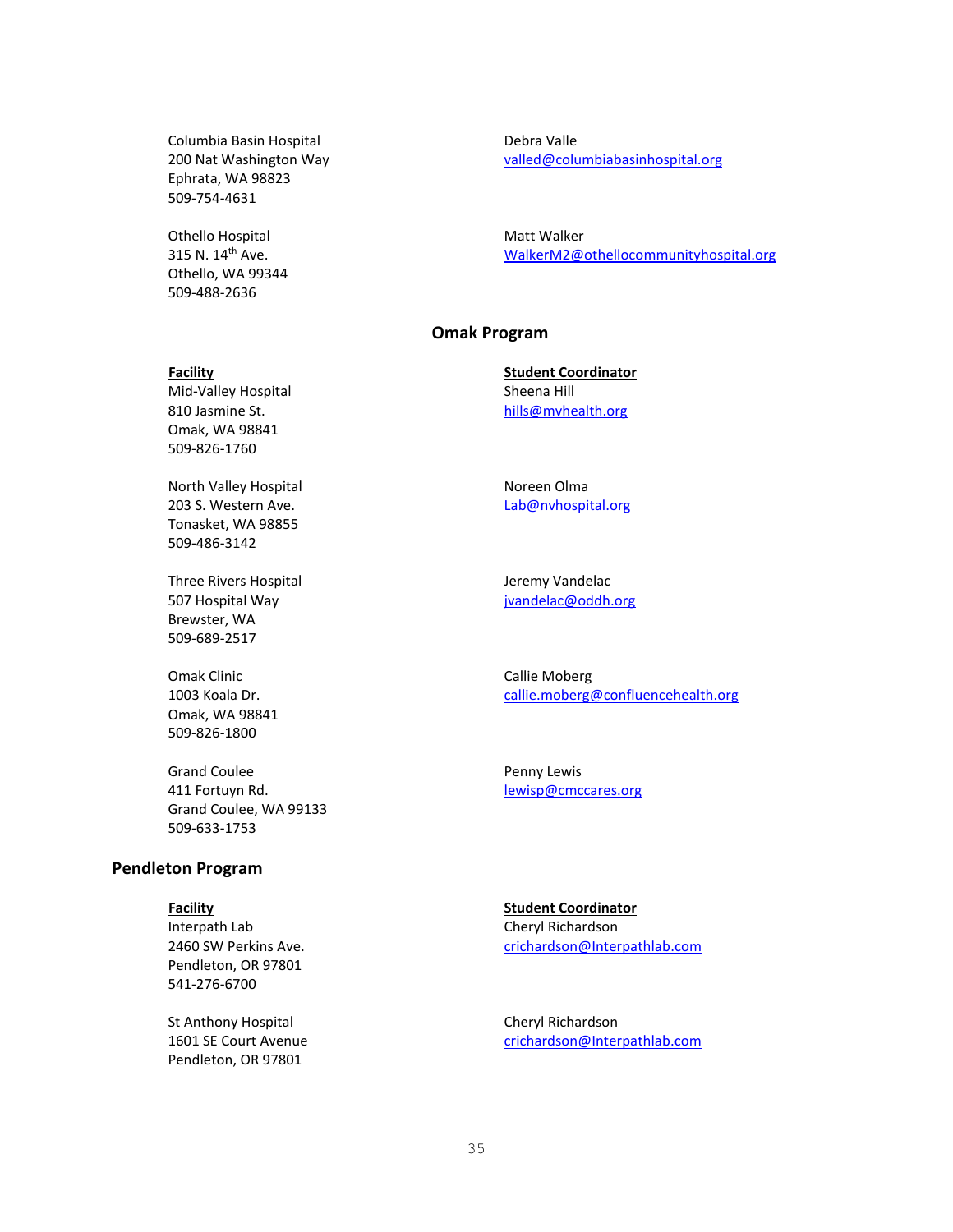# **Walla Walla Program**

VA Medical Center **Deanne Beebe** Walla Walla, WA 99362 509-527-3465

Dayton General Hospital Monte Fulbright<br>
1012 S. 3<sup>rd</sup> St. Monte Fulbright<br>
Monte for the Monte Fulbright Dayton, WA 99328 509-382-2531

Walla Walla Clinic **Serena Heinz** Serena Heinz Walla Walla, WA 99362 509-525-3720 x 1281

**Facility Eacility Eacility Eacility Student Coordinator** 77 Wainwright Dr. [deanne.beebe@va.gov](mailto:deanne.beebe@va.gov)

[montef@cchd-wa.org](mailto:montef@cchd-wa.org)

55 W. Tietan St. [serena.heinz@wallawallaclinic.com](mailto:serena.heinz@wallawallaclinic.com)

#### **Lewiston Program**

Pathologists Regional Laboratory **Mathologists Regional Laboratory** Josh Buessing Also the St. in the state of the state of the state is presented in the state of the state is presented in the state in the state is a state of the state in the state is a state of the state in the state in the state is a Lewiston, ID 83501 208-798-3627

Valley Medical Center **Kelly Blewett** Lewiston, ID 83501 208-746-1383

Moscow Family Medical Lab Sherry Lyle 623 S. Main St. #1 [slyle@mfm.gritman.org](mailto:slyle@mfm.gritman.org) Moscow, ID 83843 208-892-7506

Syringa Hospital **Tyrell Rowley** Grangeville, ID 83530 208-983-1700

St. Mary's Hospital Colleen Bennett Cottonwood, ID 83522 208-962-3251

**Facility** Student Coordinator

2315 8th St. [kblewett@valleymedicalcenter.com\)](mailto:kblewett@valleymedicalcenter.com)

607 W. Main St. [trowley@syringahospital.org](mailto:trowley@syringahospital.org)

701 Lewiston St. [colleen.bennett@smh-cvhc.org](mailto:colleen.bennett@smh-cvhc.org)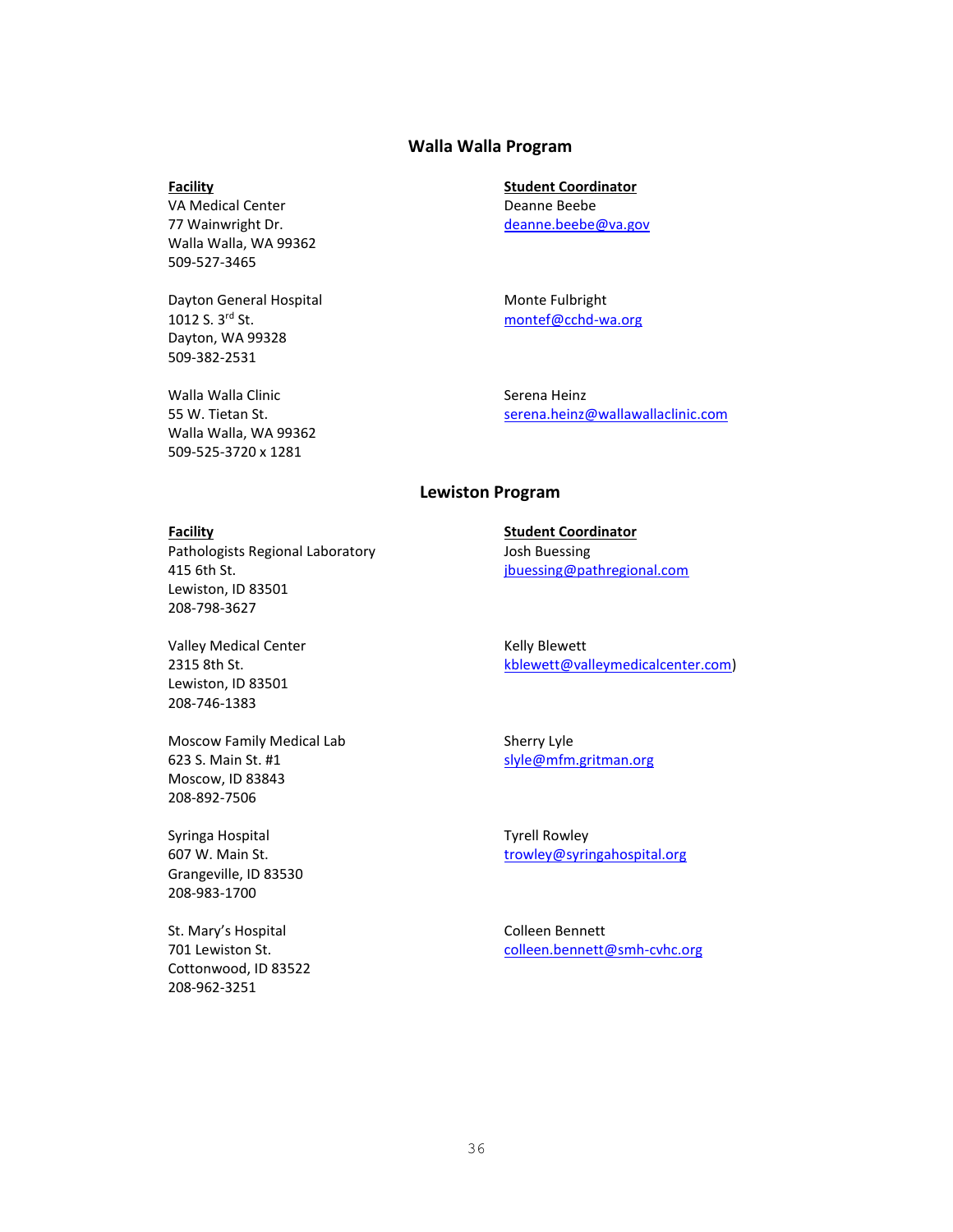*This page was intentionally left blank.*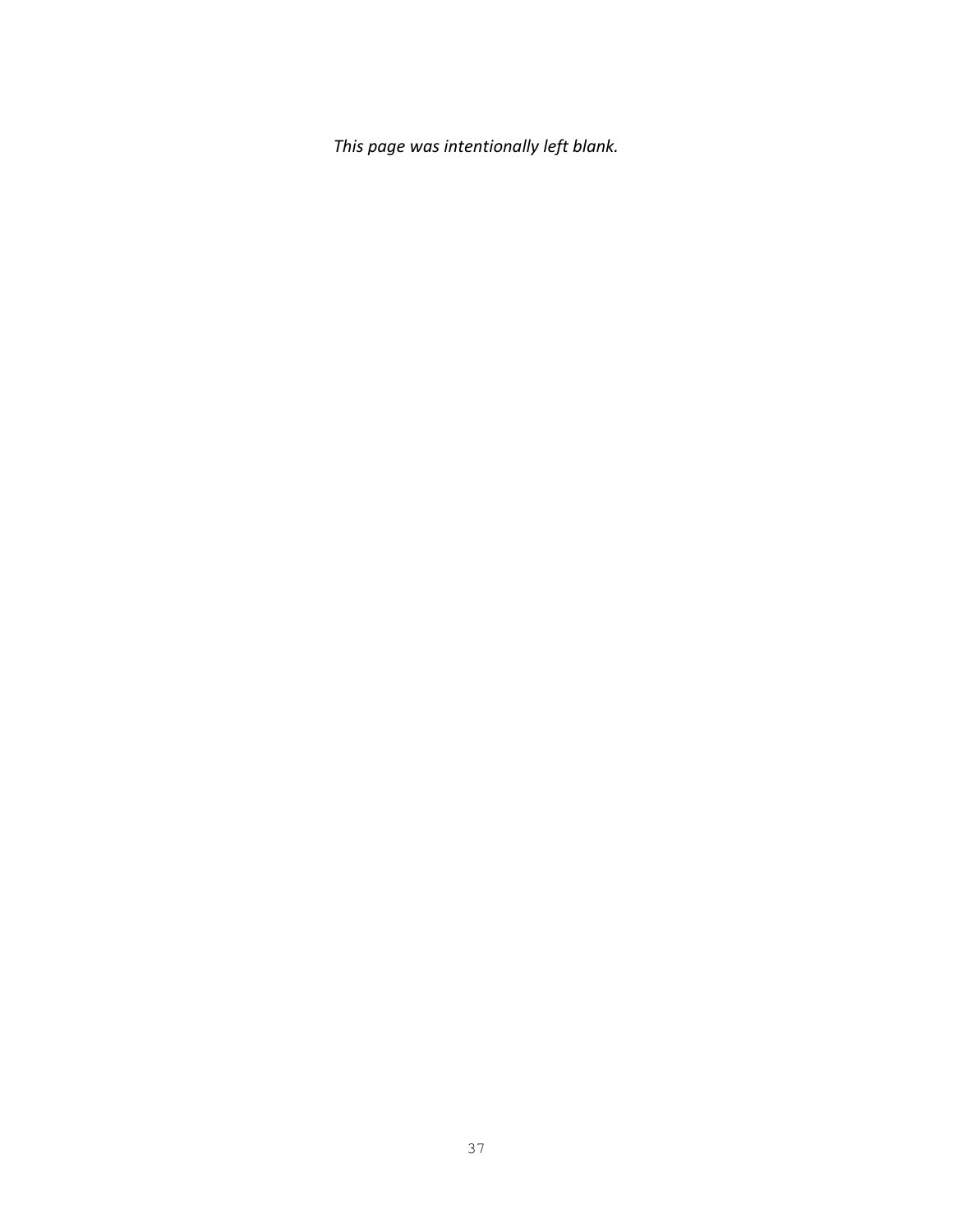# **Section 7: Forms and Agreements**

# **7.1 – Student Reference Request and FERPA Release**

# **Student Reference Request and FERPA Release**

In accordance with FERPA (Family Educational Rights and Privacy Act) regulations, any student wishing a recommendation from MLT faculty will provide the following information.

Student name (please print): \_\_\_\_\_\_\_\_\_\_\_\_\_\_\_\_\_\_\_\_\_\_\_\_\_\_\_\_\_\_\_\_\_\_\_\_\_\_\_\_\_\_\_\_\_\_\_\_\_\_

I request (please print MLT faculty name) \_\_\_\_\_\_\_\_\_\_\_\_\_\_\_\_\_\_\_\_\_\_\_\_\_\_\_\_\_\_\_\_\_\_\_\_\_ to serve as a reference for me and to provide requested reference in written form.

The purpose of the reference is (check all applicable spaces):

- □ Application for employment
- □ All forms of scholarship or honorary award
- $\neg$  Admission to another education institution

I authorize the above person to release information and provide an evaluation about any and all information from my education records at WVC, including information pertaining to my education at other institutions I have previously attended which is a part of my education records at WVC, to the following (please print):

| (Name and Address) |  |  |
|--------------------|--|--|
|                    |  |  |
| (Name and Address) |  |  |
|                    |  |  |
| (Name and Address) |  |  |
|                    |  |  |
| (Name and Address) |  |  |

\_\_\_\_\_\_\_\_\_\_\_\_\_\_\_\_\_\_\_\_\_\_\_\_\_\_\_\_\_\_\_\_\_\_\_\_\_\_\_\_\_ \_\_\_\_\_\_\_\_\_\_\_\_\_\_\_\_\_\_\_\_\_\_

I understand that I have the right not to consent to the release of my education records; I have a right to receive a copy of any written reference upon request; and that this consent shall remain in effect until revoked by me, in writing, and delivered to the above faculty member, but that any such revocation shall not affect disclosures previously made by said faculty member prior to the faculty member's receipt of any such written revocation.

Student Signature Date Date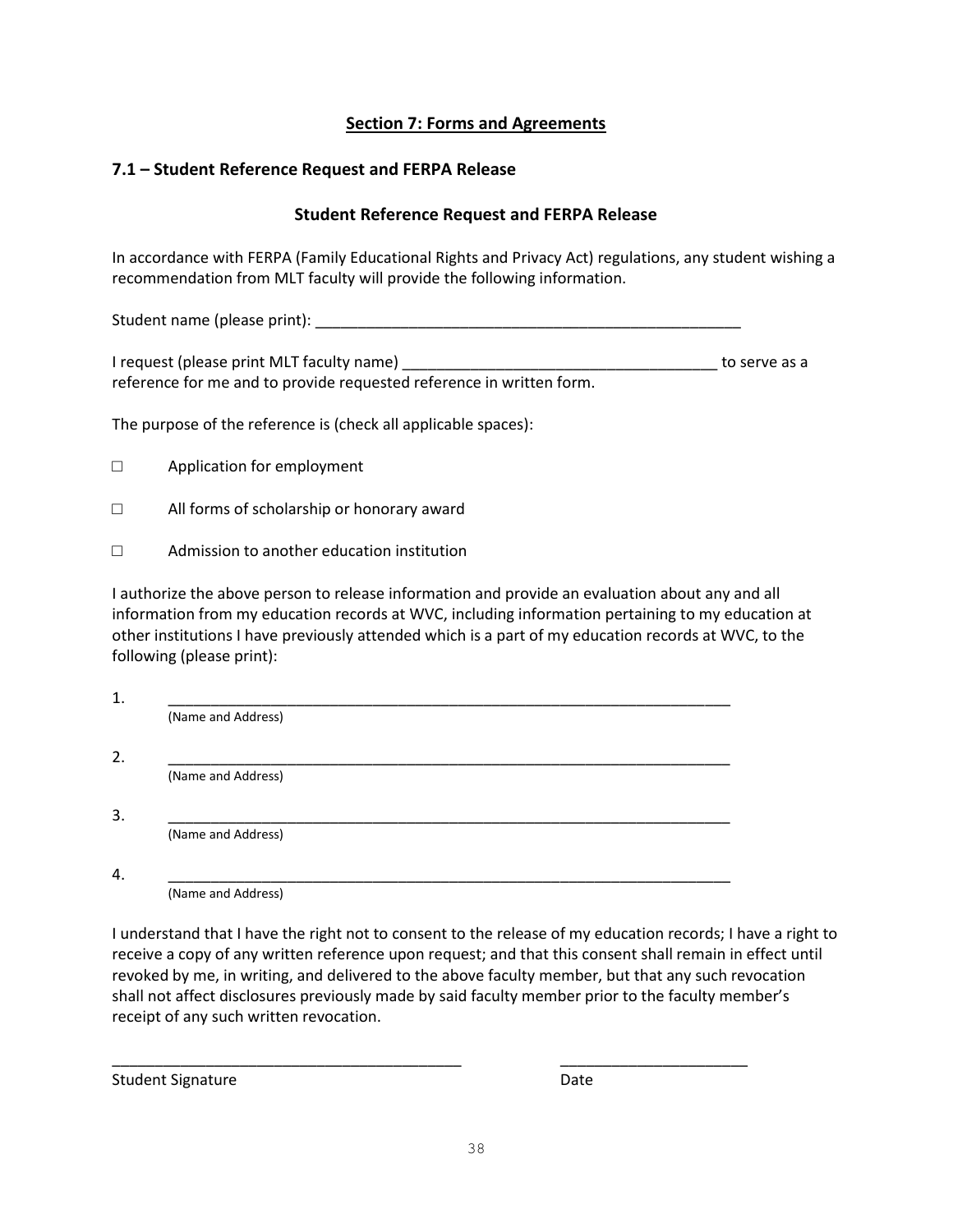This **Student Reference Request and FERPA Release** will be attached to a copy of each reference sent on behalf of the requesting student and will be maintained in the student's MLT file.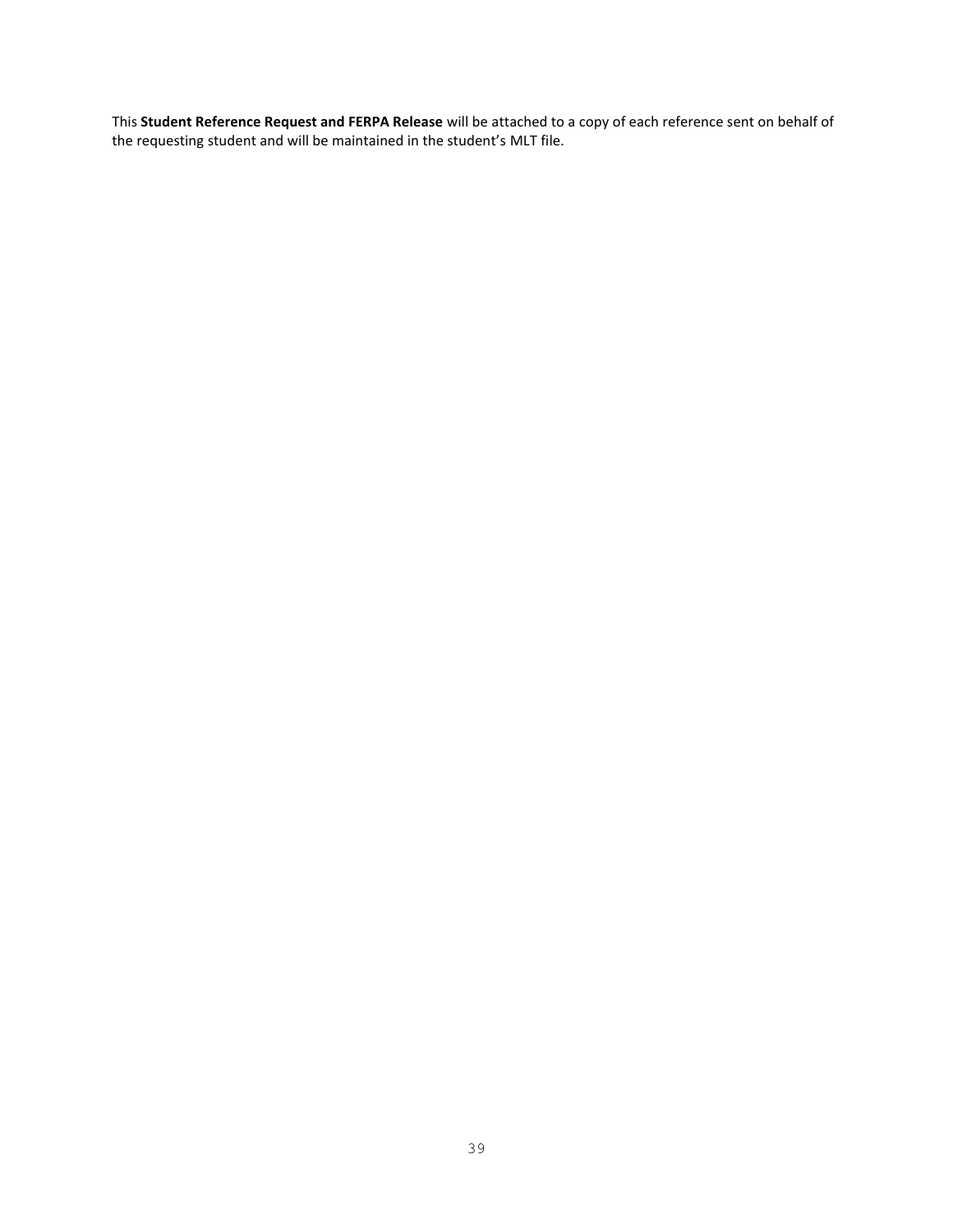*This page was intentionally left blank.*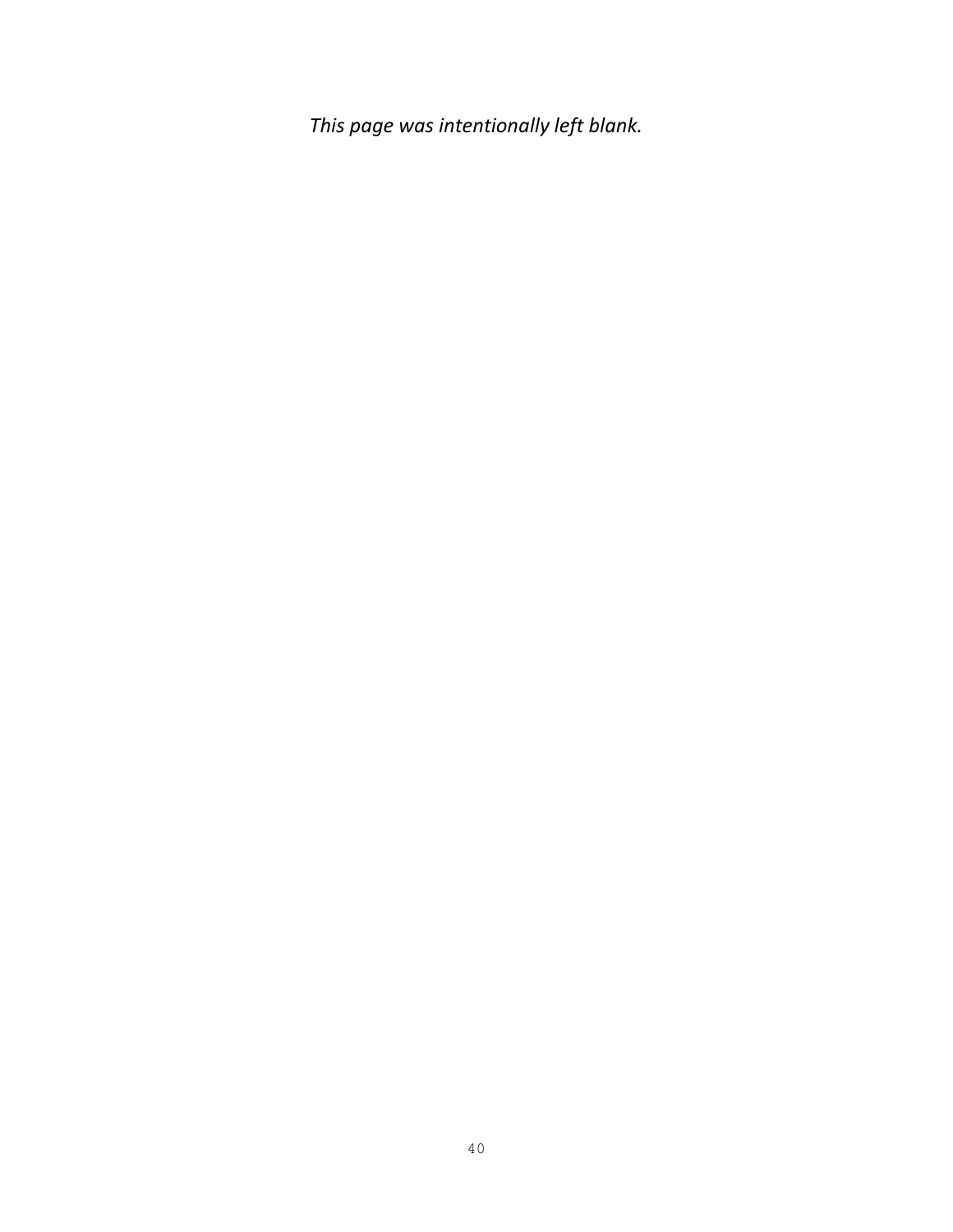# **7.2 – Student Records Change Form**

## **MLT Program**

# **RECORDS CHANGE FORM:** *Only when the below information changes*

*(turn into Allied Health Secretary)*

1. Please print your name and Student Identification Number as they currently appear on your records:

| Last               | First                                               | Initial | 905#      |     |
|--------------------|-----------------------------------------------------|---------|-----------|-----|
|                    | Please print changes/corrections, as needed.        |         |           |     |
| Name:              |                                                     |         |           |     |
| Last               | First                                               | Initial | Signature |     |
| Street Address:    |                                                     |         |           |     |
| Street             |                                                     | City    | State     | Zip |
|                    | Mailing Address (if different from street address): |         |           |     |
| Street/P.O.Box     |                                                     | City    | State     | Zip |
| Telephone Numbers: |                                                     |         |           |     |
| Home               |                                                     | Cell    | Work      |     |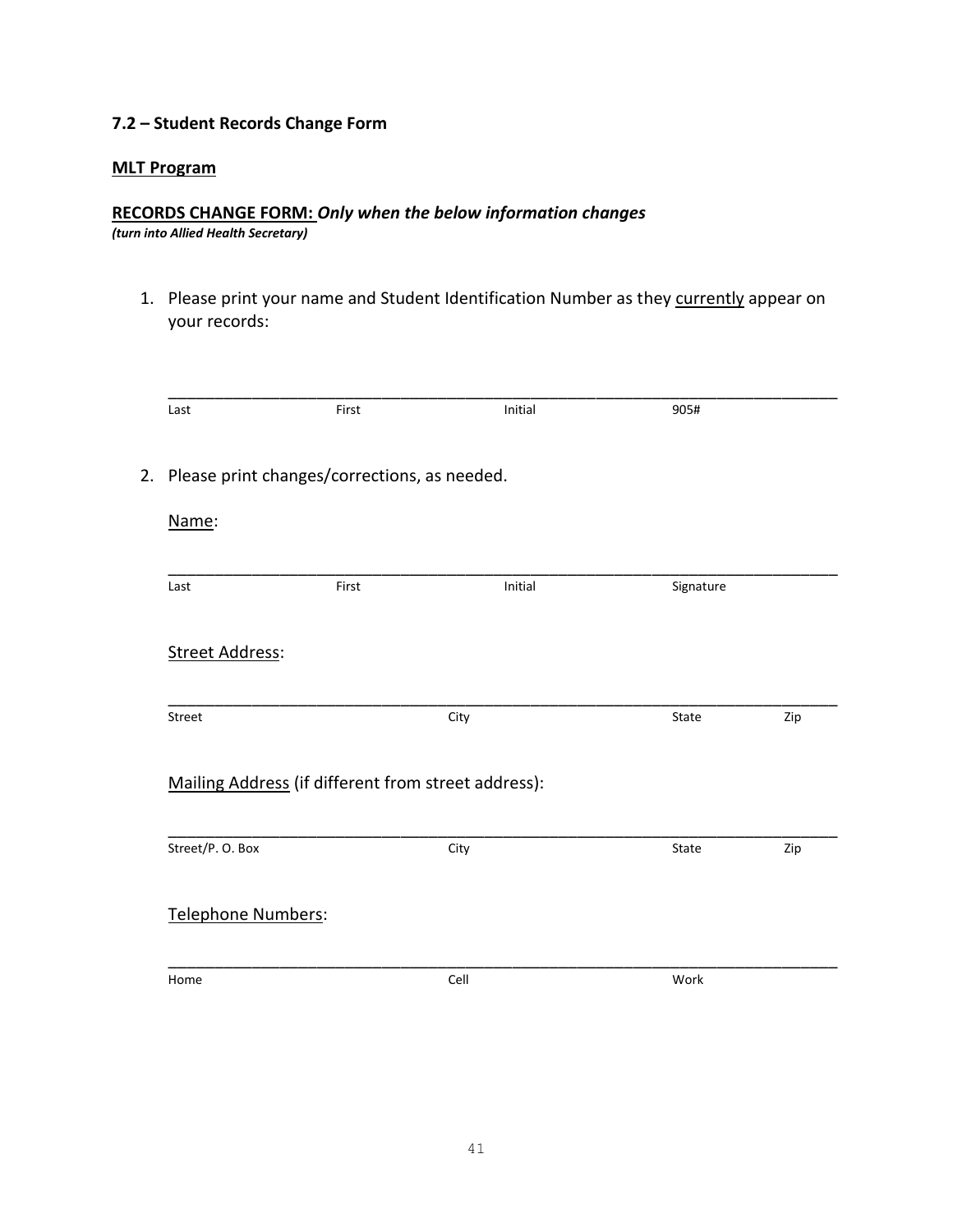*This page was intentionally left blank.*